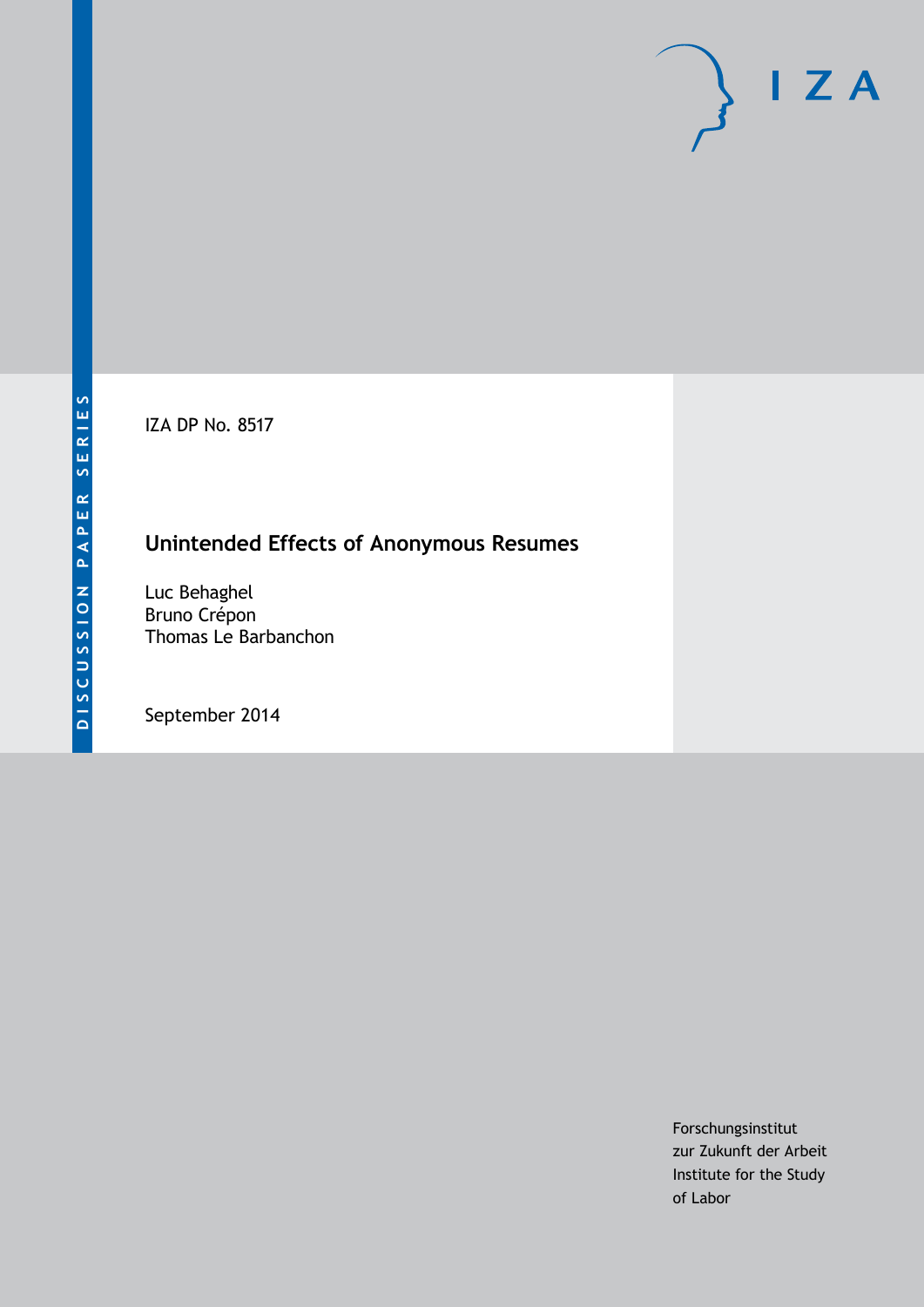# **Unintended Effects of Anonymous Resumes**

### **Luc Behaghel**

*Paris School of Economics - INRA and IZA*

### **Bruno Crépon**

*CREST and IZA*

## **Thomas Le Barbanchon**

*CREST*

Discussion Paper No. 8517 September 2014

IZA

P.O. Box 7240 53072 Bonn Germany

Phone: +49-228-3894-0 Fax: +49-228-3894-180 E-mail: [iza@iza.org](mailto:iza@iza.org)

Any opinions expressed here are those of the author(s) and not those of IZA. Research published in this series may include views on policy, but the institute itself takes no institutional policy positions. The IZA research network is committed to the IZA Guiding Principles of Research Integrity.

The Institute for the Study of Labor (IZA) in Bonn is a local and virtual international research center and a place of communication between science, politics and business. IZA is an independent nonprofit organization supported by Deutsche Post Foundation. The center is associated with the University of Bonn and offers a stimulating research environment through its international network, workshops and conferences, data service, project support, research visits and doctoral program. IZA engages in (i) original and internationally competitive research in all fields of labor economics, (ii) development of policy concepts, and (iii) dissemination of research results and concepts to the interested public.

<span id="page-1-0"></span>IZA Discussion Papers often represent preliminary work and are circulated to encourage discussion. Citation of such a paper should account for its provisional character. A revised version may be available directly from the author.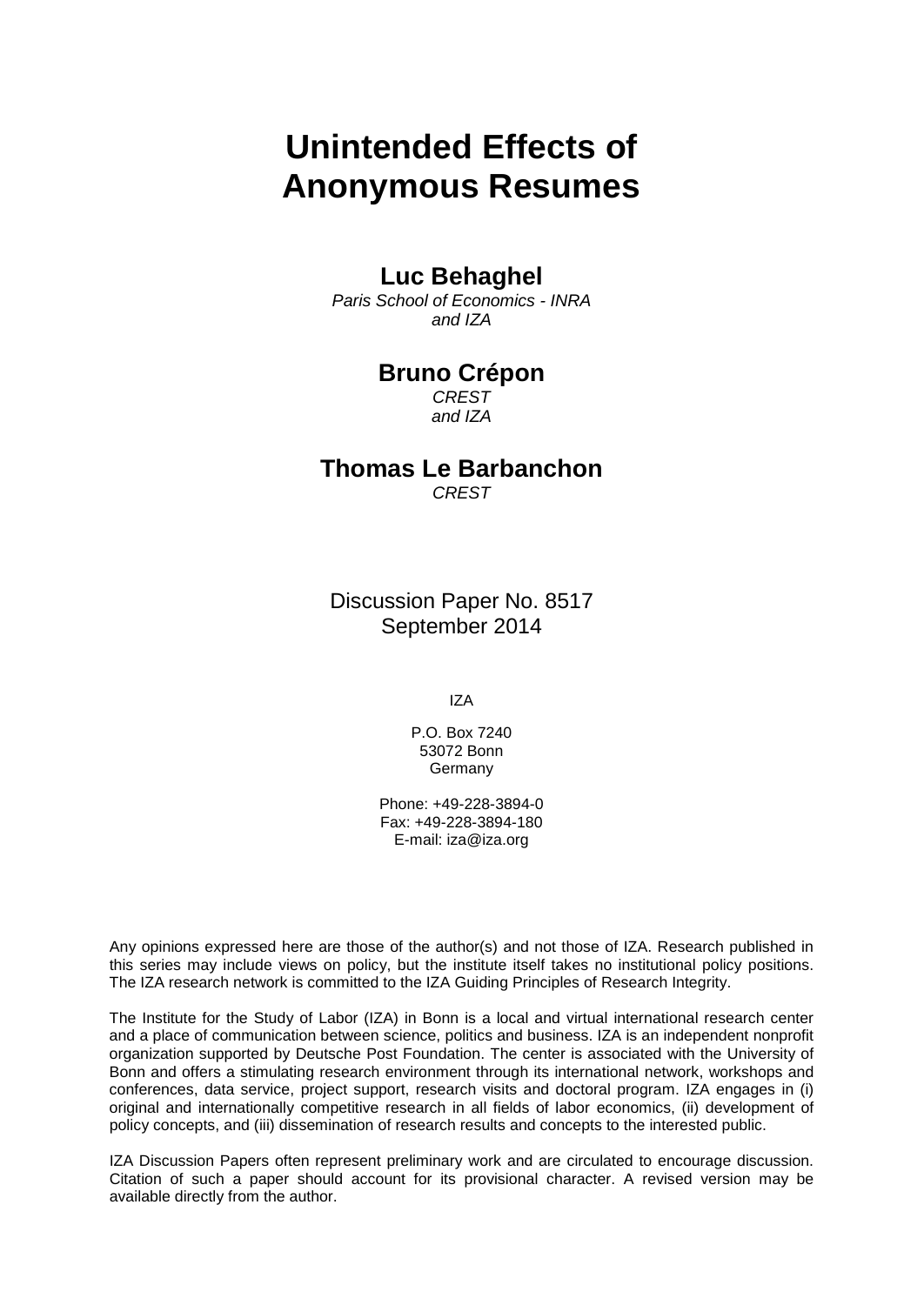IZA Discussion Paper No. 8517 September 2014

## **ABSTRACT**

## **Unintended Effects of Anonymous Resumes[\\*](#page-1-0)**

We evaluate an experimental program in which the French public employment service anonymized resumes for firms that were hiring. Firms were free to participate or not; participating firms were then randomly assigned to receive either anonymous resumes or name-bearing ones. We find that participating firms become less likely to interview and hire minority candidates when receiving anonymous resumes. We show how these unexpected results can be explained by the self-selection of firms into the program and by the fact that anonymization prevents the attenuation of negative signals when the candidate belongs to a minority.

JEL Classification: J71, J78

Keywords: anonymous applications, discrimination, randomized experiment

Corresponding author:

Thomas Le Barbanchon CREST 15 Boulevard Gabriel Peri 92245 Malakoff Cedex France E-mail: [thomas.le-barbanchon@ensae.fr](mailto:thomas.le-barbanchon@ensae.fr)

We thank participants at various conferences (SOLE 2012, ESPE 2012, ESEM 2012, EALE 2012, ASSA 2013, NORFACE 2013) and seminar participants at MIT, Columbia University, Harvard University, IZA, IAB, CREST, CEE, Cergy University, INED, and Paris School of Economics for their helpful comments. We are especially grateful to Kate Antonovics, David Autor, Marianne Bertrand, David Blau, Raj Chetty, Laurent Davezies, Larry Katz, Liam Wren-Lewis, Philip Oreopoulos, Manasa Patnam, Roland Rathelot for comments on earlier drafts of this paper. We thank the French public employment service, Pôle Emploi, for its commitment in implementing this experiment. Pôle Emploi also provided access to data and financial support for this study. We thank Andrea Lepine, Julie Moschion and Pascal Achard for excellent research assistance, Abderrazak Chebira, Yann Algan, Corinne Prost and Hélène Garner for very helpful discussion on the measurement of applicants' origin.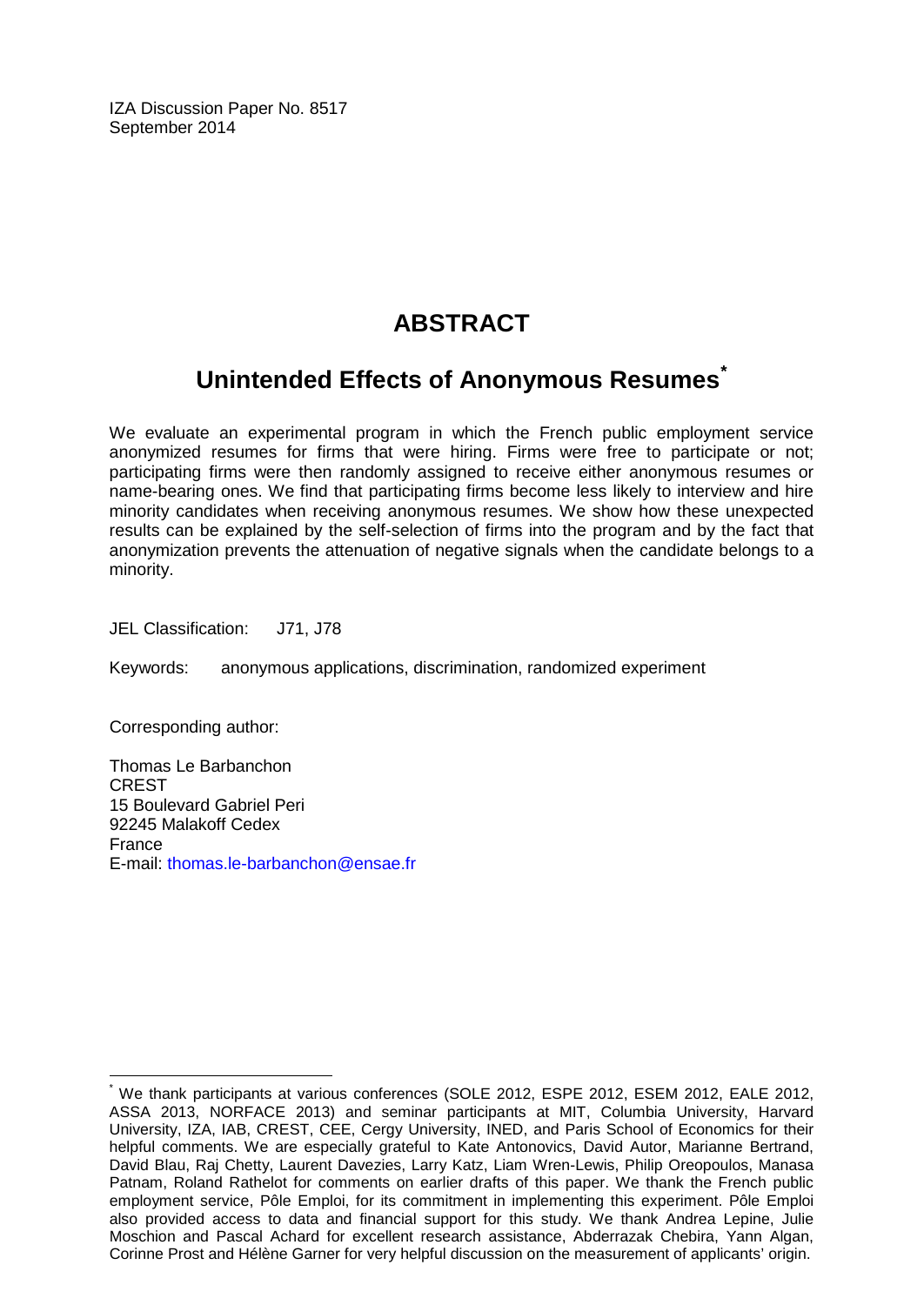## 1 Introduction

Discrimination persists in today's labor markets, a fact that has been exposed in different contexts by correspondence testing, experiments that send out matched pairs of bogus resumes and show that minority candidates receive fewer interview offers [\(Riach and Rich,](#page-32-0) [2002;](#page-32-0) [Bertrand and Mullainathan, 2004;](#page-31-0) Duguet et al.,  $2010$  $2010$  $2010$ ).<sup>1</sup> Such evidence has led to a renewed interest for "blind" hiring procedures of various forms. In some cases, the full hiring process can take place through a screen: [Goldin and Rouse](#page-31-2) [\(2000\)](#page-31-2) famously showed that American orchestras conducting blind auditions hired more women. In other cases, only the first stage of the recruitment is made anonymous: this is the case in anonymous application procedures, such as the masking of identifying characteristics in resumes [\(Aslund and Skans,](#page-31-3) [2012;](#page-31-3) [Krause et al., 2012\)](#page-32-1). Clearly, such procedures may be costly to operate, so an important issue is whether or not to make them mandatory. To our knowledge, no government has passed and enforced laws mandating anonymous resumes. This paper analyzes a middle ground between laissez-faire and mandatory anonymization by evaluating a program in which the French government promoted anonymous resumes with the explicit goal of making blind procedures a "reflex" to employers. The program was implemented in 2010 through Pôle Emploi (the main public employment agency) which offered to send anonymous resumes (instead of name-bearing ones) of pre-screened candidates to firms posting jobs.

The public debate about the use of anonymous resumes is often quite contentious. In order to improve the hiring prospects of minority candidates, anonymous resumes should not only impact the screening of resumes, but also hiring decisions once the candidate's minority status is revealed. Proponents of the measure argue that this will be the case if the nature of discrimination is implicit in the first place: recruiters make quick decisions when screening resumes and may implicitly attribute bad signals to minority workers [\(Bertrand et al., 2005\)](#page-31-4);

<sup>&</sup>lt;sup>1</sup>In what follows, we will describe as "discrimination" situations where recruiters treat candidates differently based on their origin (country of birth or of citizenship, or place of residence), keeping other information on the candidates constant. With this definition, a situation in which changing the applicant's name from a majority-sounding one into a minority-sounding one reduces callback rates is described as "discrimination against the minority." Similarly, a situation in which hiding minority-sounding and majority-sounding names by anonymizing resumes improves the relative callback rates of candidates with minority-sounding names is described as "discrimination against the minority."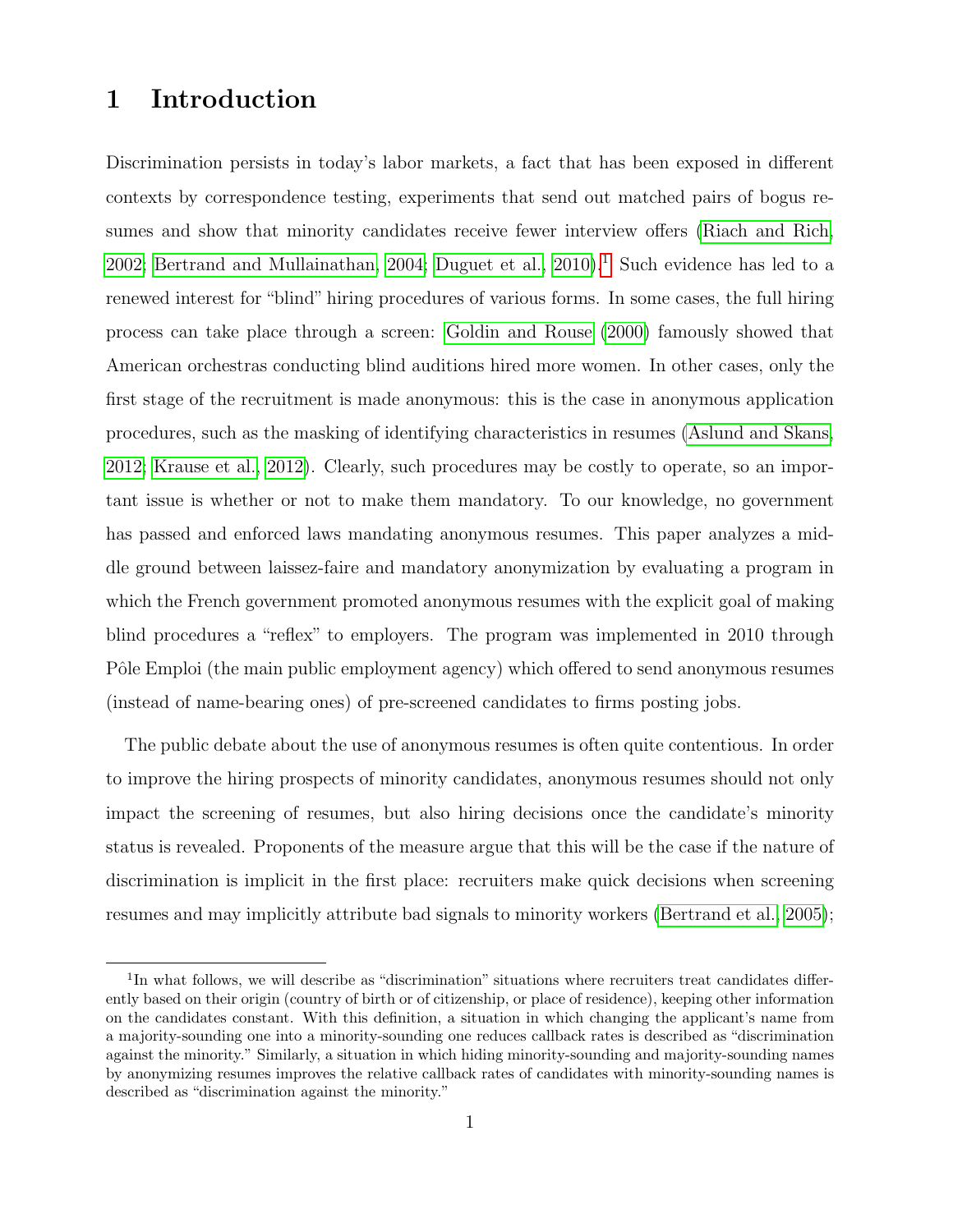this will not occur during interviews, as they have more time to make decisions. Opponents argue that if employers consider that a majority type is a positive signal or characteristic, anonymous procedures will not prevent them from using that information at the interview stage. They may even interview more candidates when all the resumes they receive are anonymous, in order to make sure to see at least one candidate of their preferred group. In addition, "race-blind" screening processes are not necessarily "race-neutral": if there is a correlation between minority status and other elements in the resume, it may not be difficult for recruiters to reconstruct missing information and continue to discriminate.<sup>[2](#page--1-0)</sup>

In this paper, we evaluate an experimental program in which the French public employment agency, Pôle Emploi, offered firms a voluntary anonymous resume procedure for their recruitments. The design was as follows: when Pôle Emploi identified a suitable vacancy, it asked the recruiter to participate in the program. Firms that refused benefited from the standard service by Pôle Emploi, and received the regular, name-bearing resumes of pre-screened candidates. When a firm accepted, Pôle Emploi's caseworkers first went through the standard pre-screening process to come up with a suitable pool of candidates. The matched-up vacancy/candidate pool was then assigned either to a group with a standard recruitment procedure or to a group where all candidates' resumes were made anonymous (the upper block of the resume was suppressed: name, address, nationality, ID picture...). Candidates and caseworkers did not know whether resumes would be anonymized or not, guaranteeing that the impact of anonymous resumes on firms' reactions was not confounded by changes in the pool of candidates.

We analyze the impact of anonymous resumes on the interview and hiring rates of minority candidates – namely residents of deprived neighborhoods, immigrants, or children of immigrants – compared to other (majority) candidates. Drawing on a sample of about 600 firms participating in the program, we find the surprising result that anonymization leads to a large and significant widening of the gap in interview rates: the interview rate of minority candidates decreases, while that of majority candidates increases. We also find that

<sup>2</sup>See for instance [Persico](#page-32-2) [\(2009\)](#page-32-2). Similarly, [Autor and Scarborough](#page-31-5) [\(2008\)](#page-31-5) study the conditions under which "race-blind" job testing are not necessarily "race-neutral."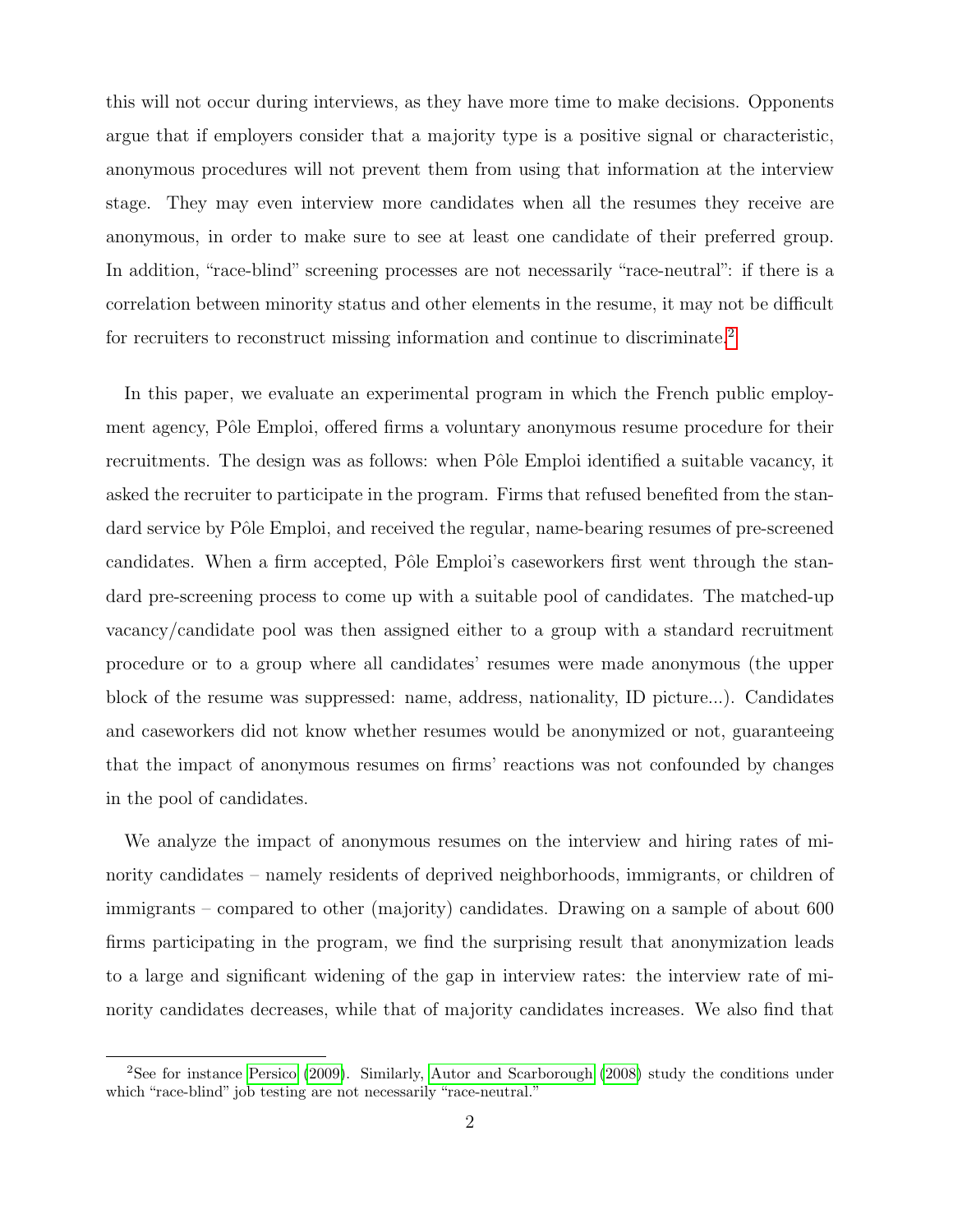the hiring rate gap widens, but the effect is smaller than that of interview rates, and only significant at the 10% level. This adverse effect on minority candidates is the exact opposite effect to what policymakers had hoped, and a surprising result given existing evidence from correspondence testing in France [\(Duguet et al., 2010\)](#page-31-1), which shows discrimination against minority candidates for some jobs, no discrimination for others, but never discrimination against majority candidates.[3](#page--1-0)

We consider two mechanisms that could explain these results. First, we document firm selection into the program. Among client firms of Pôle Emploi posting suitable jobs,  $62\%$ accepted the invitation to participate in the program. Participating firms are similar to refusing firms in most observable dimensions, with a significant exception: they tend to interview and hire relatively more minority candidates (when using standard resumes). These facts suggest that the non-mandatory program acted as a separating device which led firms that tend to treat minority candidates less favorably to decline participation, and those that treat them more favorably to accept. Anonymization then prevented selected firms from treating minority candidates more favorably during the experiment.

As a second step, we analyze how participating firms value resume attributes in the standard and anonymous procedures. In particular, we test the implications of statistical discrimination models  $\dot{a}$  la [Aigner and Cain](#page-31-6) [\(1977\)](#page-31-6), in which the returns to resume characteristics may depend on the candidate's minority or majority status. Minority candidates with negative signals (e.g. unemployment spells) can be penalized if anonymous resumes prevent recruiters from interpreting those signals in the light of the circumstances faced by the candidates (e.g. adverse labor market conditions faced by minorities). To test this hypothesis, we took all the resumes involved in the experiment, anonymized them, and asked counselors from the public employment agency to rate them in the way recruiters would do. Along with the rating, we also obtained auxiliary information on candidates such as adequate experience and consistency of applicant skills with the position, among others. Consistent with [Aigner](#page-31-6)

<sup>&</sup>lt;sup>3</sup>[Importantly, we follow control firms after the program and document that their recruitment behavior is](#page-31-6) [not different during its duration. Thus, the results are not an artifact of the experiment due to a change in](#page-31-6) [the behavior of the control group. Accordingly, had we conducted a correspondence study \(in which firms](#page-31-6) [do not know that they are observed\) on the firms participating to the program, it is likely that we would](#page-31-6) [have found that, in these firms, minority candidates are more often interviewed than majority ones.](#page-31-6)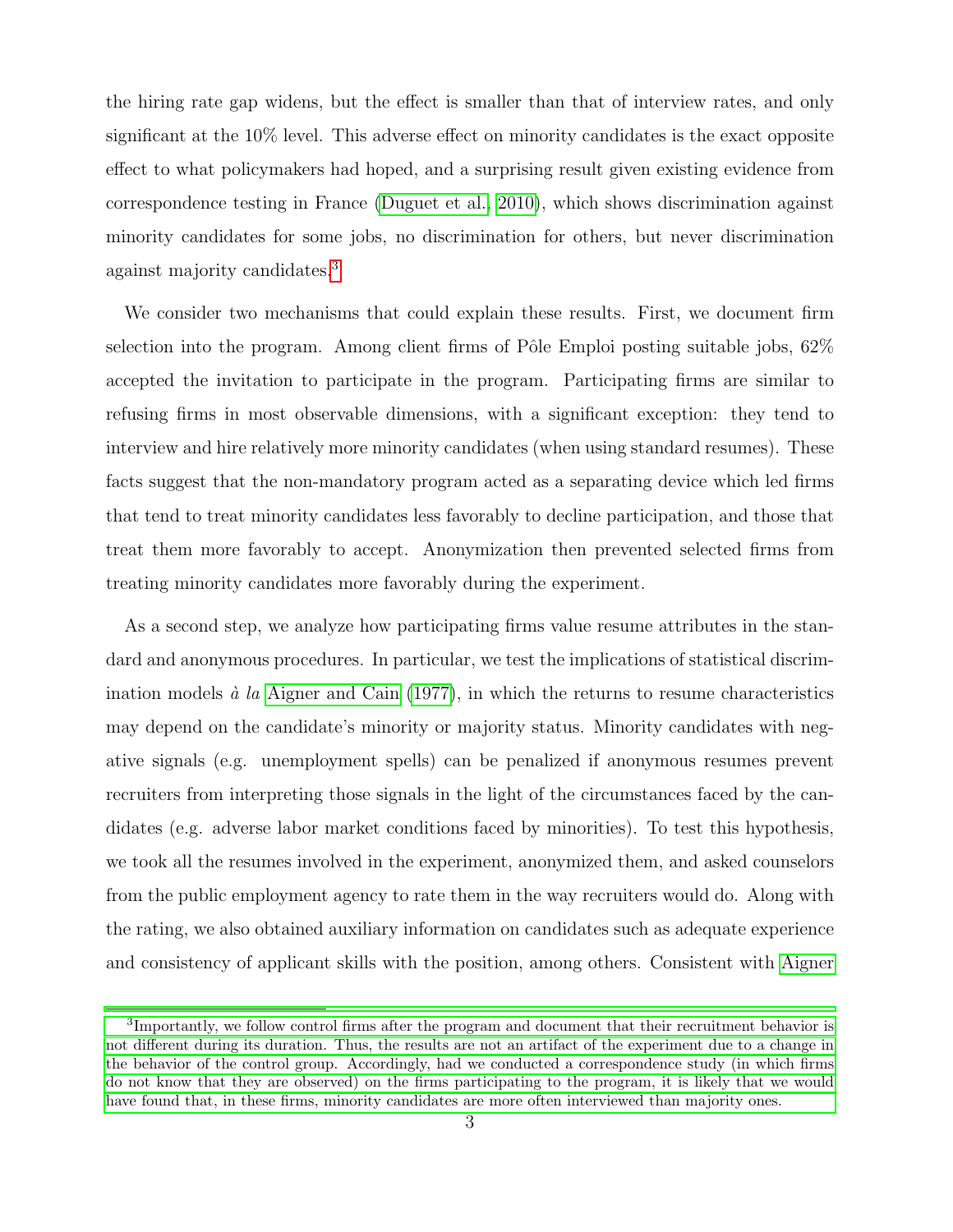[and Cain](#page-31-6) [\(1977\)](#page-31-6), we find that some attributes have differential returns between minority and majority candidates. This is the case for interrupted labor market histories (possibly signaling unemployment spells), which are strongly negatively valued for majority candidates but not for minority candidates. We also find that recruiters examining anonymous resumes update the value they attach to a particular attribute by averaging across the minority and majority groups. As a consequence, interrupted work histories, for example, are now negatively valued for minority candidates under anonymization, and penalize majority candidates less. The change in the valuation of the resumes under treatment and control explains more than half of the change in the interview gap between majority and minority candidates.

The paper unfolds as follows. Section 2 provides some information about the political context in which the program took place. Section 3 presents the experimental design, data collection and description. Section 4 shows impacts on interview and hiring gaps, and on other outcomes related to the hiring process and match quality. Section 5 analyzes firms' selection into the program and how participating firms value resumes in the standard and anonymous procedures. The last section concludes.

### 2 Institutional background

The first significant mention of anonymous resumes in the French political discourse was in an official report by Claude Bébéar  $(2004)$ , the CEO of AXA, the main French insurance company, which had for several years been using this procedure for its own recruitment.[4](#page--1-0) The recommendation to use anonymous resumes in this report came along with several other suggestions aimed at sensitizing recruiters and developing reporting tools on ethnic diversity within companies, despite the fact that collecting explicit data on race is forbidden by French law (even in surveys, individuals cannot be asked whether they are Black or White, Caucasian or African, etc.). At that stage, the purpose of anonymous resumes was to prevent hiring discrimination against women and older workers as much as against ethnic minorities or residents of deprived neighborhoods. Following Bébéar's report, Parliament debated and

<sup>&</sup>lt;sup>4</sup>In French: [http://www.larevueparlementaire.fr/pages/RP875/RP875](http://www.larevueparlementaire.fr/pages/RP875/RP875_AN_enbref.htm)\_AN\_enbref.htm.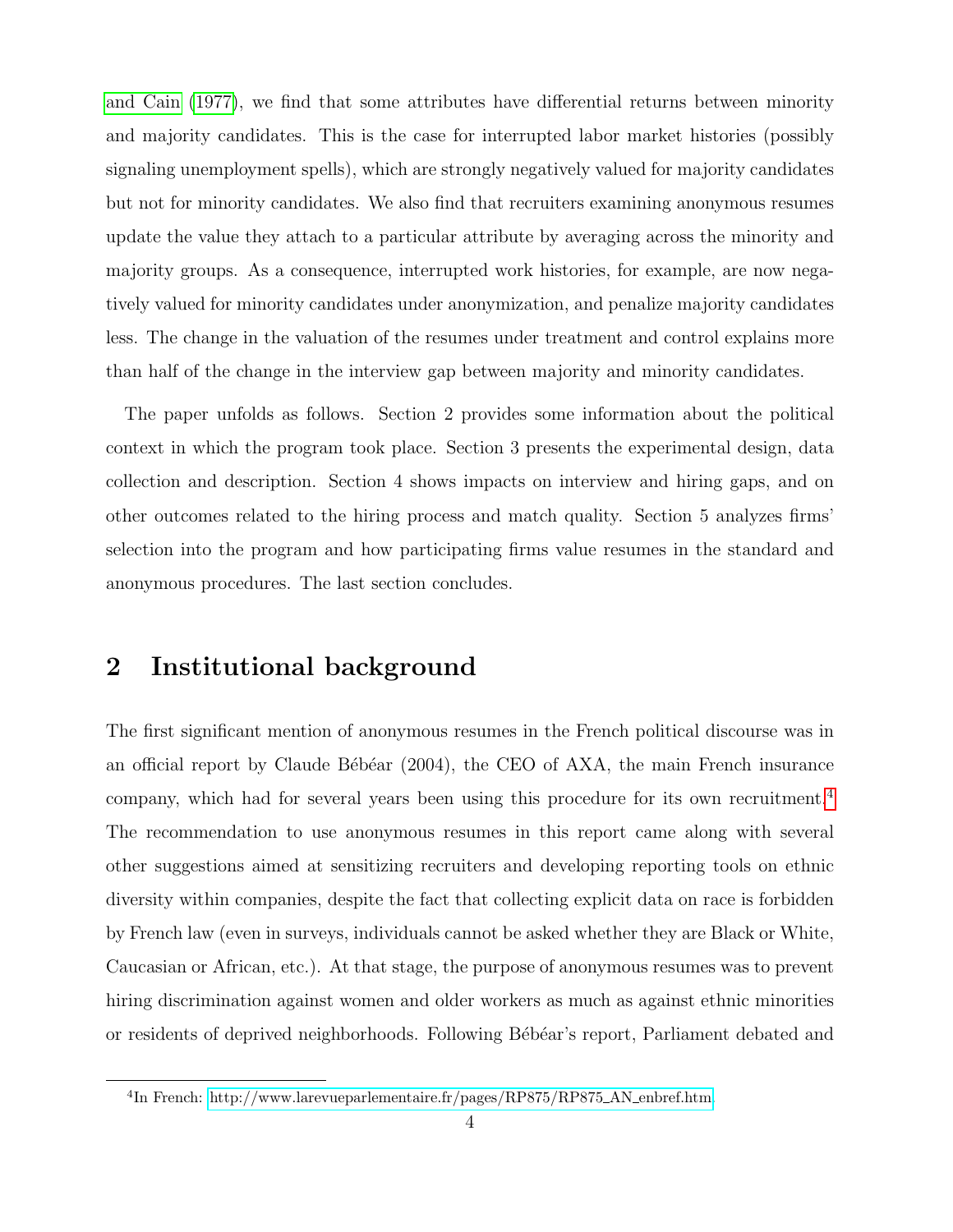rejected a legislative amendment put forward by a conservative member that would have made anonymous resumes mandatory for firms with more than 250 workers. Bébéar himself did not support the amendment, arguing that "All the recommendations in my report are based on firms' volunteering.... A law might even be counterproductive."

The debate on anonymous resumes was revived after the riots that took place in the greater Paris area in November 2005. A law passed in April 2006 (the Equality of Chances Act) made anonymous resumes mandatory for firms with more than 50 employees. But the government did not issue the "application decrees" needed to enforce the law.[5](#page--1-0) In 2009, it finally decided to launch a program where firms would be invited to adopt an anonymous resume hiring procedure for their recruitments made through the public employment service. Having the program implemented by Pôle Emploi was in line with its traditionally important role in labor market intermediation: until 2005, Pôle Emploi had had a legal monopoly on the placement of unemployed job seekers and, at least in theory, all vacancies were supposed to be posted by the agency.<sup>[6](#page--1-0)</sup> Furthermore, Pôle Emploi had developed several advanced free services for businesses, such as pre-screening candidates before sending their resumes to hiring firms.

## 3 Experiment and data collection

### 3.1 Program and experimental design

In this section, we present the program and the experimental design used to measure the impact of anonymous resumes. The program was conducted over ten months in eight (out

<sup>&</sup>lt;sup>5</sup>The law itself specified neither who was supposed to actually anonymize resumes (and what this meant in practice), nor what sanctions would be levied against those who do not comply.

 ${}^{6}$ In 2009, 2,438,700 jobs lasting more than one month were posted through Pôle Emploi. This corresponds to 36% of hires concerning the same type of jobs. [Bessy and Marchal](#page-31-7) [\(2007\)](#page-31-7) show that public intermediaries (mostly, Pôle Emploi) are the third channel of recruitment (spontaneous job applications and firm network come first and second), and represent 19% of recruitments in indefinite duration contracts. The use of the public employment services (PES) does not differ significantly by industry or firm size; it is however more frequent for firms with a high turnover who set up more standardized recruitment processes and hire at lower wages (close to the minimum wage); it is less frequent for managerial positions.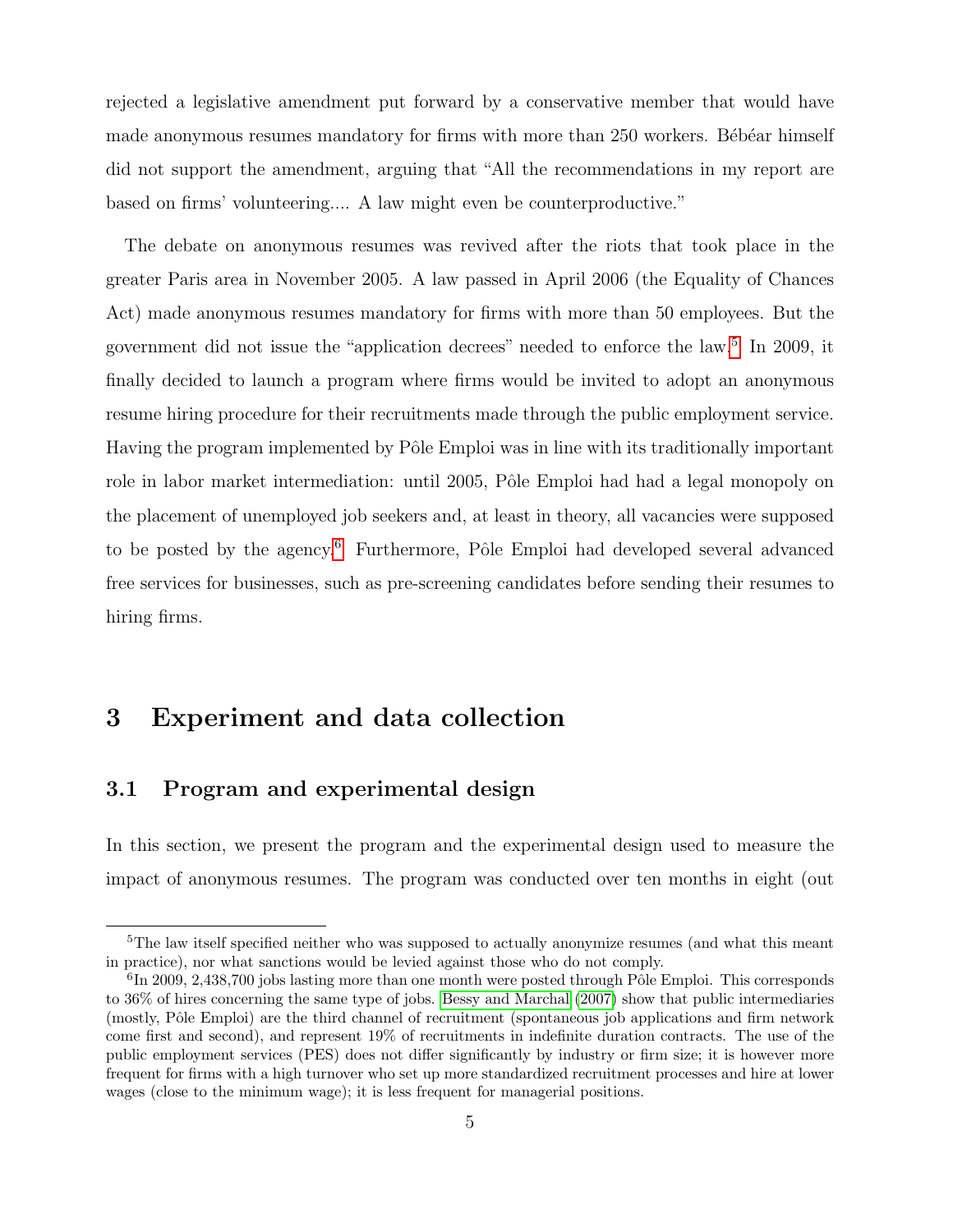of 100) French *départements*, at branches of the public employment service (PES) located in urban areas. It proceeded as follows:

- 1. Firm entry in the program. Firms posting vacancies at the PES have the option to ask for a PES agent to make a first screening of applicants based on their resume. About 50% ask for this service, and subsequently receive only selected resumes from Pôle Emploi (from a couple to a dozen, in most cases), instead of resumes sent directly by applicants. This service is free. During the period of the program, all firms with more than 50 employees posting a job lasting at least three months and asking for this service are eligible for the program. They are told that their vacancy will be randomly assigned to the anonymous or standard procedure, with probability  $1/2$ . Firms are free to decline to participate. A given firm enters the program at most once: firms that have already participated are no longer offered the program.
- 2. Matching of resumes with vacancies. The PES posts the vacancy on a variety of media, including a public website asking interested job seekers to apply through the PES branch. On the webpage of the vacancy, one sentence informs job seekers that there is an experiment going on.<sup>[7](#page--1-0)</sup> The PES agent selects resumes from these applicants and from internal databases of job seekers. A first pool of resumes is thus matched with the vacancy.
- 3. Randomization and anonymization. The resumes are sent to research assistants in charge of the randomization at the central PES offices. Vacancies and their first pool of resumes are together randomly assigned (using a random number generator) to treatment or control group, with probability  $1/2$ . If the vacancy is assigned to the treatment group, all the resumes are given a number and anonymized by the research  $\alpha$  assistant<sup>[8](#page--1-0)</sup>; then they are sent back to the PES agent in charge of the vacancy follow-up.
- 4. Selection of resumes by the employer. The employer selects the resumes of applicants

<sup>7</sup>Except for this sentence, the experiment is not advertised among job seekers. Still, it could be that this sentence attracted minority candidates ("calling effect"). We do not find evidence for this: the share of applicants with an African- or Muslim-sounding name is the same in vacancies participating in the experiment as in those not participating.

<sup>8</sup>The degree of anonymization is described below.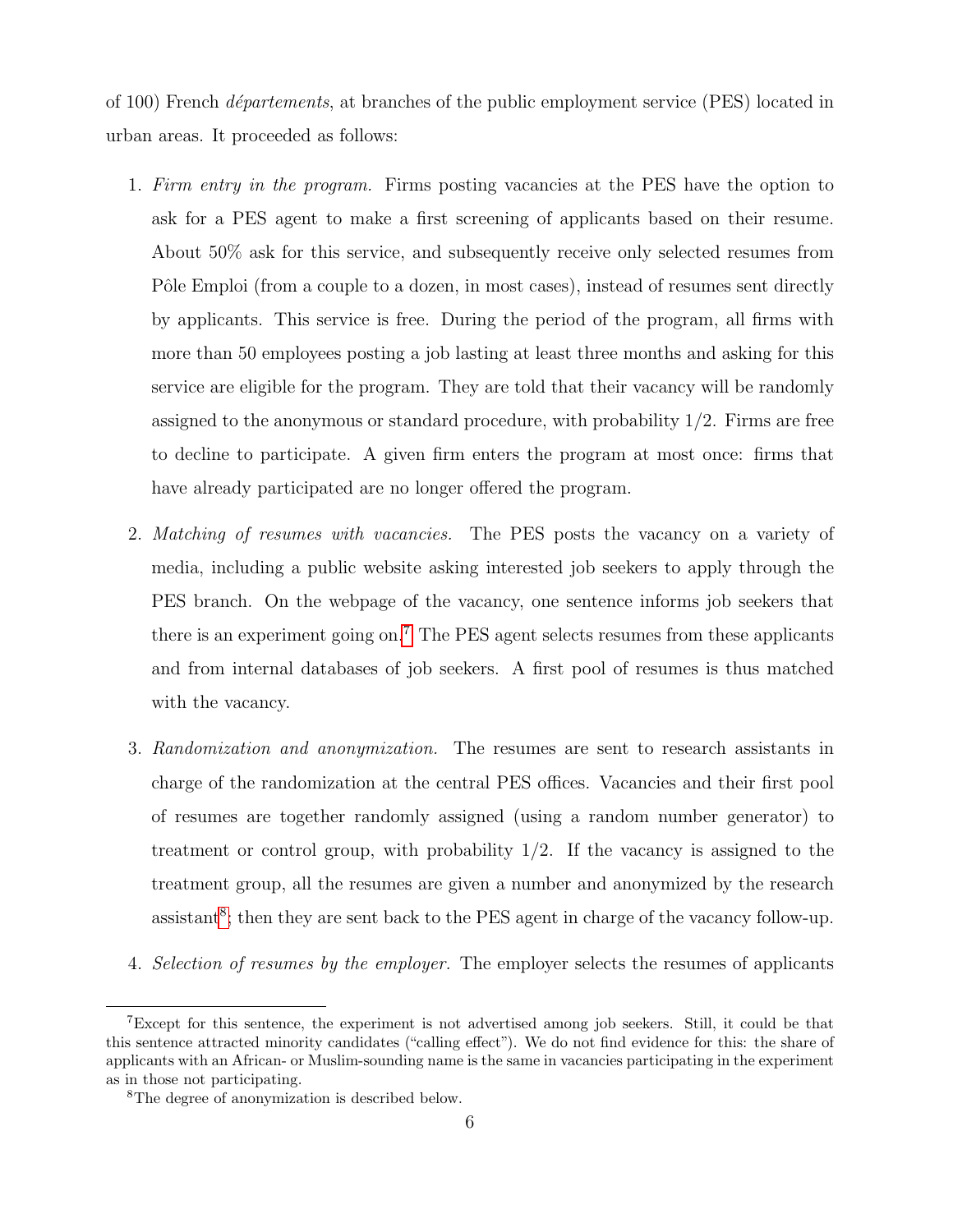she would like to interview. Control group employers contact the applicants directly; treatment group employers give the PES agent the resumes' numbers so that it is the PES agent who sets up the hiring interviews, in order to maintain applicants' anonymity.[9](#page--1-0)

This experimental design calls for a few comments:

Anonymization is limited. Anonymization consisted in erasing the top part of the resume: name, address, gender, nationality, ID picture, age, marital status and number of children. However, it did not imply any further standardization of the content of the resume. In particular, information on gender could be gathered from gender-specific terms used in the main part of the resume, neighborhood of residence and age could be partly inferred from information on where and when the applicant graduated from high school, and ethnicity could be spotted from foreign language skills. To further anonymize resumes would have implied much more complex logistics during the experimental program, and in any case it was felt that such complex procedures could not have been standardized on a large scale.<sup>[10](#page--1-0)</sup>

Randomization occurs after firms have agreed to participate. The estimated impact of anonymous resumes only holds for this potentially selected group of firms. But this design also allows us to increase statistical power, as there is perfect compliance in the experimental sample.

Randomization occurs at the vacancy level. For a given vacancy, all resumes sent to recruiters by the PES are treated identically (either anonymous, or standard). This level of randomization ensures that, within the pool of candidates applying through the PES, anonymous resumes do not compete with standard resumes. However, the PES is not the only channel for recruitment: firms may also receive applicants from other sources, and these resumes are not anonymized. We measure below whether firms substitute these other channels for the PES in response to anonymization.

<sup>&</sup>lt;sup>9</sup>If the employer could not fill the position with the first pool of resumes, she requests additional pools. The PES sends a new pool of selected resumes with the same format as for the first pool. Our main analysis excludes the additional pools, as PES counselors knowing the format could have altered their selection.

<sup>&</sup>lt;sup>10</sup>Supplementary Figure [A-1](#page-42-0) provides an example of a (short) anonymous resume; notice that the gender of the applicant can be inferred from gender-specific terms used; also, given the date of graduation from high school, the person was probably about 25 at the time of the program.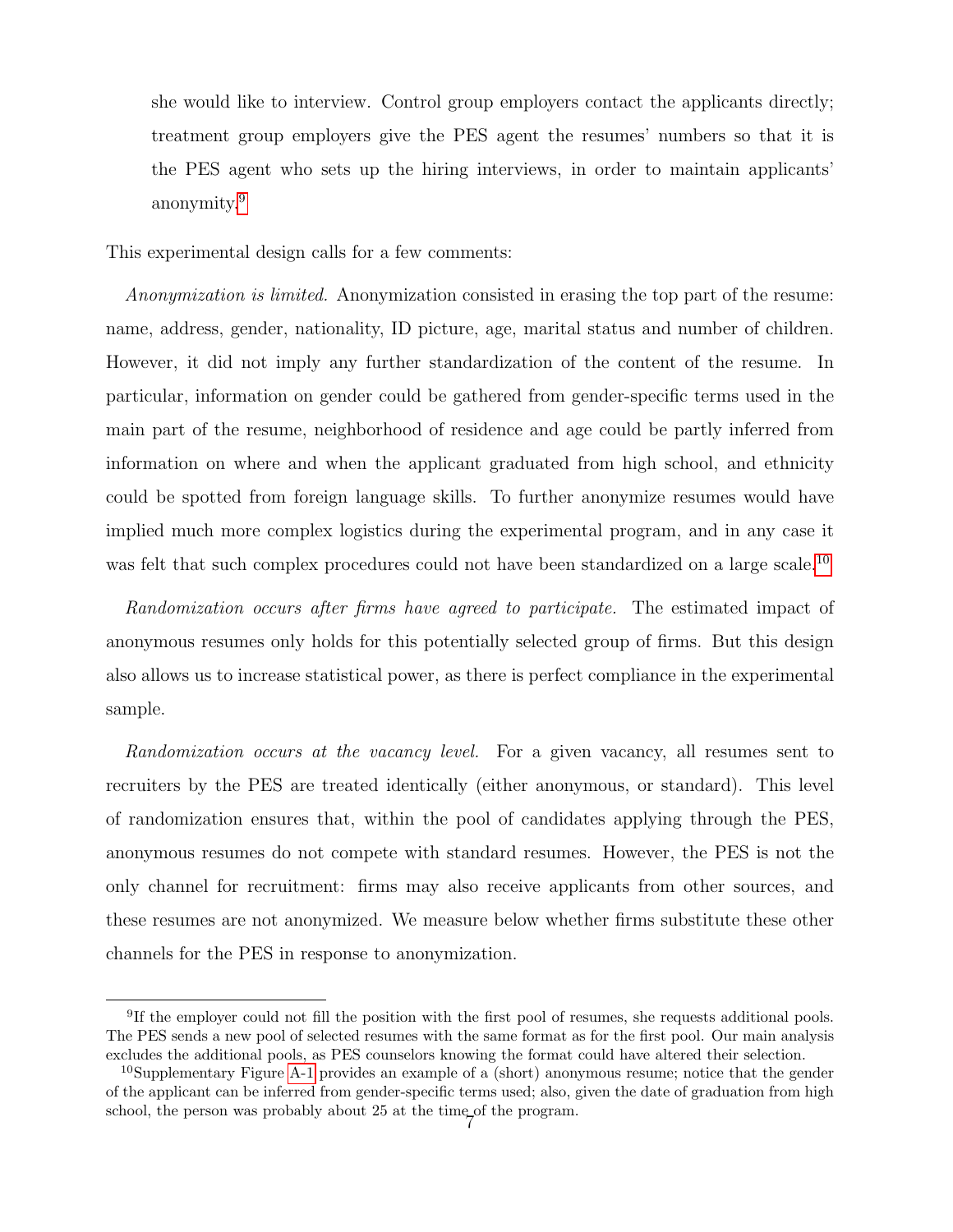Randomization occurs after matching resumes to vacancies. Had the pre-screening of resumes by the PES occurred after randomization, the PES agent could have selected different applicants for vacancies with anonymous resumes (consciously or not). This would have affected the comparability of treatment and control applicants. To avoid this, a first pool of resumes was selected before randomization occurred. All analyses below are restricted to this first pool, as it contains resumes that are by construction statistically identical in the control and treatment groups.

During the 10 months of the program (November 2009 to September 2010), 1,613 firms were invited to enter the program. 1,005 (62.3%) agreed to participate, and the remaining 608 (37.7%) declined. Whether participating firms self-selected on characteristics related to discrimination is one of the questions of the evaluation, and is analyzed in detail below. In what follows, we first describe the data collection.

#### <span id="page-10-0"></span>3.2 Data collection

We collected both administrative and survey data. The administrative data cover all firms and all job seekers who used the public employment services in the experimental areas during (and after) the program. It includes basic information on the firm (size, sector), on the job position offered (occupation level, type of contract) and limited information on candidates (unless the candidate is filed as unemployed).<sup>[11](#page--1-0)</sup> In what follows, the administrative data are mostly used to characterize the population of firms entering the program, compared with the broader population of firms interacting with the PES.

We conducted telephone interviews with all firms entering the program and with a subsample of firms that declined to participate. We also interviewed subsamples of applicants to these two groups of firms. Lastly, a subsample of applicants to vacancies posted after the program by the control group and non-participating firms was also interviewed: as detailed below, the goal was to check whether control firms behaved differently because they

 $11$ It also provides a follow-up of the recruitment process until the position is filled or the vacancy is withdrawn; however, the quality of that follow-up is weak, and some critical information is missing. (In particular, the data do not show whether the candidate was interviewed before the firm rejected his/her application.) 8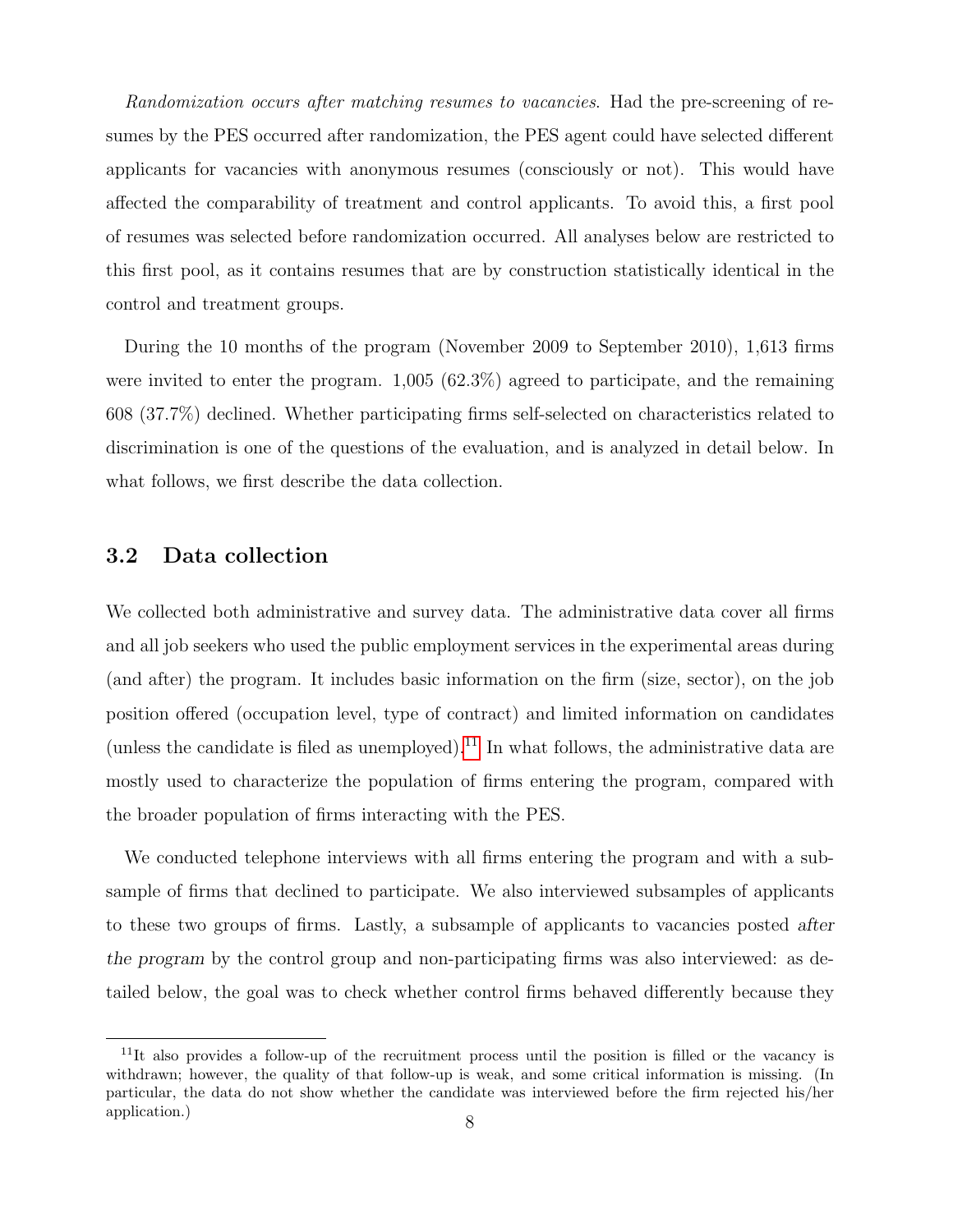knew they were in an experiment. The surveys used for applicants (respectively, for firms) were similar across subsamples. We will describe these two surveys briefly here, and present specific questions when they contribute to the subsequent analysis.<sup>[12](#page--1-0)</sup>

As shown in Table [1,](#page-33-0) there are four groups of sampled firms. 385 control and 366 treatment firms participated in the experimental program and went through the randomization. 254 firms accepted the program but were not randomly assigned to treatment or control; they canceled or filled the job opening before a first pool of resumes was collected and ran-domization could take place.<sup>[13](#page--1-0)</sup> All were sampled; response rates are around  $60\%$ , and the response rate difference between control and treatment firms is not statistically significant. 608 firms declined to participate in the program and were sampled with lower sampling rates. Response rates are also somewhat lower, as might be expected.

#### INSERT TABLE [1](#page-33-0) HERE

The lower panel of Table [1](#page-33-0) details the sample of applicants. Overall, response rates of applicants to participating firms are around 65%; even if they are higher in the control group, the difference is not statistically significant (the p-value is .27). The survey thus yields a total sample of 1,268 applicants to participating firms, which constitutes our main sample to analyze the impact of anonymous resumes. This main sample is complemented with 203 applicants to non-participating firms, sampled at significantly lower rate, yielding a secondary sample with 1,471 observations which we use to describe the recruitments that were offered to participate in the program.<sup>[14](#page--1-0)</sup>

The firm survey has two main functions. The first is to measure additional characteristics of the vacancy and of the recruiter (characteristics that could be associated with a differential treatment of candidates). Second, the survey includes detailed questions on the result of the recruitment. It measures the time to hiring and the match quality. The first column of Table

<sup>12</sup>Survey tools are available upon request.

<sup>&</sup>lt;sup>13</sup>This underscores the fact that many firms actually fill their positions quickly without any help from the PES, a point we will discuss below.

<sup>&</sup>lt;sup>14</sup>At that stage, applicants at risk of discrimination are identified from the administrative information as those living in a deprived neighborhood or with an African- or Muslim-sounding name. They are given higher sampling weights, in order to maximize statistical power.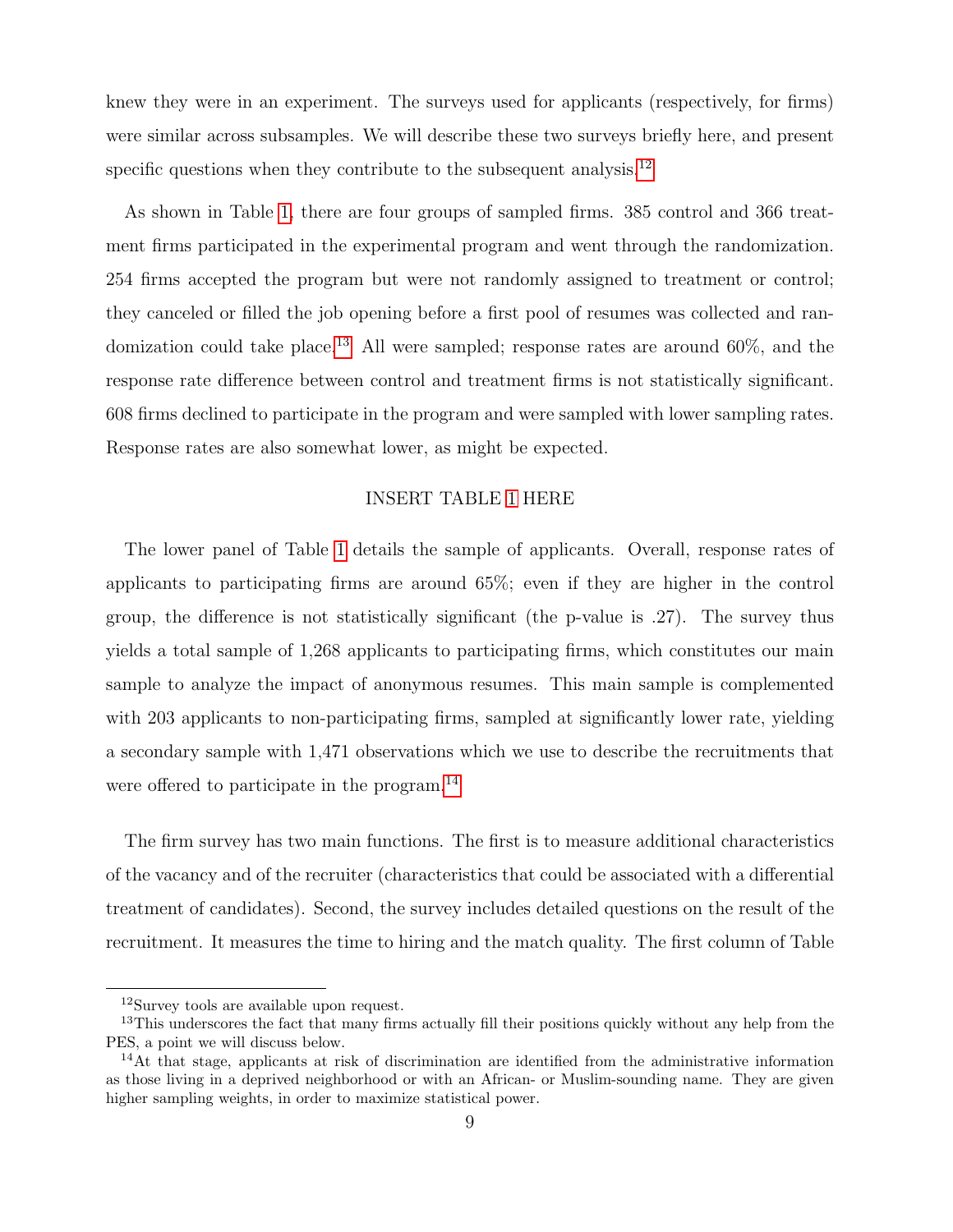[2](#page-34-0) presents descriptive statistics on firms that were invited to participate in the program.[15](#page--1-0) The upper panel uses administrative data, while the bottom one uses information from the firm survey (on the sample of 721 responding firms, see Table [1\)](#page-33-0). With the administrative data, it is possible to compare firms targeted by the program<sup>[16](#page--1-0)</sup> to the broader sample of firms posting jobs at the PES in the experimental areas and around, during the program.<sup>[17](#page--1-0)</sup> Note that only firms with more than 50 employees were invited to participate, resulting in a sample skewed toward large firms: half have more than 200 employees, compared to only one third among the rest of PES client firms. Most of them deliver services: 57% in the market sector and 24% in the non-market sector. Most firms in the program offer skilled positions with open-ended contracts.<sup>[18](#page--1-0)</sup>

#### INSERT TABLE [2](#page-34-0) HERE

Table [3](#page-35-0) reports some descriptive statistics on candidates, pooling together firms that did and did not participate in the program. We first consider majority and minority candidates together (column a).  $46\%$  of the candidates are women,  $21\%$  are younger than 26, and  $8\%$ are over 50.[19](#page--1-0) We call "minority" individuals residing in deprived neighborhoods or having a foreign background. This is exactly the target group of the anonymization law that was implemented in response to the 2005 riots in Paris. To characterize deprived neighborhoods of residence, we use administrative classifications of neighborhoods defined as a means to target subsidies or tax exemptions, since their boundaries closely match socioeconomic geographical disparities.[20](#page--1-0) Moreover, one of the alleged perverse effects of such administrative

<sup>&</sup>lt;sup>15</sup>This table pools all firms irrespective of their decision to participate in the program or not. The selfselection of participating firms is analyzed below.

<sup>&</sup>lt;sup>16</sup>The sample of firms targeted by the program is further disaggregated to compare participating firms with firms that refused to participate: see Section [5.1](#page-20-0) below.

<sup>&</sup>lt;sup>17</sup>The available administrative data do not allow us to isolate the geographical area covered by the program. This explains the large number of observations (45,283).

<sup>&</sup>lt;sup>18</sup>Note that firms posting a job lasting under three months were not eligible to the program.

 $19\text{As}$  noted in the above example (Figure [A-1\)](#page-42-0), indications of the candidate's gender are likely to appear in the resume even when its upper part is erased. Age can also be guessed – from the date of the last diploma obtained. In this paper we do not consider the effect of anonymization on the differential treatment based on gender or age, but our results are robust to adding these dimensions in the analysis.

<sup>&</sup>lt;sup>20</sup>They are known as "*zones urbaines sensibles*" (ZUS) and "*quartiers en contrat urbain de cohésion sociale*" (CUCS); these zoning schemes are comparable to "enterprise zones" in the US. About 7% of the French population lives in ZUS, and 12% in ZUS or CUCS.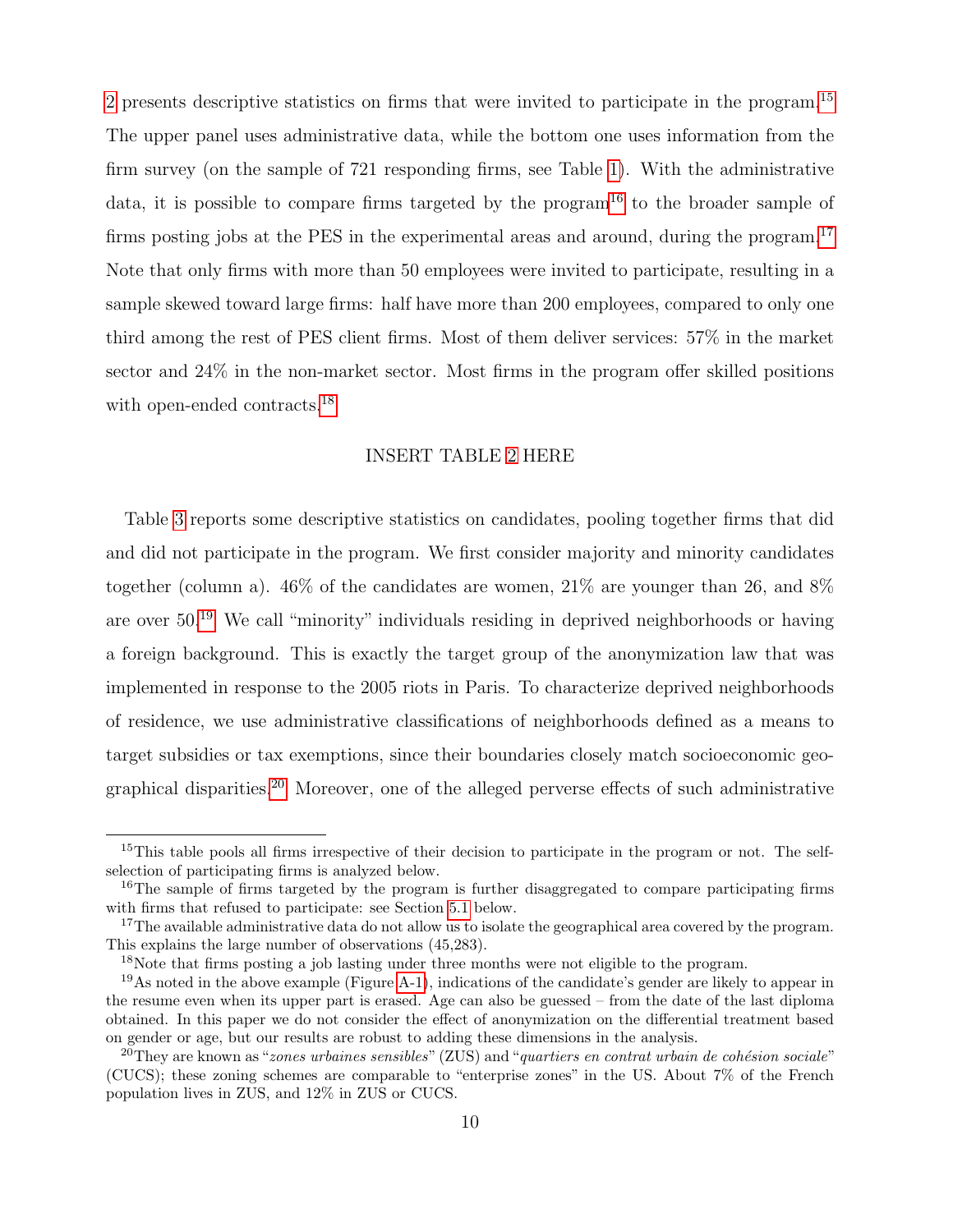classifications is to create a stigma effect, making them particularly relevant to assess the impact of anonymization. The next issue is to measure discrimination risk associated with foreign origin or ethnicity, given that French law forbids the use of ethnic categories that would label someone as White, Black, or African-French, for instance. Instead, we take a twofold approach. First, in the spirit of correspondence testing studies [\(Bertrand and](#page-31-0) [Mullainathan, 2004\)](#page-31-0), we code whether the applicants' first names have a foreign-sounding origin. Following research by [Felouzis](#page-31-8) [\(2003\)](#page-31-8), we use the etymology of the name. Muslim first names are identified from a database created by [Chebira](#page-31-9) [\(2005\)](#page-31-9). Second, we use the place of birth and the citizenship at birth. Immigrants are defined as those born abroad who did not have French citizenship at birth. Children of immigrants are those whose father was born abroad and did not have French citizenship at birth.<sup>[21](#page--1-0)</sup> The two approaches – based upon name or the migration status – are complementary. In some cases, a foreign-sounding name is the only signal that appears on the resume. But in other cases, immigrants may have a French-sounding first name although their origin can be inferred from other signals on the resume (for instance, their last name or an ID picture).

#### INSERT TABLE [3](#page-35-0) HERE

In Table [3,](#page-35-0) roughly one applicant in four lives in a deprived neighborhood; the same proportion has a Muslim- or African-sounding name. One in five is an immigrant, and that proportion rises to two in five if the category is enlarged to be immigrants or children of immigrants.[22](#page--1-0) The different measures of origin are correlated. Of particular interest is the correlation between the name and the migration status: clearly, African- or Muslim-sounding names correspond to applicants with a foreign origin (90%); however, a significant fraction of migrants (including those from Africa) do not have African- or Muslim-sounding first names (55%). The variables based on immigration (as declared during the surveys) may better capture the risk of discrimination when that origin can be inferred from other signals in the

<sup>&</sup>lt;sup>21</sup>Specific questions are used for the special case of individuals from former French colonies, who might declare they were French citizens at birth if they were born before independence; they are classified as foreigners if they took the citizenship of their new country at independence.

 $^{22}$ Among immigrants or children of immigrants, 45% come from North African or oriental countries, 29% from the rest of Africa, 9% from Southern Europe, and 6% from Eastern Europe. Other zones (Asia, America, Western Europe) are marginally represented (less than 3%).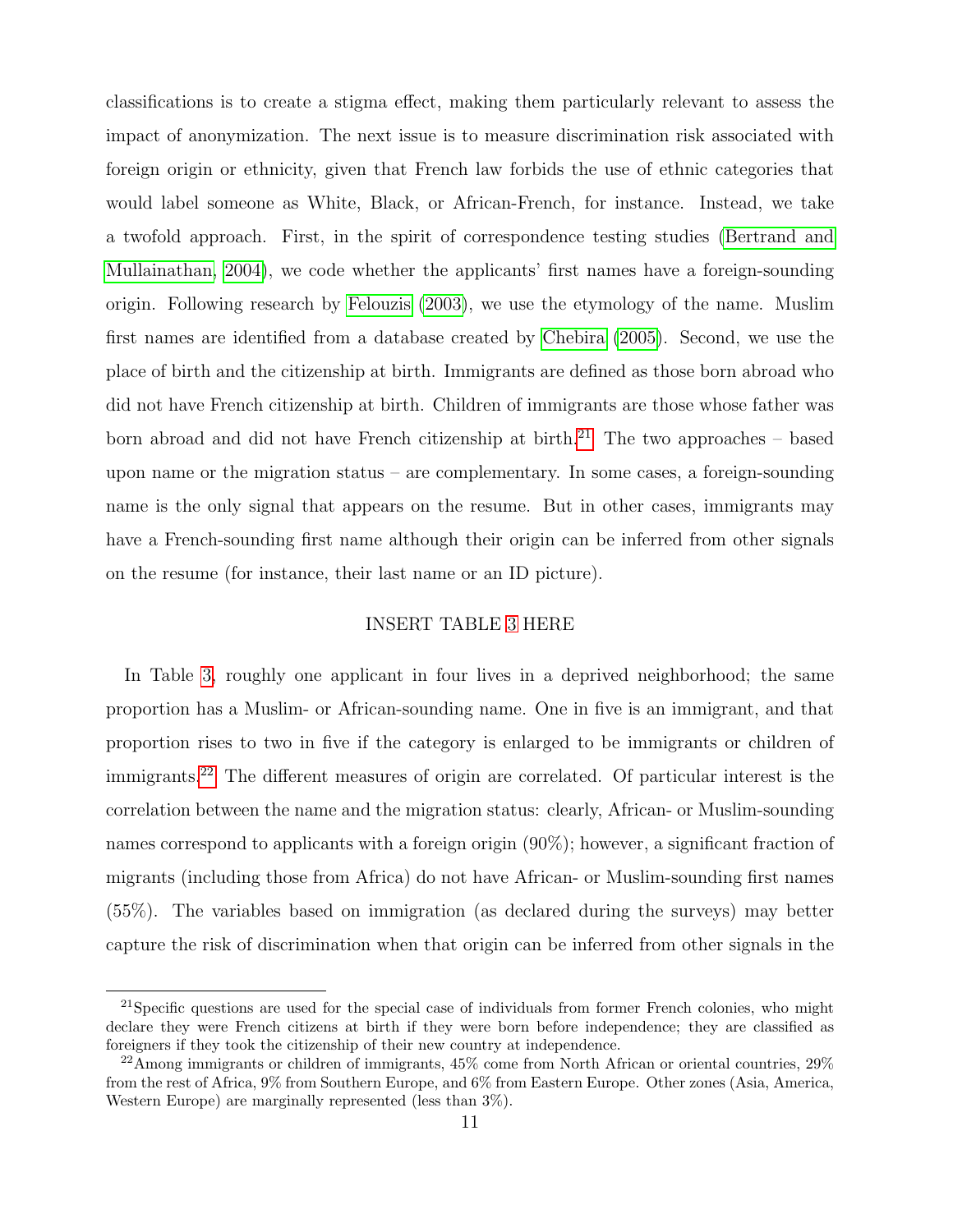resume. We perform robustness checks with these alternative measures below. In Table [3,](#page-35-0) we also describe the resumes of the majority and minority candidates.<sup>[23](#page--1-0)</sup> Minority applicants are more frequently men. They have less work experience relevant to the job vacancy. There are no significant difference in terms of age, education and duration of unemployment.

As a last source of information, we had access to the resumes of a subsample of candidates associated to firms that participated in the experiment. Specifically, we had access to resumes that were submitted in pdf or doc formats (this excludes a minority of applications that went through an online form on the PES website, to which we did not have access): this amounts to 1140 resumes out of 1268 resumes in the main sample. We then asked 16 PES counselors to act as recruiters and to code the resumes, by answering a dozen questions about the adequacy of the qualification, experience and education of the candidates. Finally, the PES counselors were asked to give an overall grade to the candidate and state whether they were certain or not about that grade. In the analysis, we use four binary variables stemming from this coding exercise, indicating whether the candidate has adequate skills, adequate work experience, whether there are unexplained interruptions in his/her work history (possibly signaling unemployment spells), and whether the quality of the application is particularly uncertain.[24](#page--1-0) The lower part of Table [3](#page-35-0) shows no significant differences in these characteristics. Overall, the table shows limited differences between minority and majority candidates in the experimental sample. One should keep in mind that all this concerns a sample of candidates who have been pre-screened by PES agents. Differences between the minority and majority may be much larger in the whole population of candidates.

## 4 Impact of anonymous resumes

Our experimental design allows us to directly estimate the impact of anonymous resumes on recruitment outcomes in participating firms. We focus on the program's impact on the gap between interview (or hiring) rates of minority and majority applicants. Denote Y

<sup>&</sup>lt;sup>23</sup>In Table [A-2](#page-34-0) in the online appendix, we compare majority and minority candidates applying to vacancies participating in the experiment and to vacancies not participating.

 $24$ The questions of the grid used to code the resumes are available upon request.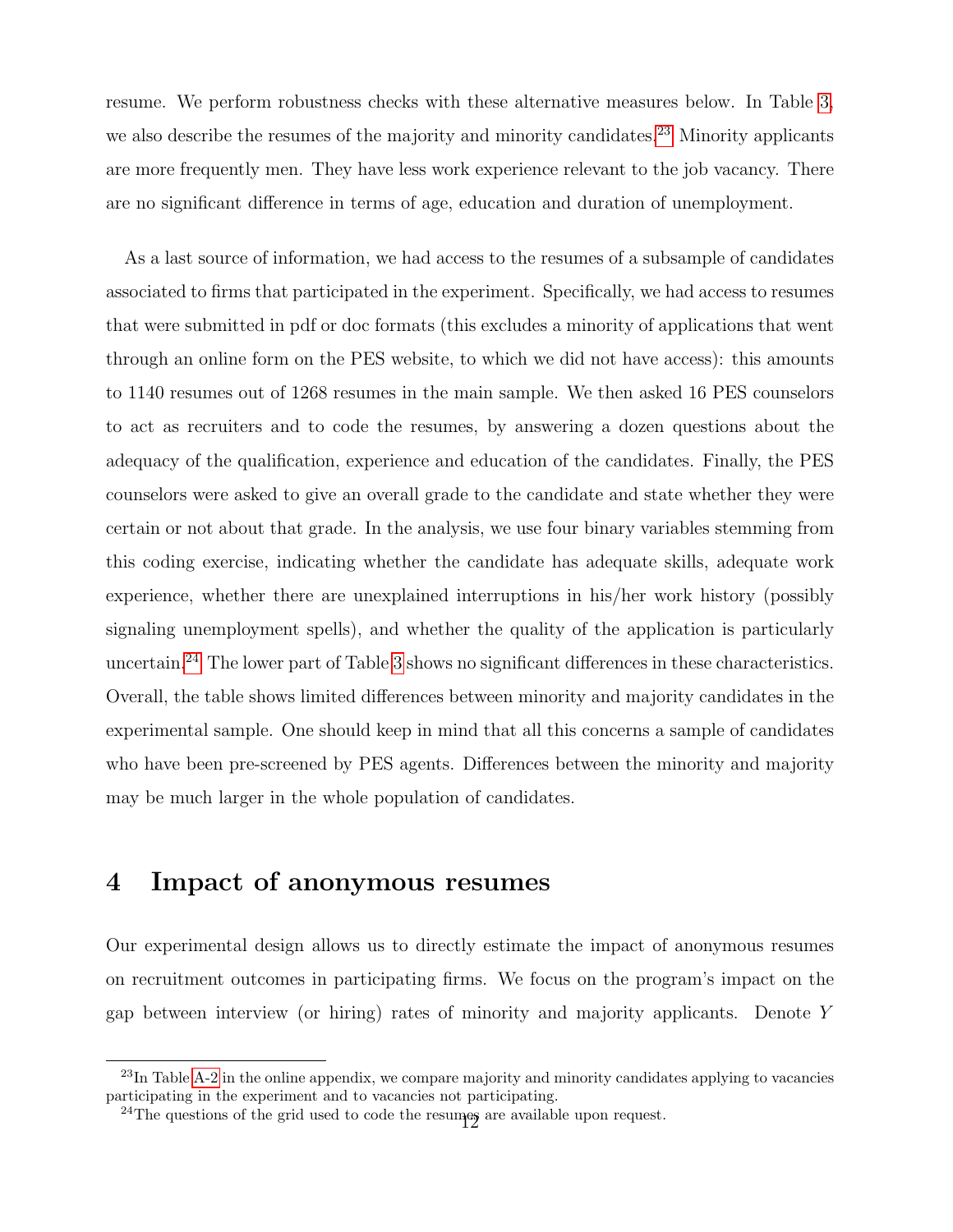the variable measuring the fact that the applicant was received in interview,  $D \in \{0,1\}$ the indicator variable corresponding to the candidate being from the minority group, and  $An \in \{0,1\}$  the indicator variable corresponding to candidates applying to a vacancy with anonymous applications (treatment group). The parameter of interest can be written as:

$$
\delta = \left(\overline{Y}^{An=1, D=1} - \overline{Y}^{An=1, D=0}\right) - \left(\overline{Y}^{An=0, D=1} - \overline{Y}^{An=0, D=0}\right),\tag{1}
$$

and can be estimated as the coefficient on  $D_i \times An_j$  in a regression of  $Y_{ij}$  on  $D_i$ ,  $An_j$  and  $D_i \times An_j$  (where candidates are indexed by i and vacancies by j).

#### 4.1 Interview rates

We first contrast the interview rate of candidates applying to control vacancies with that of candidates whose resumes were sent in anonymous form to recruiters. Due to the experimental design, this comparison can be interpreted as causal.[25](#page--1-0) Table [4](#page-36-0) shows the interview rates for different samples (first row for the control group and second row for the treatment group). The average interview rate in the control group is around 10.5%. Recruiters are quite selective when they screen resumes. The average interview rate in the treatment group is 11.3%. The difference between the two interview rates is not statistically significant (standard errors are clustered at the vacancy level). This means that the average number of interviews per vacancy does not significantly increase when resumes are anonymous.

#### INSERT TABLE [4](#page-36-0) HERE

In column 2 of Table [4,](#page-36-0) we report interview rates for the minority group. The interview rate drops from 9.3% in the control group to 4.7% in the treated group. The difference is statistically significant at the 5% level. Minority workers are actually harmed by the anonymization procedure. In column 3, the interview rate of majority workers increases

<sup>&</sup>lt;sup>25</sup>Tables [A-3](#page-35-0) and [A-4](#page-36-0) in the online appendix show that the treatment and control samples are balanced, with two exceptions: candidates in treatment firms have significantly more adequate skills and work experience. We check below that our results are robust to controlling for these differences (column 3 of Table [A-8\)](#page-40-0).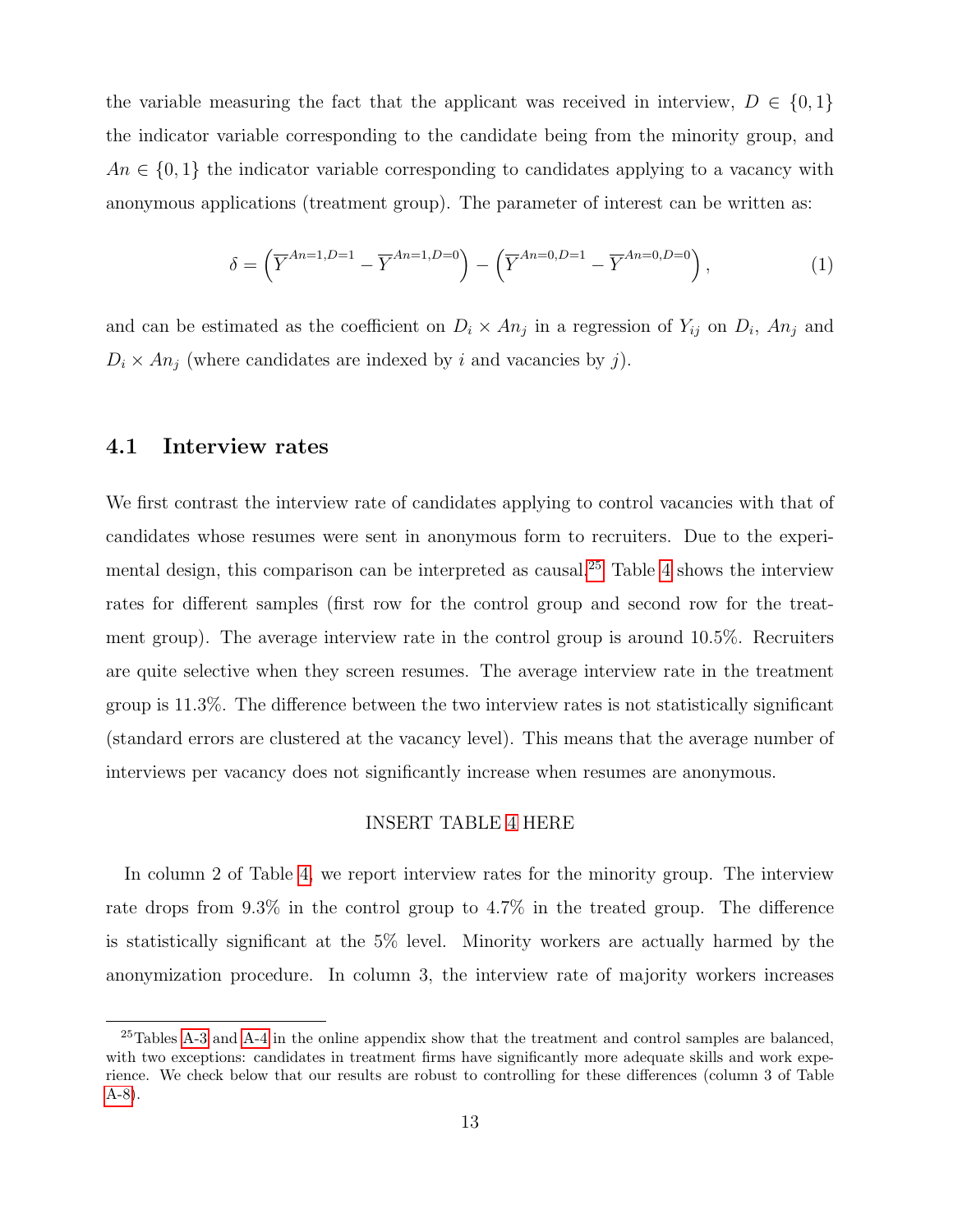from 11.6% to 17.7% due to anonymization. This increase is not statistically significant. Both effects imply that the gap in interview rates between majority and minority candidates actually widens by 10.7 percentage points (statistically significant at the 5% level, see column 4). This increase in the interview gap against minority candidates is the exact opposite impact to what policymakers intended.[26](#page--1-0)

#### 4.2 Hiring rates

The lower panel of Table [4](#page-36-0) reports hiring rates for minority and majority candidates. The difference between the first and second row can be interpreted as causal, because these are unconditional hiring rates.<sup>[27](#page--1-0)</sup> The hiring rate of minority workers is  $2.3\%$  in the standard procedure. It decreases to 1.7% in the anonymous procedure. The difference is not statistically significant. The hiring rate of majority workers increases from 2.1% in the control group to 5.2% in the treatment group. Again the difference is not significant. However, the estimate of the program impact on the hiring gap, −3.7 percentage points, is statistically significant at the 10% level. This suggests that the negative relative impact of anonymous resumes on minority candidates persists until the recruitment stage, even though it is less precisely estimated. This finding goes against the argument of opponents to anonymous applications who argue that the practice will only postpone discrimination behavior to later stages of the recruitment, when the applicant's type is revealed.

#### 4.3 Recruitment success

The first two panels of Table [5](#page-37-0) show the time needed to fill the vacancy, and the share of vacancies that remain unfilled. This may provide indirect evidence on whether anonymous

<sup>&</sup>lt;sup>26</sup>Note that the gap in interview rates in the standard procedure is small  $(-2.4$  percentage points) and not statistically significant. This is qualitatively close to Table [7,](#page-39-0) even though the sample is slightly different. Again, this cannot be interpreted as evidence that there is little discrimination (or of any kind of differential treatment of candidates according to their type), as the effect of the candidate's type may be confounded by differences in credentials as shown on the resumes (observed by the recruiter and not by the econometrician). As a robustness check, we introduce control variables in the analysis below. We further discuss the interpretation of the results with regard to covariates in Section [5.](#page-20-1)

<sup>&</sup>lt;sup>27</sup>Difference between hiring rates computed on the population actually interviewed can be biased as anonymization changes the composition of the pool  $qf$  interviews.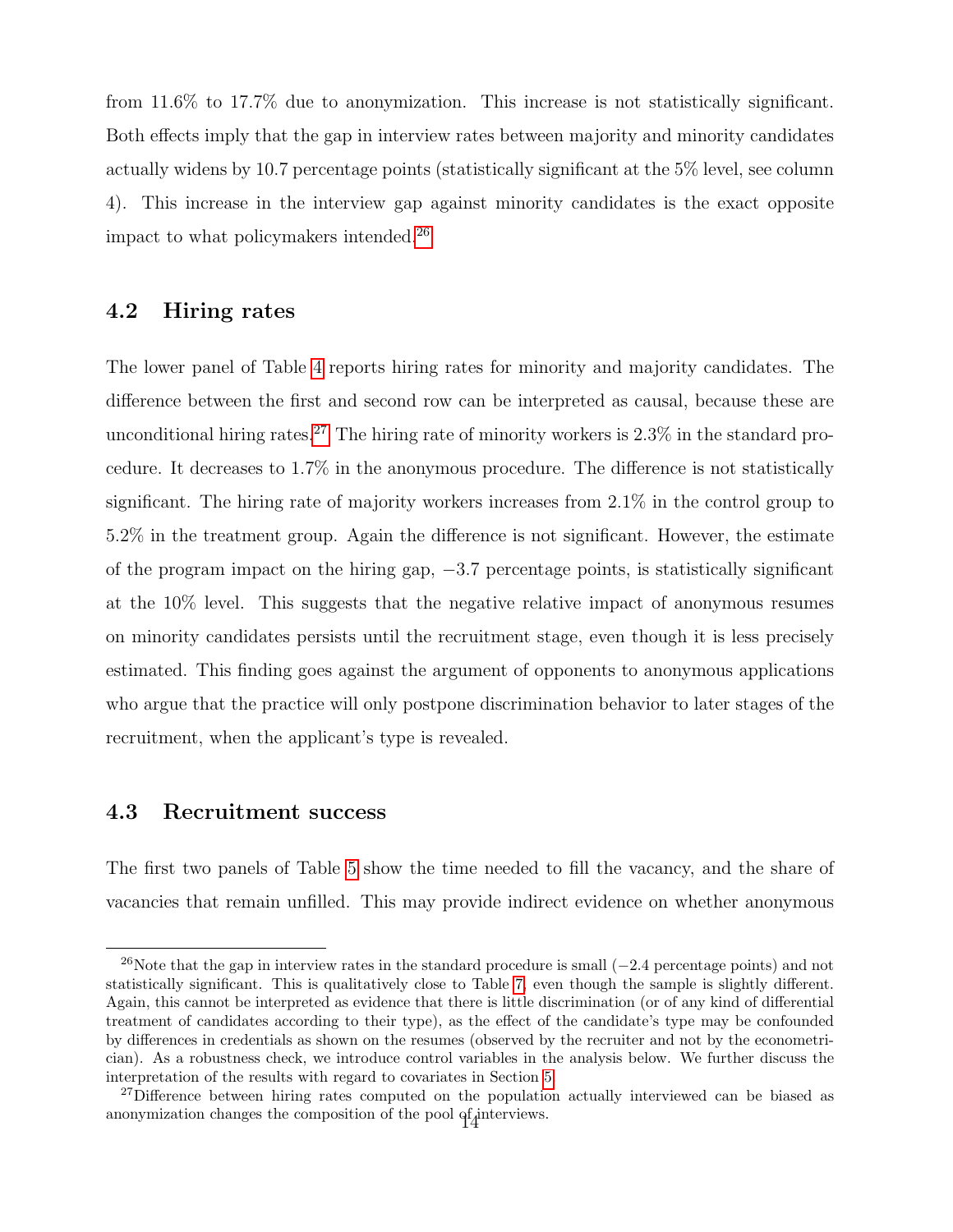resumes affected the firms' profits. We do not find any effect, however. Four recruitments out of five are successful in both treatment and control groups, and half of successful recruitment processes lasted less than 48 days, whatever the procedure.

A related question is whether receiving anonymous resumes from the PES led some recruiters to rely more on other recruitment channels. The middle panel in Table [5](#page-37-0) shows that PES candidates only represent one third of hirings, illustrating the importance of other recruitment channels (such as staff referrals, unsolicited applications, etc.). However, that share is not reduced by the introduction of anonymous resumes. As such, there is no evidence of a crowding-out effect (a frequent fear at the beginning of the program).

#### INSERT TABLE [5](#page-37-0) HERE

Lastly, thanks to the recruiters' survey, we have proxy measures for the quality of the candidate eventually hired. Each new contract starts with a trial period (of up to three months). We asked recruiters whether the recruitment was confirmed at the end of the trial period and whether they are satisfied with the performance of the hired candidate over that period. In the bottom panel of Table [5,](#page-37-0) we report the impact of anonymous resumes on the corresponding variables. Around 80% of recruiters hire the candidate past their trial period and recruiters rate candidates on average 7 (on a 1-10 scale). The anonymous procedure does not significantly affect indicators for the quality of the match. The wage paid to the hired candidate is another potential measure of the match quality. Wages paid to new hires do not seem to be affected by anonymous resumes; the same fraction of hired candidates are paid minimum wage in the treatment and control groups. For those paid above minimum wage, the median wage is around 1,700 euros per month in both groups.

Overall, even though anonymous resumes did change the types of candidates interviewed and also probably the types of candidates hired, we do not find any significant impact on the satisfaction of recruiters, the negotiated wage, or other measures of recruitment success. Even though the estimates are not very precise, they allow us, in a context where the PES was in charge of the anonymization, to reject the claim that this procedure would have a very high cost for firms.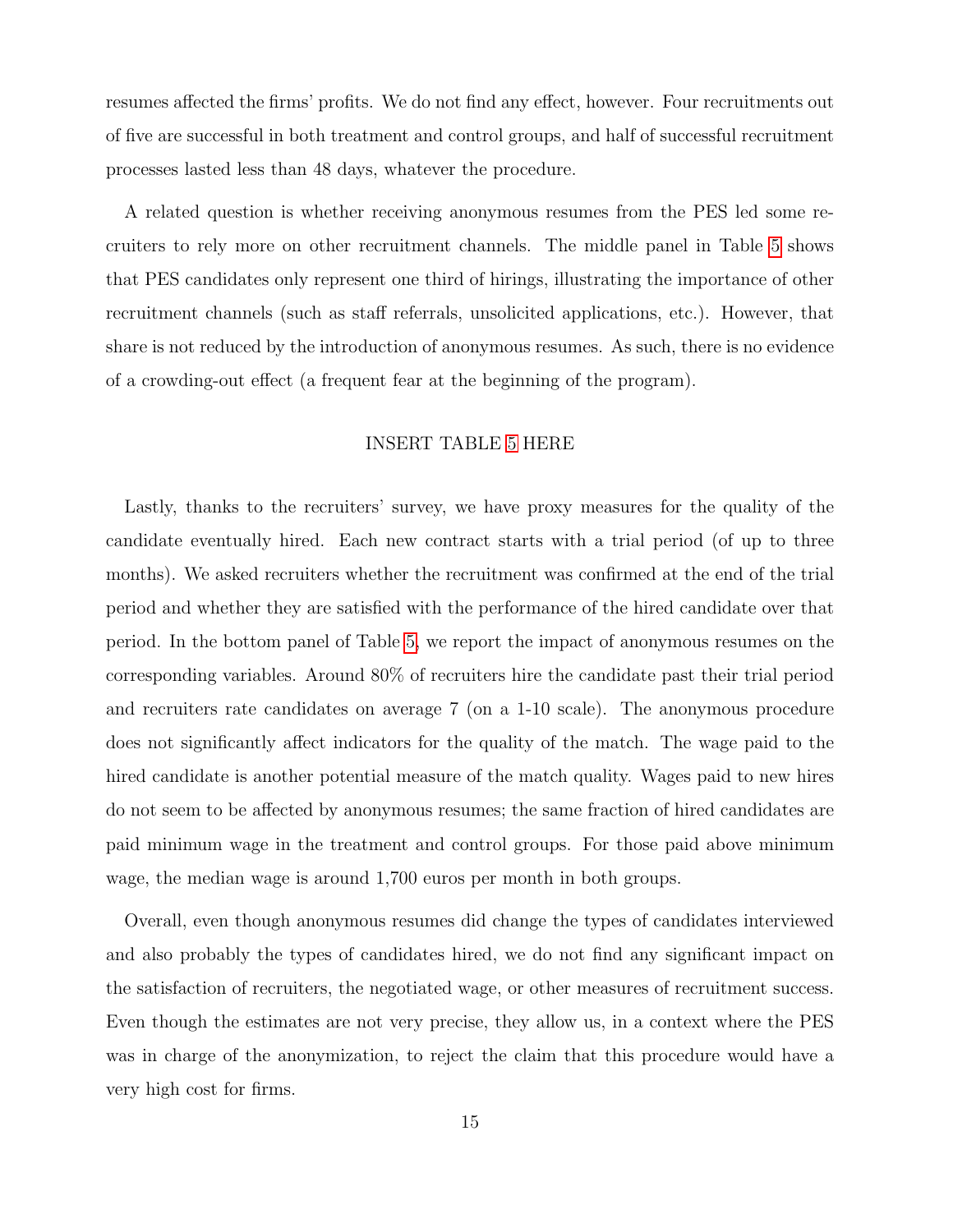#### 4.4 Robustness checks

We perform a variety of tests to check the robustness of our key results to potential threats to the experimental design, as well as to alternative measurement and model specifications.

A possible issue with the experimental design is the fact that participating firms knew that they were part of an experiment. This in itself could affect their behavior. The risk is particularly acute for control firms: they know they were observed; they also know the identity of the applicants. They may therefore artificially select more minority applicants in order to signal to the PES that they do not discriminate. This type of effect is known as a "John Henry" effect, by which the control group makes extra efforts to perform well. Such an effect could explain why treated firms appear less favorable to minority applicants: the negative difference would not be due to a negative impact of anonymous resumes on treatment firms, but to the positive impact of monitoring firms in the control group.

To test for the presence of such an effect, we ask whether control firm changed behavior *after* the experiment, once they believe they are no longer observed. To do so, we surveyed a subsample of applicants to 148 vacancies that were posted by control firms after the experiment.<sup>[28](#page--1-0)</sup>

#### INSERT TABLE [6](#page-38-0) HERE

Table [6](#page-38-0) shows no evidence of a John Henry effect. If anything, control firms were more, rather than less, favorable to minority applicants when the experiment stopped. Of course, a John Henry effect may persist over time (once firms know they have been observed, they are durably more cautious); but one would expect the effect to subside. This is not the case. It is also possible that control firms that hire minority workers because they are observed during the experiment continue to do so afterwards because they have learned that minorities are not such bad hires after all; although that would imply a large change in beliefs, we cannot fully rule out that interpretation.<sup>[29](#page--1-0)</sup>

<sup>&</sup>lt;sup>28</sup>Note that relying on applicants for information on interview and hiring decisions made by the firm removes any concern of firms becoming aware that we continue to observe them.

<sup>&</sup>lt;sup>29</sup>Instead of focusing on vacancies posted by control firms after the experiment, one could have looked at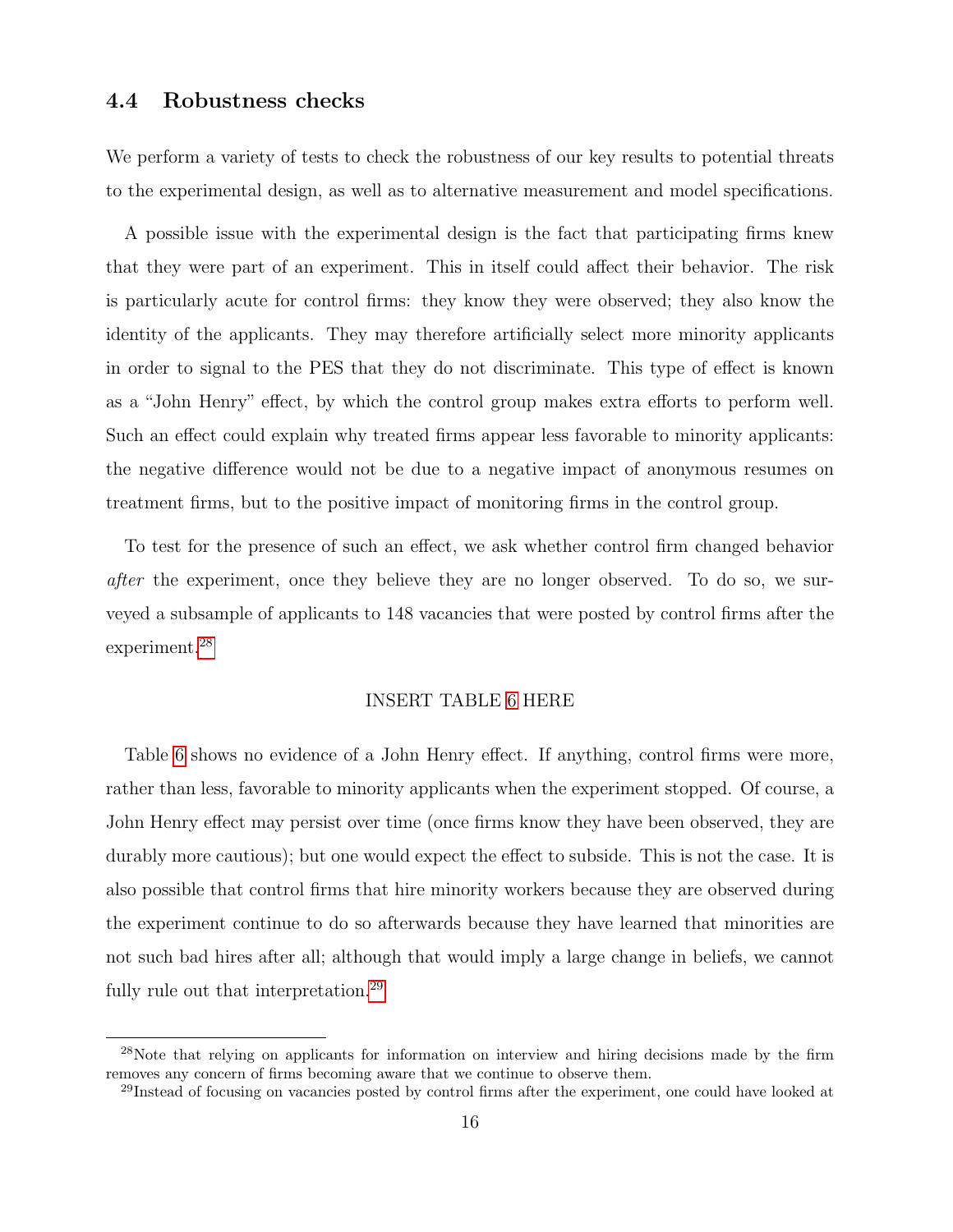Another issue with the program is imperfect anonymization. The treatment consists of removing the upper part of the resume, leaving its main part unaltered. As a consequence, one may spot minority candidates from three characteristics on the resumes: languages skills (in particular Arabic), foreign education, or work experience abroad. Imperfect anonymization may result in attenuation bias; but it may also result in artificially large effects if firms feel more free to discriminate against minority candidates when this status is imperfectly hidden, as they could claim that they did not know the identity of the candidate. In practice, we do not find that the impact of anonymous resumes on minority candidates depends on whether the minority status could be identified from elements of the resume's main part.<sup>[30](#page--1-0)</sup>

In our main analysis, the applicant's background enters in a quite specific way, exerting the same effect for being of foreign background (immigrant or child of immigrant), residing in deprived neighborhoods, and cumulating the two characteristics. We decomposed our minority population into three sub-populations: being of foreign background and residing in a deprived neighborhood, being of foreign background and not residing in a deprived neighborhood, and residing in a deprived neighborhood but not being of foreign background. The estimated impacts on both interview and hiring gaps for these three populations were found homogeneous.[31](#page--1-0)

As discussed above, there are also several ways to measure foreign background. We considered three alternative measures – being an immigrant, being the child of an immigrant, or having a Muslim- or African-sounding first name. They yield similar results to our preferred measure (which groups immigrants and children of immigrants). Point estimates, however, tend to be lower, and the effect is no longer statistically significant when considering only a Muslim- or African-sounding name.<sup>[32](#page--1-0)</sup>

We checked that results are robust to alternative methods of inference, in particular by

vacancies posted before the experiment that would be fully exempt from any John Henry effect. However, this turns out not to be feasible. Indeed, administrative information being insufficient, we would need to run a survey of applicants on these past vacancies. These surveys would often occur with a significant delay – to identify control firms, one needs to wait for them to enter into the experiment! – which would create memory bias among respondents.

<sup>30</sup>See Supplementary Table [A-5](#page-37-0) in the online appendix.

<sup>31</sup>Results are shown in the Supplementary Table [A-6](#page-38-0) of the online appendix.

<sup>&</sup>lt;sup>32</sup>Results are shown in the Supplementary Table [A-7](#page-39-0) of the online appendix.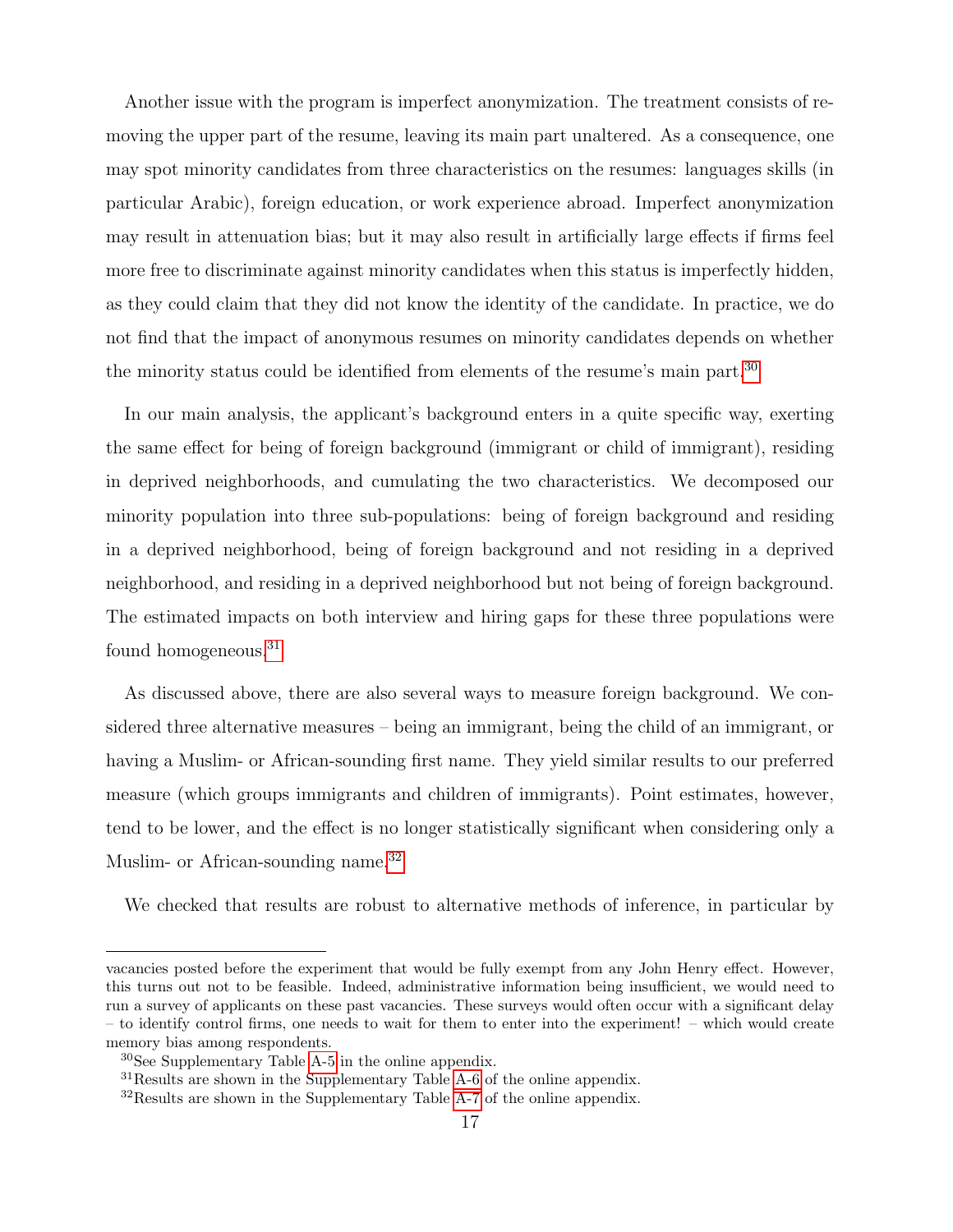conducting permutation tests, drawing placebo treatment statuses at the job posting level. Interestingly, the estimated changes in interview gaps and in hiring gaps become significant at the 1% and 5% levels, respectively, when permutation tests are used (detailed results available upon request). Lastly, results are robust overall to specification checks with covariates, weights and functional form.[33](#page--1-0)

## <span id="page-20-1"></span>5 Mechanisms

The results so far may seem at odds with existing evidence on firms' hiring practices, in France and elsewhere. Indeed, even though correspondence studies are less frequent in France than in the US or Canada, existing ones often find statistically larger callback rates for majority candidates, and we are not aware of any finding of a statistically larger callback rates for minority candidates.<sup>[34](#page--1-0)</sup> In this section, we analyze what can explain this discrepancy. We first show suggestive evidence that the voluntary nature of the program has led to a specific population of firms – potentially an important difference with correspondence studies. We then analyze how anonymization changes the way these firms screen resumes.

#### <span id="page-20-0"></span>5.1 Firms' participation decision

As explained above, targeted firms were free to participate or not in the program, and about 40% of them declined to participate. In this subsection, we document the firms' self-selection and assess whether this can explain the estimates. It should be stressed that this self-selection comes as a second layer of selection, as the program was only offered to a specific pool of

<sup>33</sup>Specifically, Supplementary Table [A-8](#page-40-0) in the online appendix shows that estimated impacts on interview rates and hiring rates are robust to controlling for the whole set of administrative and survey variables listed in Tables [2](#page-34-0) and [3,](#page-35-0) as well as for covariates coded from their resumes. Adding vacancy fixed effects does not change the estimates but reduces precision: the coefficient on  $T \times D$  remains stable but it is no longer statistically significant (p-value: .20). We suspect that in the presence of vacancy fixed effects, robust standard errors clustered at the vacancy level may be overly conservative. Indeed, with permutation tests as an alternative inference method (drawing placebo treatment status at the vacancy level), the p-value falls to .05. Removing sampling weights makes the coefficient become smaller and marginally significant only, which underscores the fact that treatment effects are smaller among applicants with a Muslim- or African-sounding name, who have been oversampled (see Supplementary Table [A-7\)](#page-39-0).

 $34$ See the special issue of Annals of Economics and Statistics [\(Duguet et al., 2010\)](#page-31-1).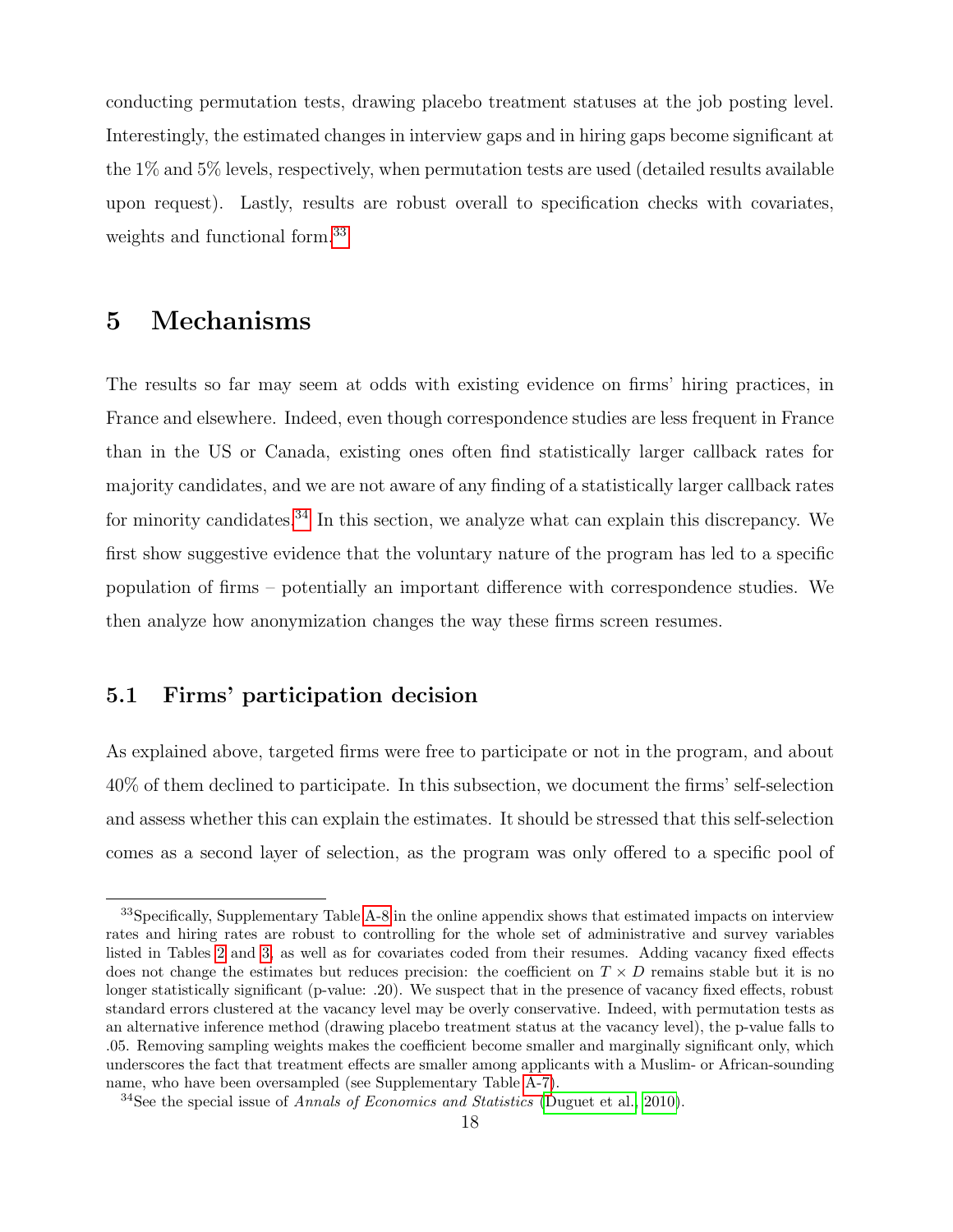large firms, located in urban labor markets and used to relying on the Public employment services to screen candidates. The specific features of firms targeted by the program have been documented above, with the limited available data. What follows only considers factors associated with the firm's decision to participate in the program, when offered to do so. It uses the much more detailed data that were collected through surveys.

Table [7](#page-39-0) shows that non-participating firms strongly differ from participating ones by interviewing and hiring significantly fewer minority candidates. Specifically, the table compares interview and hiring rates of minority and majority candidates applying to vacancies posted by firms that accepted to participate in the program but received name-bearing resumes (i.e., control firms) with the rates of those applying to firms that declined to participate. This allows us to assess whether interview and hiring gaps differ in the two groups of firms, before anonymous resumes are actually put in place.

#### INSERT TABLE [7](#page-39-0) HERE

The upper panel displays interview rates. Participating and non-participating firms interview the same proportion of candidates (about  $14\%$  on average).<sup>[35](#page--1-0)</sup> However this hides considerable difference between the interview rates of minority and majority candidates. Define the raw interview gap between minority and majority candidates in participating firms as  $\overline{Y}^{P=1,D=1} - \overline{Y}^{P=1,D=0}$ , with similar notations as in the previous section and  $P=1$  for participating firms. This gap is small (0.6 percentage points) and non-significant. By contrast, minority candidates are much less likely to be interviewed than majority candidates in non-participating firms (7.3% vs. 21%). The resulting interview gap,  $\overline{Y}^{P=0,D=1} - \overline{Y}^{P=0,D=0}$ , is large in absolute terms (-13.7 percentage points, significant at the 5% level). Finally, the difference in interview gaps across the two types of firms,  $(\overline{Y}^{P=1,D=1} - \overline{Y}^{P=1,D=0})$  $(\overline{Y}^{P=0,D=1}-\overline{Y}^{P=0,D=0})$ , is large and significant (14.3 percentage points, significant at the 5% level). The lower panel displays similar results for hiring rates: hiring rates of minority

<sup>&</sup>lt;sup>35</sup>The sample in Table [7](#page-39-0) only includes control firms and non-participating firms that posted at least a second vacancy in the six months that followed the experimental program. This is due to the fact that the sample was initially used to analyze the firms' behavior after the experiment was over (see the analysis of Table [6,](#page-38-0) detailed below). As shown below, the behavior during and after the program are similar; Table [7](#page-39-0) therefore pools vacant jobs during the program and vacant jobs after the program, in order to increase statistical power. Using only vacant jobs during the program yields similar results. <sup>19</sup>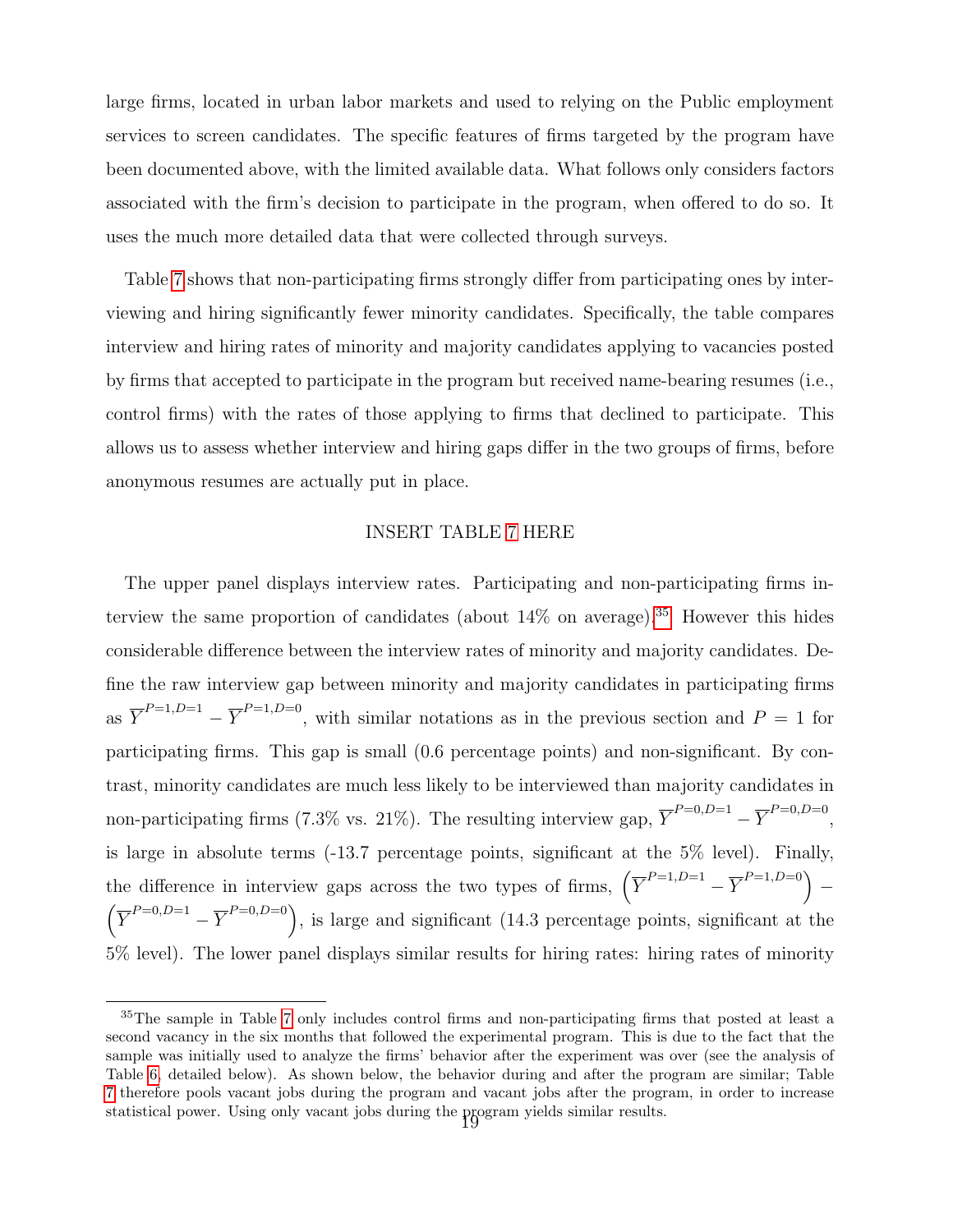and majority candidates do not differ in control firms, but they are significantly lower for minority candidates in non-participating firms (a 9.5 percentage point difference), so that the hiring gap difference amounts to 8.7 percentage points (significant at the  $5\%$  level).<sup>[36](#page--1-0)</sup>

Table [7](#page-39-0) is not sufficient to conclude that participating firms self-selected from among those that prefer minority candidates as such (or have a weaker preference for majority ones): the large difference in interview and hiring gaps between participating and non participating firms may be due to characteristics of the candidates that are observed by the recruiter and not by the analyst.<sup>[37](#page--1-0)</sup> However, combined with the experimental results in the previous section, they suggest a consistent story in which firms participating in the experiment had a positive valuation of minority candidates' resumes, so that anonymous resumes made their decision become less favorable to those candidates. The next subsection further documents these mechanisms.

#### 5.2 Resume valuation by participating firms

In this subsection, we provide additional evidence on two questions, using detailed information on candidates (coded from their resumes). First, how do participating employers rate candidates in the standard procedure? Second, what are the exact mechanisms through which anonymous resumes change the interview decisions of these employers? In particular, we test whether a model of statistical discrimination  $\dot{a}$  la [Aigner and Cain](#page-31-6) [\(1977\)](#page-31-6) can explain the results. In such a model, recruiters may interpret resumes' characteristics differently for minority and majority candidates. They may for instance penalize candidates with unemployment spells less when they are from the minority, as those candidates face more adverse

<sup>&</sup>lt;sup>36</sup>Supplementary Table [A-9](#page-41-0) provides robustness checks. In particular, the results are robust to controlling for resume attributes.

<sup>&</sup>lt;sup>37</sup>Supplementary Table [A-10](#page-53-0) shows that firms' participation is not correlated with the frequency of customer contact or the prevalence of teamwork in the job, aspects which are often thought to be respectively associated with taste-based customer discrimination and taste-based employee discrimination. The background of the recruiter (education and foreign origin) also does not predict firm's participation, with the exception perhaps of a negative, marginally significant effect of being a woman. Lastly, the recruiter was asked to name five friends as a way to assess his social network, and then to name five colleagues as a way to measure the ethnic composition of the firm. The corresponding variables do not have a significant effect. Interestingly, even though the variables of Table [A-10](#page-53-0) constitute an unusually rich set of information on firms, none allows us to interpret the differences in recruitment behavior observed in Table [7.](#page-39-0)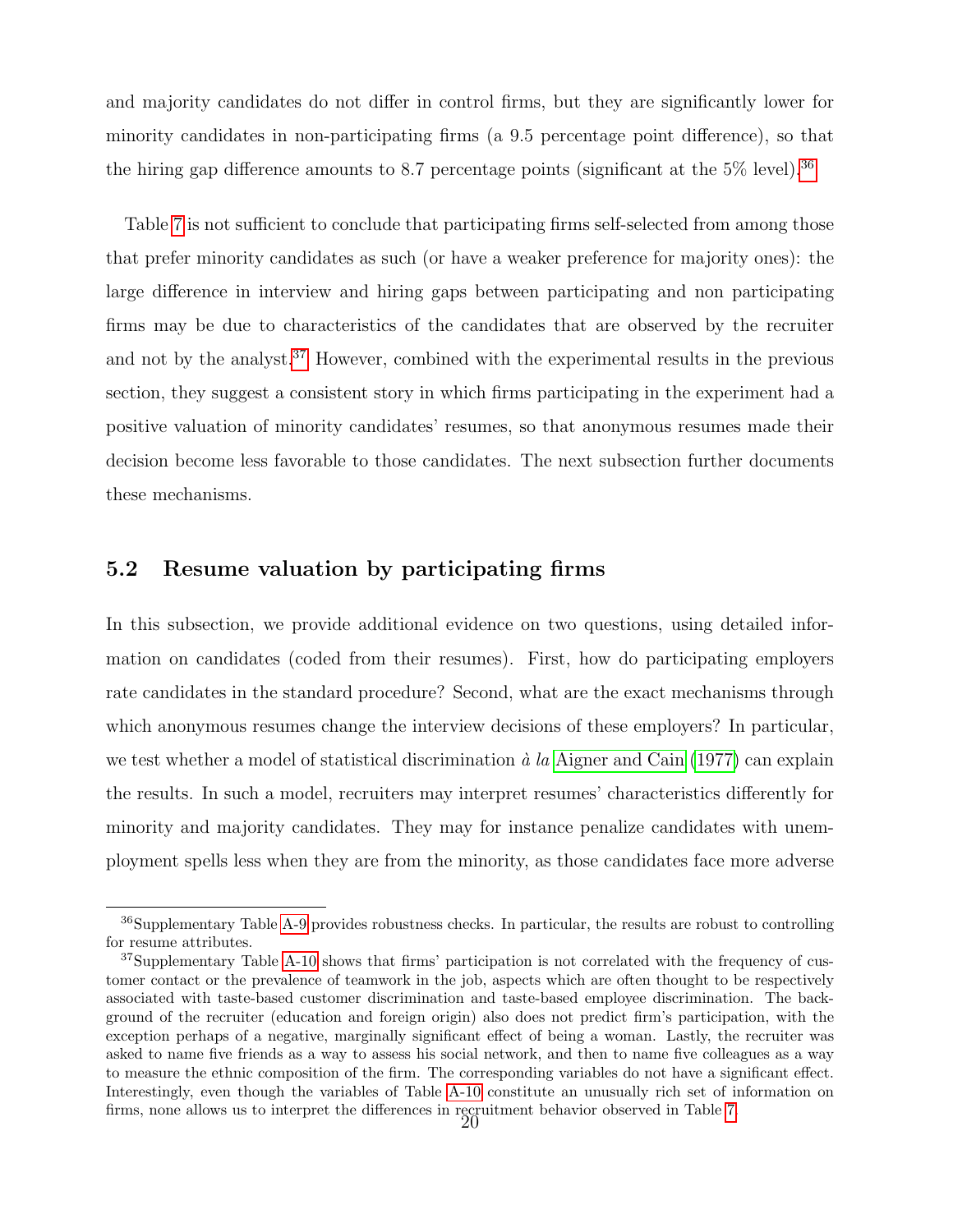labor market conditions. In such a case, anonymous resumes can harm minority candidates with negative signals as they prevent recruiters from interpreting those signals in the light of the adverse circumstances faced by the candidates.

We start from a simple framework to analyze employer interview decisions under the standard and anonymous procedures. We denote by X the information set available to the recruiter in the resume, besides minority status (which we denote by the indicator  $D$ , equal to 1 for minority candidates).

Consider the standard procedure first. The recruiter values resumes based on  $(X, D)$ . Assume that the potential valuation of a candidate  $V^{St}(X, D)$  can be written as:

<span id="page-23-0"></span>
$$
V^{St}(X,D) = (1-D) \times X\beta_0^{St} + D \times X\beta_1^{St} + \alpha D,\tag{2}
$$

where  $\beta_0^{St}$  and  $\beta_1^{St}$  are the two vectors of returns to signals X for majority and minority candidates.[38](#page--1-0)

Equation [2](#page-23-0) covers different standard cases of interest. If  $\beta_0^{St} = \beta_1^{St}$  and  $\alpha = 0$ , participating recruiters do not value the resumes of minority and majority candidates differently and there is no discrimination in the standard procedure. In a second case,  $\beta_0^{St} = \beta_1^{St}$  and  $\alpha > 0$ : recruiters tend to value minority candidates more highly, even after controlling for all the information available in the resumes, but they interpret signals  $X$  similarly for both types of candidates. This occurs in models of taste-based discrimination where the preference for minority candidates applies uniformly to all minority candidates, irrespective of their other observable characteristics. It can also arise in some models of statistical discrimination, in which minority and majority candidates are known (or believed) to have different average productivity. The third and last case of interest is  $\beta_0^{St} \neq \beta_1^{St}$ . This occurs in particular in models of statistical discrimination with heterogeneous signal quality, such as [Aigner and](#page-31-6) [Cain](#page-31-6) [\(1977\)](#page-31-6) and [Cornell and Welch](#page-31-10) [\(1996\)](#page-31-10), where signals are perceived to be more or less informative depending on the candidate's type.[39](#page--1-0)

<sup>&</sup>lt;sup>38</sup>To simplify notations, we normalize  $V^{St}(0,0) = 0$ . Estimations below include an intercept, though.

<sup>39</sup>Clearly, this corresponds to pure cases, and may not hold in more general models; for instance, if the magnitude of taste-based discrimination varies across groups of candidates, then taste-based discrimination corresponds to the third case. 21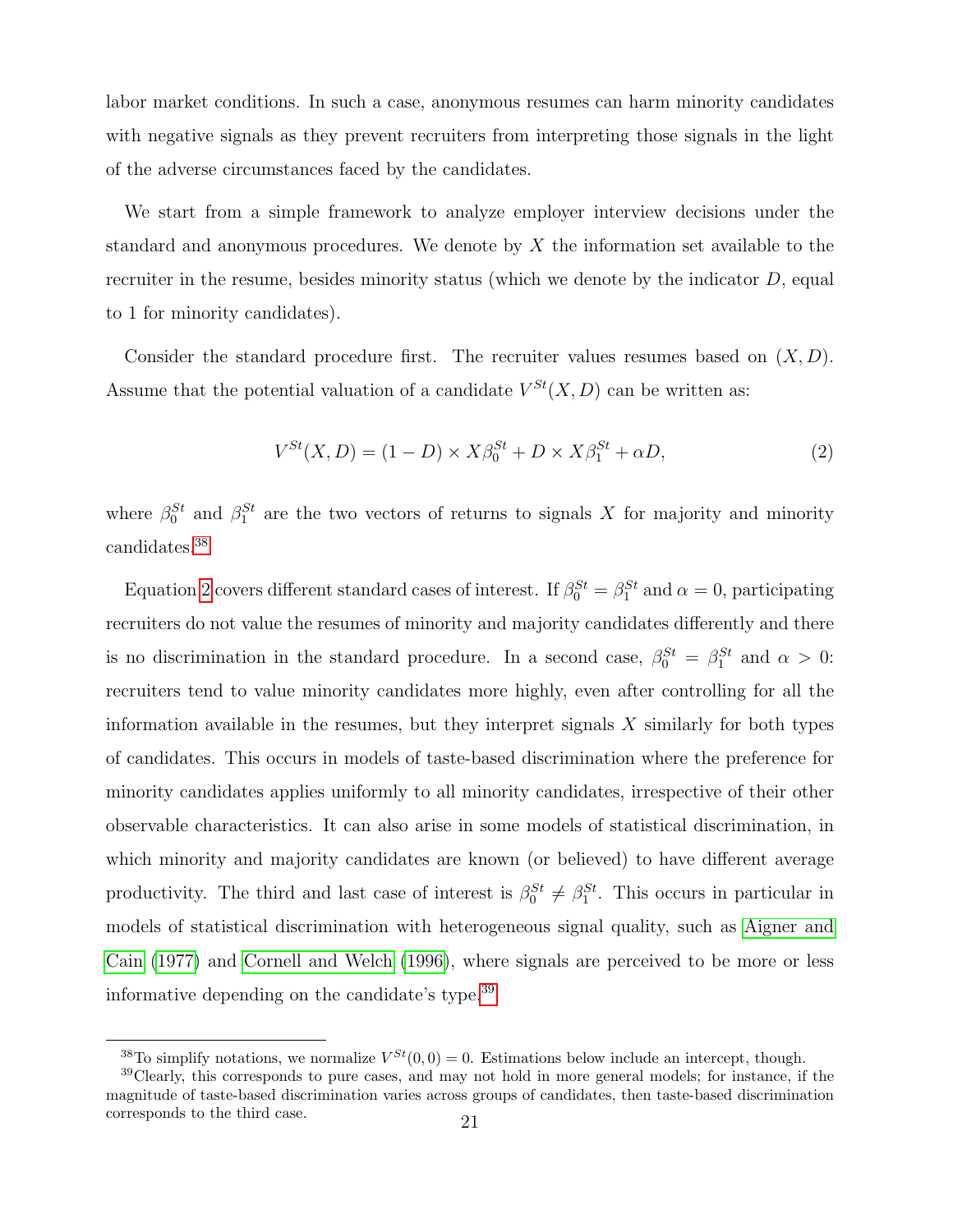Estimates of the different parameters in equation [2](#page-23-0) can be used to understand the valuation of resumes under the anonymous procedure. In that procedure, recruiters do not have direct information on the minority status of the candidate, D. Through Bayesian updating, however, they can infer the expected value of a candidate characterized by X based on their prior on the conditional distribution of  $D$  given  $X$ :

<span id="page-24-0"></span>
$$
V^{An}(X) = \Pr(D = 1|X)V^{St}(X, 1) + \Pr(D = 0|X)V^{St}(X, 0)
$$
  
=  $p(X) \times (X\beta_1^{St} + \alpha) + (1 - p(X)) \times X\beta_0^{St},$  (3)

where  $p(X) \equiv Pr(D = 1|X)$  reflects the recruiter's prior on the probability that a candidate with characteristics  $X$  is from the minority. When recruiters believe that a given characteristic  $X_k$  is evenly distributed among minority and majority candidates, equation [3](#page-24-0) implies that the return to  $X_k$  is a weighted average of the returns in the standard and anonymous cases. This is no longer the case when observing  $X_k$  induces the recruiter to update her prior on whether the candidate is from the minority.[40](#page--1-0)

The different parameters are estimated assuming linear probability models:

<span id="page-24-2"></span><span id="page-24-1"></span>
$$
E(I_{ij}^{St}|X_i, D_i, j) = (1 - D_i) \times X_i \beta_0^{St} + D_i \times X_i \beta_1^{St} + \alpha D_i + c_j^{St}
$$
(4)

$$
E(I_{ij}^{An}|X_i, D_i, j) = X_i \beta^{An} + c_j^{An},
$$
\n(5)

where  $I_{ij}^s$  is an indicator variable equal to 1 if candidate i is interviewed by firm j, and s denotes the recruitment procedure type  $(s = St \text{ or } s = An)$ .  $\beta^{An}$  is the return to X under the anonymous procedure. With Bayesian updating,  $X\beta^{An}$  is a linear approximation of  $p(X)$  ×  $(X\beta_1^{St} + \alpha) + (1 - p(X)) \times X\beta_0^{St}$ . Consistent estimates of [4](#page-24-1) and [5](#page-24-2) require accounting for firms and candidates specific heterogeneity. Unobserved firm heterogeneity is captured by the job posting effects  $c_j^s$ , which can control for the fact that minority and majority candidates may apply to different types of firms. Note that the  $c_j^s$  are allowed to have different distributions

<sup>&</sup>lt;sup>40</sup>Formally,  $\frac{\partial V^{An}(X)}{\partial X_k} = p\beta_{1k}^{St} + (1-p)\beta_{0k}^{St}$  if  $p(X) = p$ . But if p varies X, then  $\frac{\partial V^{An}(X)}{\partial X_k}$  also depends on  $\partial p(X)$  $\frac{\partial p(X)}{\partial X_k}$ . Figure [A-2](#page-43-0) illustrates that  $\frac{\partial V^{An}(X)}{\partial X_k}$  can be negative even when  $\beta_{1k}^{St}$  and  $\beta_{0k}^{St}$  are both positive. We are grateful to an anonymous referee for suggesting this illustration.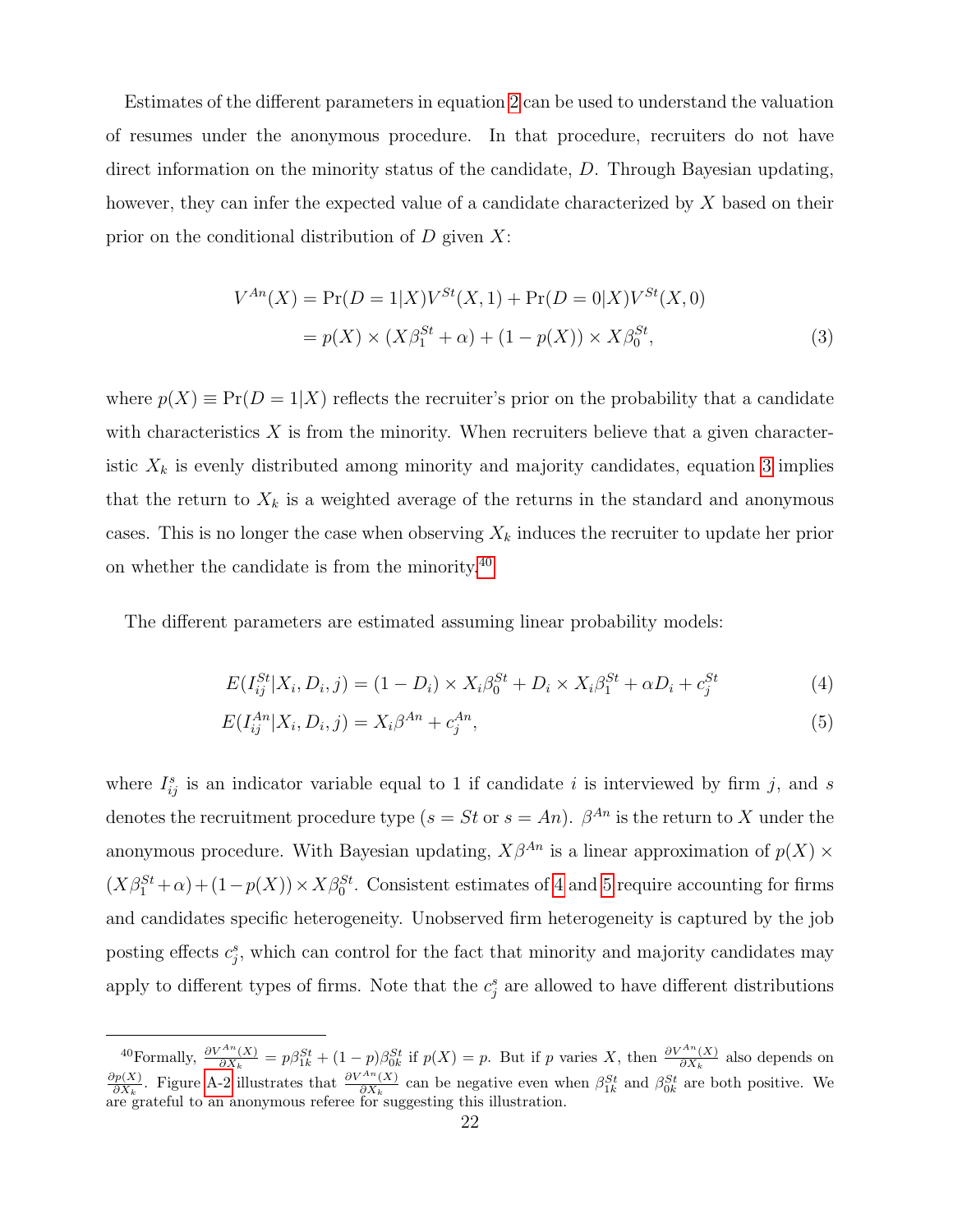in the anonymous and standard procedures, as firms may change their recruitment strategy in response to anonymization. Accounting for candidate specific heterogeneity requires that the vector  $X$ , included in the equation, contains all the relevant information available to the recruiters. To ensure this, we collected all the candidate information from the resumes so as to match the exact information set available to recruiters. As detailed in section [3.2,](#page-10-0) 1140 resumes were made anonymous and coded by PES counselors. X includes almost all "intermediate" items introduced in the grid used to code resumes (adequate skills, adequate work experience, interrupted work history, information content of the resume).<sup>[41](#page--1-0)</sup>

## Resumes' valuation under the standard procedure: where do the high interview rates of minority candidates come from?

The first three columns of Table [8](#page-40-0) present the estimation results of model [4,](#page-24-1) in the standard procedure. The third column presents the p-values for the test that the coefficients of columns 1 and 2 are equal. $42$ 

#### INSERT TABLE [8](#page-40-0) HERE

Overall, estimated effects tend to go in the expected direction. In particular, interview rates increase when the candidate has adequate skills to perform tasks advertised in the vacant job. The increase is large in magnitude and significant at the 5% level for majority candidates: having adequate skills increases the interview rate by 14.4 percentage points (this is the largest point estimate in the model). The return is smaller and not statistically significant for minority candidates. The effect of unexplained interruptions in the candidate's labor market history – the fact that the resume shows gaps other than those explained by education or maternity leave – is statistically insignificant in both the majority and minority groups. However, the parameter estimate is negative for the majority group and positive for the minority group, so that their difference is statistically significant (at the 10% level).

<sup>&</sup>lt;sup>41</sup>We restrict the number of covariates to avoid potential multicollinearity problems. As robustness check, we include the overall rating made by the caseworkers evaluating the resumes. Doing so allows to capture all relevant information missing in our grid. Supplementary Table [A-11](#page-55-0) in the Appendix shows that this does not qualitatively affect the main results.

 $42$ Note that the coefficients of columns 1 and 2 come from the same regression.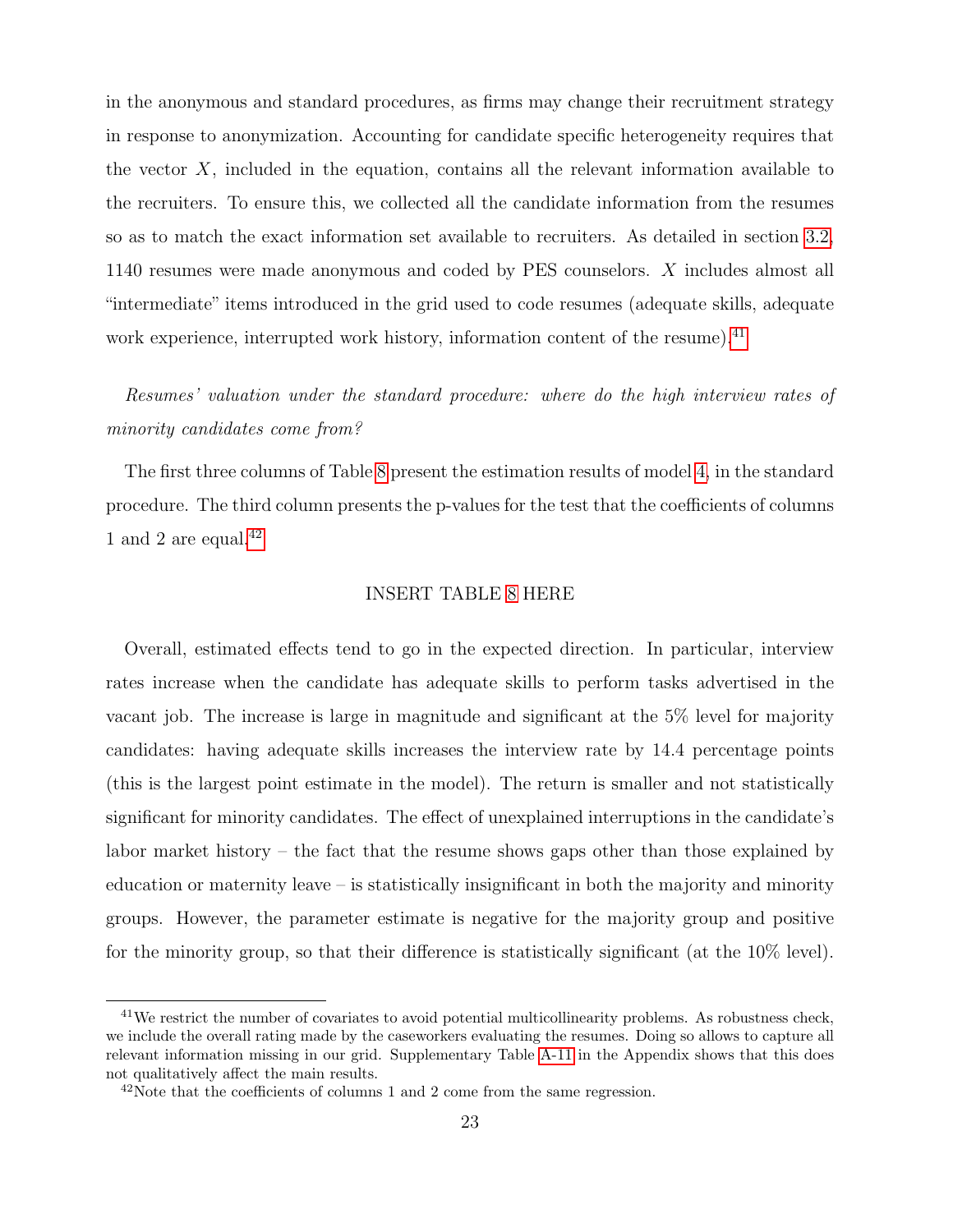The larger returns for majority candidates are suggestive evidence in favor of the statistical discrimination model with heterogeneous signal quality [\(Aigner and Cain, 1977\)](#page-31-6). The nonsignificant effect of interrupted labor market history for minority candidates also corroborates the findings by [Kroft et al.](#page-32-3) [\(2012\)](#page-32-3) that recruiters attach less importance to unemployment spells when they can be explained by adverse labor market conditions (in our case, high unemployment rates in deprived neighborhoods). Lastly, job counselors were asked whether they were certain/confident in their rating of each candidate. Their answer is a proxy for the level of information conveyed by the resumes. They were told to declare their rating "uncertain" when they found they had insufficient information to unambiguously rate the candidate. We find no statistically significant effect of the "uncertainty" variable in the minority and majority groups. The estimates are not significantly different.

### Resumes' valuation under the anonymous procedure: how do participating recruiters extract information?

The fourth column of Table [8](#page-40-0) presents the estimation results of model [5,](#page-24-2) in the anonymous procedure. As discussed above, the relationship with the returns in the standard procedure (columns 1-2) depends on whether recruiters believe that the candidates' characteristics  $(X)$  help predict his minority status  $(\Pr(D = 1 | X)$  varies with X). Table [3](#page-35-0) shows no significant correlation between  $X$  and  $D$ . If there is Bayesian updating and recruiters' priors are consistent with the observed pool of candidates, we therefore expect the return to each characteristic under the anonymous procedure to be close to the average of the returns for minority and majority candidates in the standard procedure. This prediction holds concerning the return to unexplained interruption in labor market history. The average of the returns between minority and majority candidates is around  $-0.03 (= -0.09 \times 0.5 + 0.03 \times 0.5,$ where  $0.5$  is the actual fraction of minority candidates), which is close to the actual return estimated in the anonymous sample  $(-0.045$  in the column 4). Some minority candidates are actually harmed by anonymization, because they have an interrupted labor market history. However, the Bayesian updating model is rejected in the case of "uncertainty," which has a significantly negative impact in the anonymous procedure, while coefficients were insignificant and positive in the standard procedure, both for minority and majority candidates. In that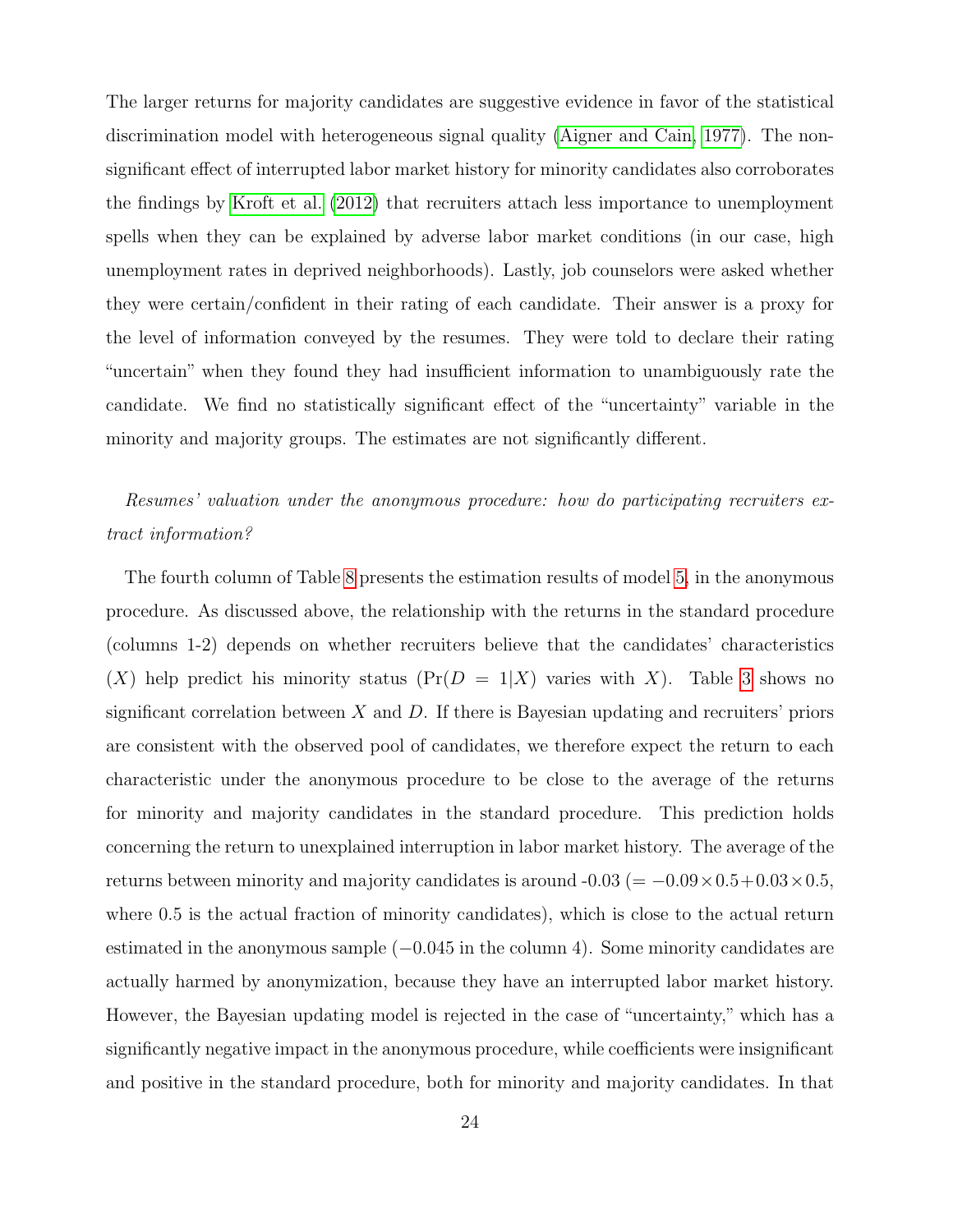dimension, it seems that when the amount of information conveyed in the anonymous resume is low, recruiters are "scared" and reject the candidates.

#### A decomposition of anonymous resumes' impact

We have shown that minority candidates are adversely affected by anonymization because some negative signals in their resumes, such as interrupted work history, are not attenuated as they are in the standard procedure. Minority candidates can also be adversely affected because recruiters reject candidates with low-information resumes when resumes are anonymous. If the resumes of minority candidates are less informative than those of the majority candidates<sup>[43](#page--1-0)</sup>, the former would be more adversely affected by anonymization than the latter. To quantify these effects, we perform a decomposition exercise. We use estimates reported in the previous table to decompose the change in the interview gap. Let us consider first anonymous resumes. Using model [5,](#page-24-2) the gap in interview rates can be expressed as:

$$
Gap(An) = E(I_{ij}|An = 1, D = 1) - E(I_{ij}|An = 1, D = 0)
$$

$$
= (E(X_i|An = 1, D = 1) - E(X_i|An = 1, D = 0)) \beta^{An} + E(c_j|An = 1, D = 1) - E(c_j|An = 1, D = 0) + E(\nu_{ij}|An = 1, D = 1) - E(\nu_{ij}|An = 1, D = 0).
$$

There are therefore three components. The first is the effect of differences in endowments of characteristics X, valued using the estimated  $\beta$ 's. The second is the vacancy effect: job seekers from the minority may apply to vacant jobs that in average receive more (or less) candidates than vacant jobs to which candidates from the majority are applying. The last component is the contribution of the residuals  $(\nu_{ij})$ : there may be characteristics missing that are correlated with minority.

<sup>43</sup>Table [3](#page-35-0) shows a small difference in that direction, even though not statistically significant.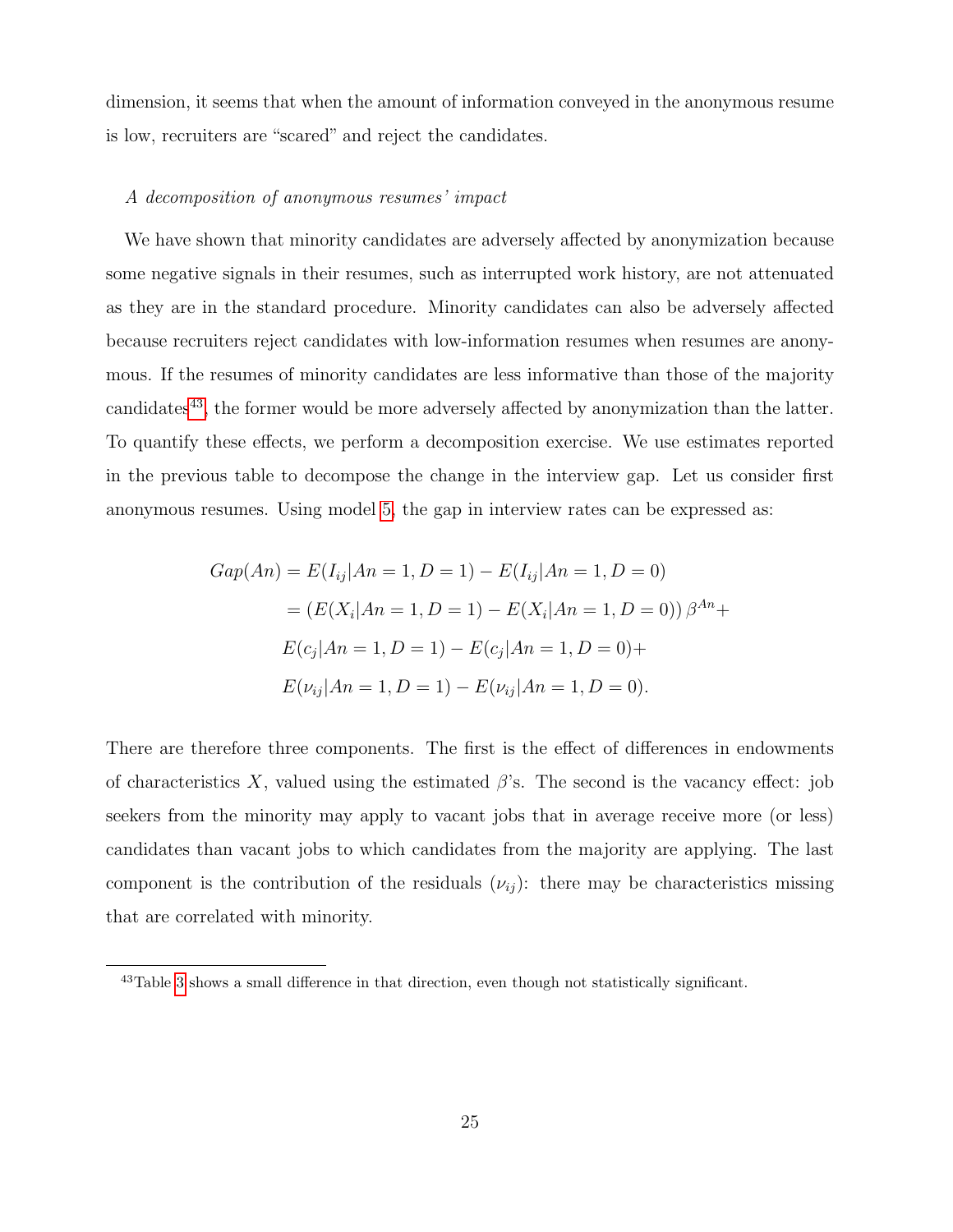A similar decomposition can be produced for the standard procedure:

$$
Gap(St) = E(I_{ij}|An = 0, D = 1) - E(I_{ij}|An = 0, D = 0)
$$
  
=  $\alpha + (E(X_i|An = 0, D = 1)\beta_1^{St} - E(X_i|An = 0, D = 0)\beta_0^{St}) + E(c_j|An = 1, D = 1) - E(c_j|An = 1, D = 0).$ 

There are several differences in this decomposition compared to the previous one. First, the effect of belonging to the minority  $(\alpha)$  directly enters the decomposition; second, the returns to each item are allowed to differ between minority and majority candidates; and last, there is no residual effect. All these changes reflect the fact that the recruiter knows the minority/majority type of the candidate.

Results are reported in Table [9.](#page-41-0) The first column reports elements of the decomposition of the interview gap under the anonymous procedure, the second presents the decomposition of the interview gap under the standard procedure, and the third gives the decomposition of the change in gap. For each variable, as well as for the vacant job fixed effects, we compute a net effect by subtracting column 2 from column 1.

#### INSERT TABLE [9](#page-41-0) HERE

The first line provides the two interview gaps as well as the difference between them. Closely related to the previous results presented in Table [4,](#page-36-0) the change-in-gap to explain is a widening of 7 points.<sup>[44](#page--1-0)</sup> The contributions of the different signals to the minority/majority gap in the anonymous sample are low (column 1). They are all negative and small, so that their sum amounts to  $-0.3$  percentage points. This is not surprising, as there are few differences in the signals distribution between minority and majority candidates (see Table [3\)](#page-35-0). The contribution of vacant job fixed effects is larger, almost 7 percentage points. This may reflect the self-selection of minority candidates (who tend to apply to job offers where interview rates are low) or selection by the PES counselors in charge of the initial

<sup>&</sup>lt;sup>44</sup>The difference between our estimate in the previous section and this estimate is due to the restriction of the sample from 1268 to 1140 individuals. We exclude candidates who did not send their resumes as PDFs or docs, but went through an on-line application form on the website.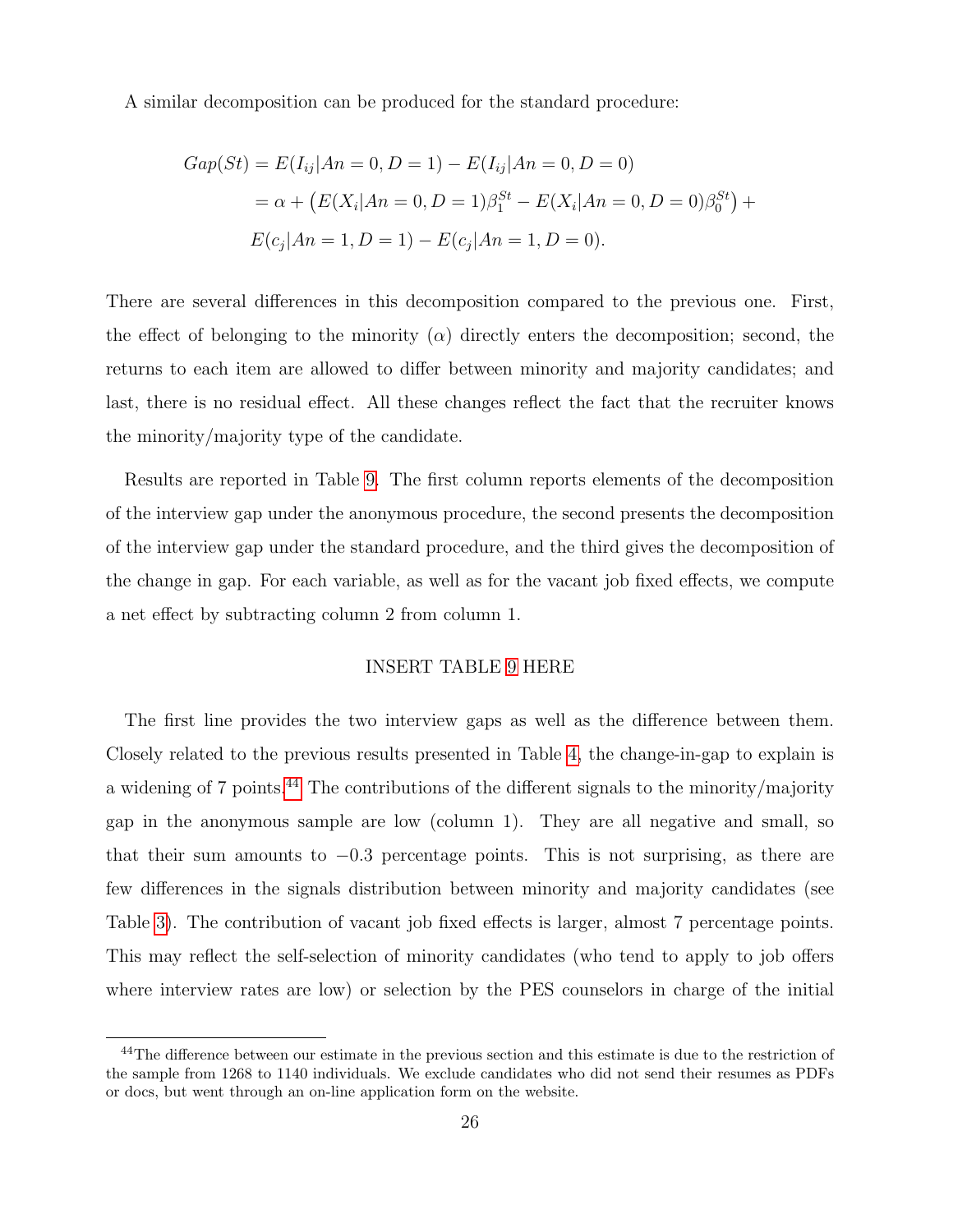matching of vacant jobs with candidates. Lastly, the contribution of residuals is lower, but still important: -2.6 percentage points. Even if PES counselors coded the resumes that were sent to recruiters, some signals correlated to the minority status are still missing from our analysis.

In contrast to the decomposition in the anonymous sample, the contributions of the different signals in the nominative sample (column 2) are sizable: the total amounts to 3.6 percentage points (to be compared to an average interview rate of about  $10\%$ ).<sup>[45](#page--1-0)</sup> This mainly reflects the fact that returns to signals differ between the majority and minority candidates. For example, the attenuation of the negative signal conveyed by an interrupted work history leads to an increase by 3.7 points in the interview rates of minority candidates. Vacancy fixed effects have the same contribution in the nominative sample than in the anonymous sample, and the contribution of residuals is by construction equal to 0 in the nominative sample.

As a consequence, it appears in column 3 that the main component of our change-in-gap estimate is due to signal extraction, more precisely to the uniformization of returns between majority and minority groups following anonymization. Out of the -7 points of our changein-gap estimate, -3.9 can be explained by difference in signal valuation. The contribution of vacant job fixed effects vanishes as it is the same in both nominative and anonymous samples. Finally, a relatively small fraction of our change-in-gap estimate is left unexplained (-2.6); this may reflect remaining unobserved heterogeneity.

## 6 Conclusion

We have analyzed the first large-scale randomized experiment on the effects of anonymous applications. The program was implemented among client firms of the French public employment agency, which were free to participate or not. Among 600 participating firms, 50% received resumes where the upper block was suppressed. In anonymous resumes, recruiters

<sup>&</sup>lt;sup>45</sup>As noted above,  $\alpha$  is nothing else than the return to minority status for a reference individual. Its contribution is therefore included in this subtotal.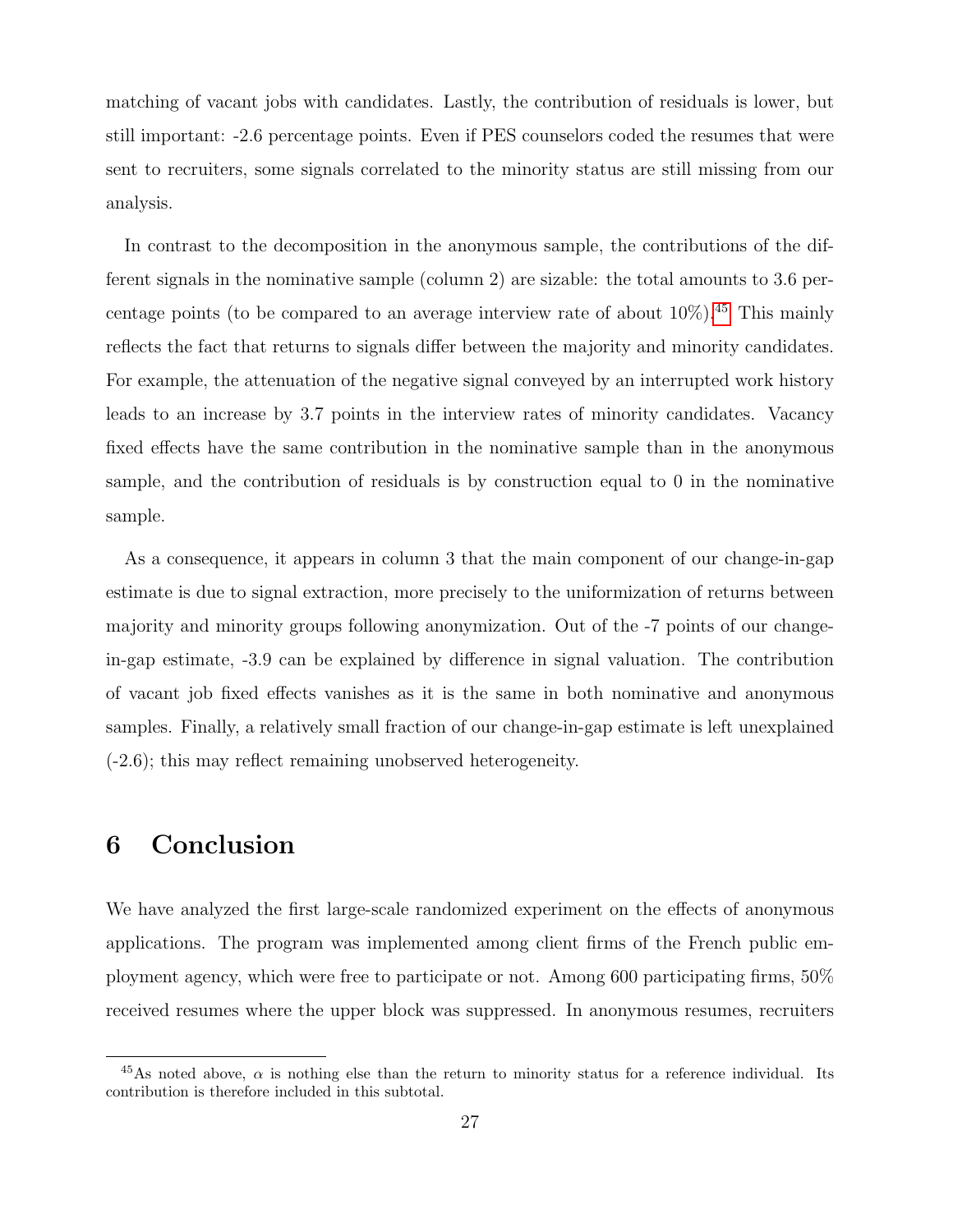could not read names, addresses, nationality, or other identifying items. Results show that minority candidates are actually harmed by anonymous applications. The gap in interview rate between minority and majority candidates worsens by around 10 percentage points when resumes are made anonymous. The effect seems to persist beyond resumes' screening, as the hiring gap also widens by 4 points (only significant at the  $10\%$  level). Interestingly, anonymous resumes do not make recruiters interview more candidates, and the overall quality of the job match does not seem to be affected.

The findings of the experiment led the PES to stop the program. However, the government went one step further: it also abandoned the idea of making anonymous resumes mandatory, an option that had not been evaluated. Our results concern volunteer firms and should not be extrapolated to all firms, as we show that a significant number that usually interview relatively few minority workers decided not to participate. This raises the suspicion that the sample of participating firms did not include those less favorable to minority candidates – providing a plausible reason why a policy unable to reach these firms failed to help minority candidates.

Our results provide insights on the way recruiters in participating firms evaluate the candidates' credentials in resumes, and how they extract information when receiving anonymous resumes. In particular, we find evidence in favor of statistical discrimination models with heterogeneous signal quality  $\dot{a}$  la [Aigner and Cain](#page-31-6) [\(1977\)](#page-31-6): unexplained interruptions in work histories cause less penalization to minority candidates, as should be the case if such interruptions are more frequent in that group, and therefore less informative on the skills of a particular candidate. We also find evidence of Bayesian updating when resumes are made anonymous. However, the finding that uncertainty on the candidate's skills is strongly penalized when resumes are anonymous is harder to reconcile with statistical discrimination and Bayesian updating. Confirming and combining these findings on recruiters' behavior is a stimulating avenue for further research.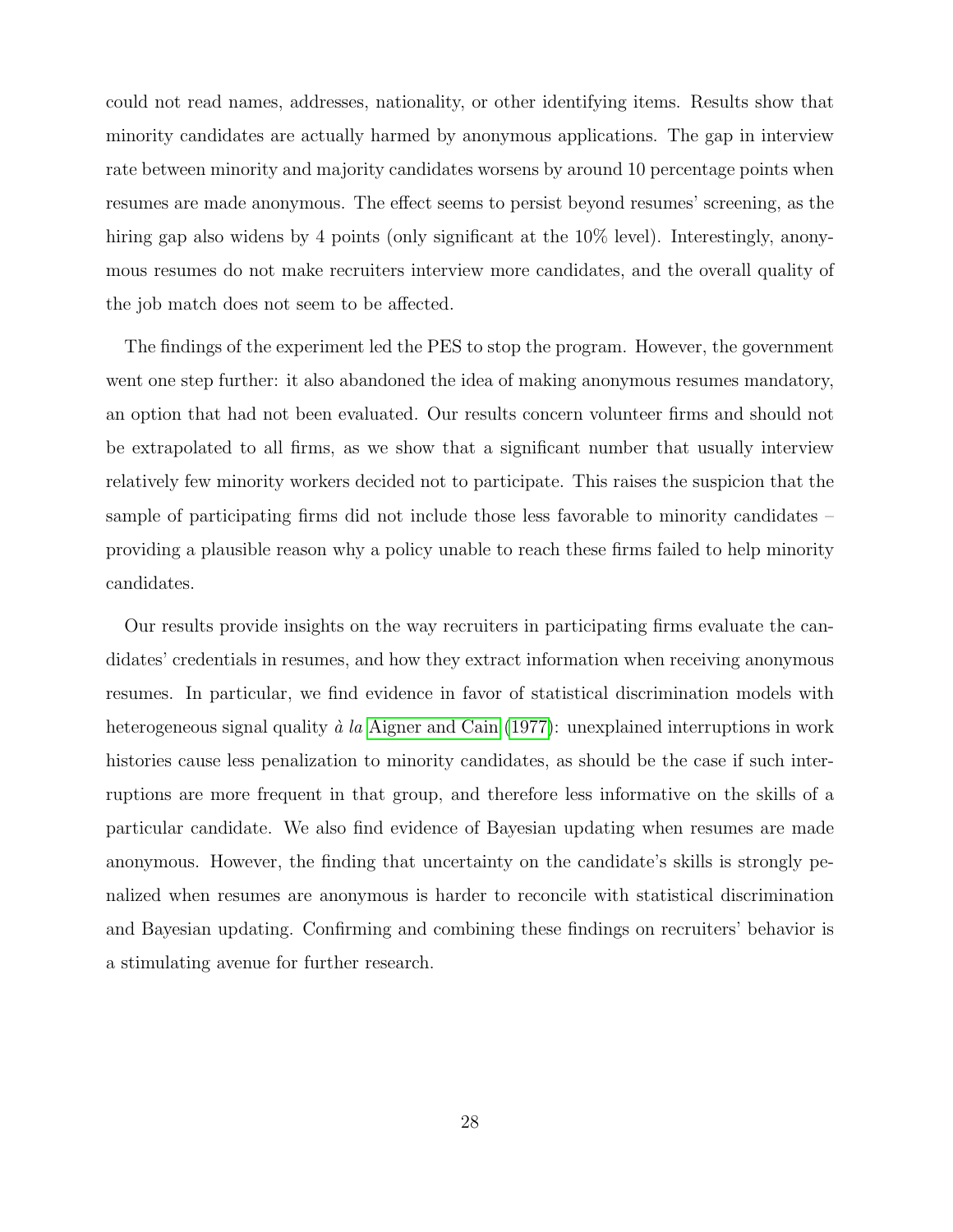## References

- <span id="page-31-6"></span>Aigner, D. J. and Cain, G. G. (1977), 'Statistical theories of discrimination in labor markets', Industrial and Labor Relations Review 30(2), 175–187.
- <span id="page-31-3"></span>Aslund, O. and Skans, O. N. (2012), 'Do anonymous job application procedures level the playing field?', Industrial and Labor Relations Review 65(1), 82–107.
- <span id="page-31-5"></span>Autor, D. H. and Scarborough, D. (2008), 'Does job testing harm minority workers? evidence from retail establishments', The Quarterly Journal of Economics 123(1), 219–277.
- <span id="page-31-4"></span>Bertrand, M., Chugh, D. and Mullainathan, S. (2005), 'Implicit discrimination', American Economic Review  $95(2)$ , 94–98.
- <span id="page-31-0"></span>Bertrand, M. and Mullainathan, S. (2004), 'Are emily and greg more employable than lakisha and jamal? a field experiment on labor market discrimination', American Economic  $Review 94(4), 991-1013.$
- <span id="page-31-7"></span>Bessy, C. and Marchal, E. (2007), L'usage des canaux de recrutement par les entreprises, Working Paper 89, Centre d'études de l'emploi.
- <span id="page-31-9"></span>Chebira, A. (2005), L'indispensable manuel orthographique des prénoms francais d'origine arabe et musulmane, Technical report, Ed APIC.
- <span id="page-31-10"></span>Cornell, B. and Welch, I. (1996), 'Culture, information, and screening discrimination', Journal of Political Economy  $104(3)$ , 542–71.
- <span id="page-31-1"></span>Duguet, E., L'Horty, Y., Meurs, D. and Petit, P. (2010), 'Measuring discriminations: an introduction', Annals of Economics and Statistics (99-100), 991–1013.
- <span id="page-31-8"></span>Felouzis, G. (2003), 'La ségrégation ethnique au collège et ses conséquences', Revue Francaise de Sociologie 44(3), 413–447.
- <span id="page-31-2"></span>Goldin, C. and Rouse, C. (2000), 'Orchestrating impartiality: the impact of blind auditions on female musicians', American Economic Review 90(4), 715–741.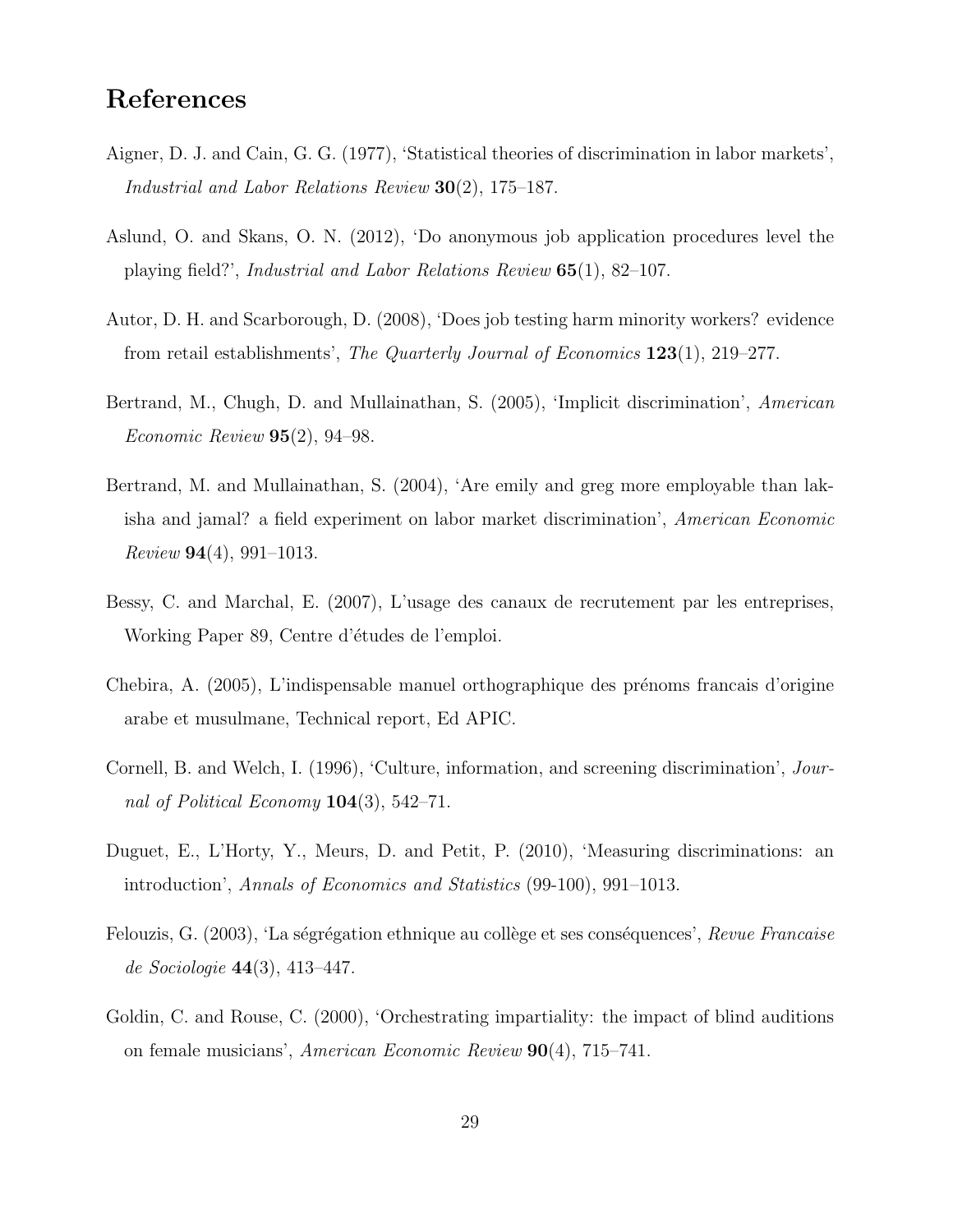- <span id="page-32-1"></span>Krause, A., Rinne, U. and Zimmermann, K. F. (2012), 'Anonymous job applications of fresh ph.d. economists', *Economics Letter*  $117(2)$ , 441–444.
- <span id="page-32-3"></span>Kroft, K., Lange, F. and Notowidigdo, M. J. (2012), Duration dependence and labor market conditions: Theory and evidence from a field experiment, Working Paper 18387, National Bureau of Economic Research.
- <span id="page-32-2"></span>Persico, N. (2009), 'Racial profiling? detecting bias using statistical evidence', Annual Review of Economics 1(1), 229–54.
- <span id="page-32-0"></span>Riach, P. A. and Rich, J. (2002), 'Field experiments of discrimination in the market place', Economic Journal 112(483), 480–518.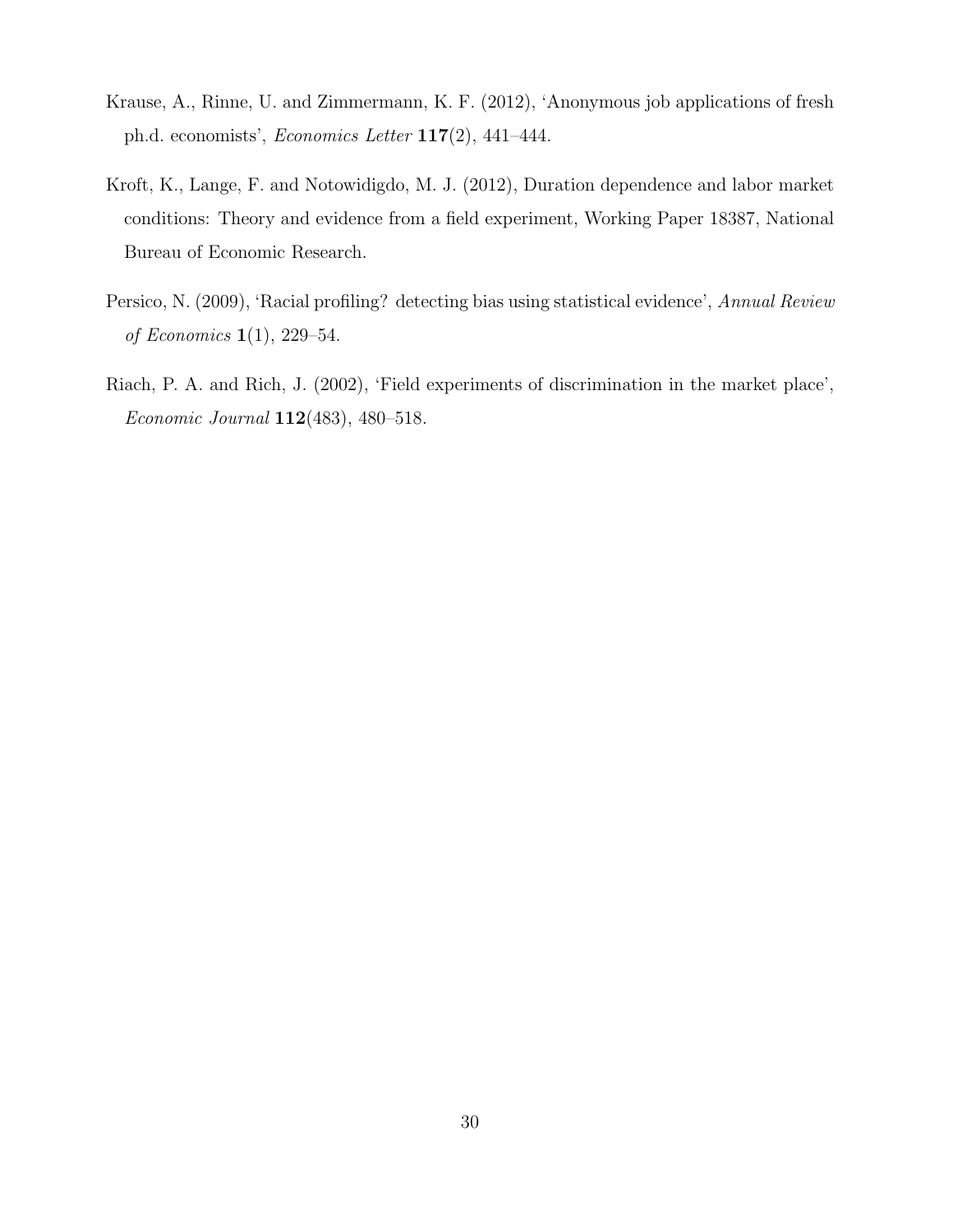|                            | Population                     | $#$ sampled          | # of            | Sampling     | Response     |  |  |  |
|----------------------------|--------------------------------|----------------------|-----------------|--------------|--------------|--|--|--|
|                            | size $(a)$<br>for survey $(b)$ |                      | respondents (c) | rate $(b/a)$ | rate $(c/b)$ |  |  |  |
| A. Firms                   |                                |                      |                 |              |              |  |  |  |
| Participating              | 1,005                          | 1,005                | 575             | 1.00         | 0.57         |  |  |  |
| Control                    | 385                            | 385                  | 229             | 1.00         | 0.60         |  |  |  |
| Treatment                  | 366                            | 366                  | 212             | 1.00         | 0.58         |  |  |  |
| Withdrew before            | 254                            | 254                  | 134             | 1.00         | 0.53         |  |  |  |
| randomization $(*)$        |                                |                      |                 |              |              |  |  |  |
| Not participating          | 608                            | 335                  | 146             | 0.55         | 0.44         |  |  |  |
| Total                      | 1,613                          | 1,340                | 721             | 0.83         | 0.54         |  |  |  |
|                            |                                | <b>B.</b> Applicants |                 |              |              |  |  |  |
| In participating firms     | 3,965                          | 1,957                | 1,268           | 0.49         | 0.65         |  |  |  |
| Control                    | 2,035                          | 1,003                | 660             | 0.49         | 0.66         |  |  |  |
| Treatment                  | 1,930                          | 954                  | 608             | 0.49         | 0.64         |  |  |  |
| In non-participating firms | 8,583                          | 378                  | 203             | 0.04         | 0.54         |  |  |  |
| Total                      | 12,548                         | 2,335                | 1,471           | 0.18         | 0.63         |  |  |  |

<span id="page-33-0"></span>Table 1: Sample size and response rates in the applicant and firm surveys

Notes: The upper panel displays population and sample size among firms invited to participate in the program. They are split into participating and non-participating firms; participating firms are then subdivided into firms that receive anonymous resumes (treatment) or not (control) and firms that withdrew their vacancies before randomization. The lower panel displays corresponding numbers for candidates applying to those firms. For participating firms, we restrict the population to the first pool of candidates sent to the recruiter (pre-screened before randomization). This cannot be done for non-participating firms. As a result, the total numbers of candidates in participating and non-participating firms displayed in the table are not comparable. For the survey of applicants in non-participating firms, the sampling was twofold: first we selected a subsample of vacancies among firms that posted vacancies both during and after the experiment (this enabled us to test for potential John Henry effect below) and then from among those job vacancies, we selected a subsample of applicants.

(\*) This corresponds to firms accepting to participate which canceled or filled the opening before a first pool of resumes was collected and randomization could take place. By definition, there are no candidates to survey in the sample of firms withdrawn before randomization.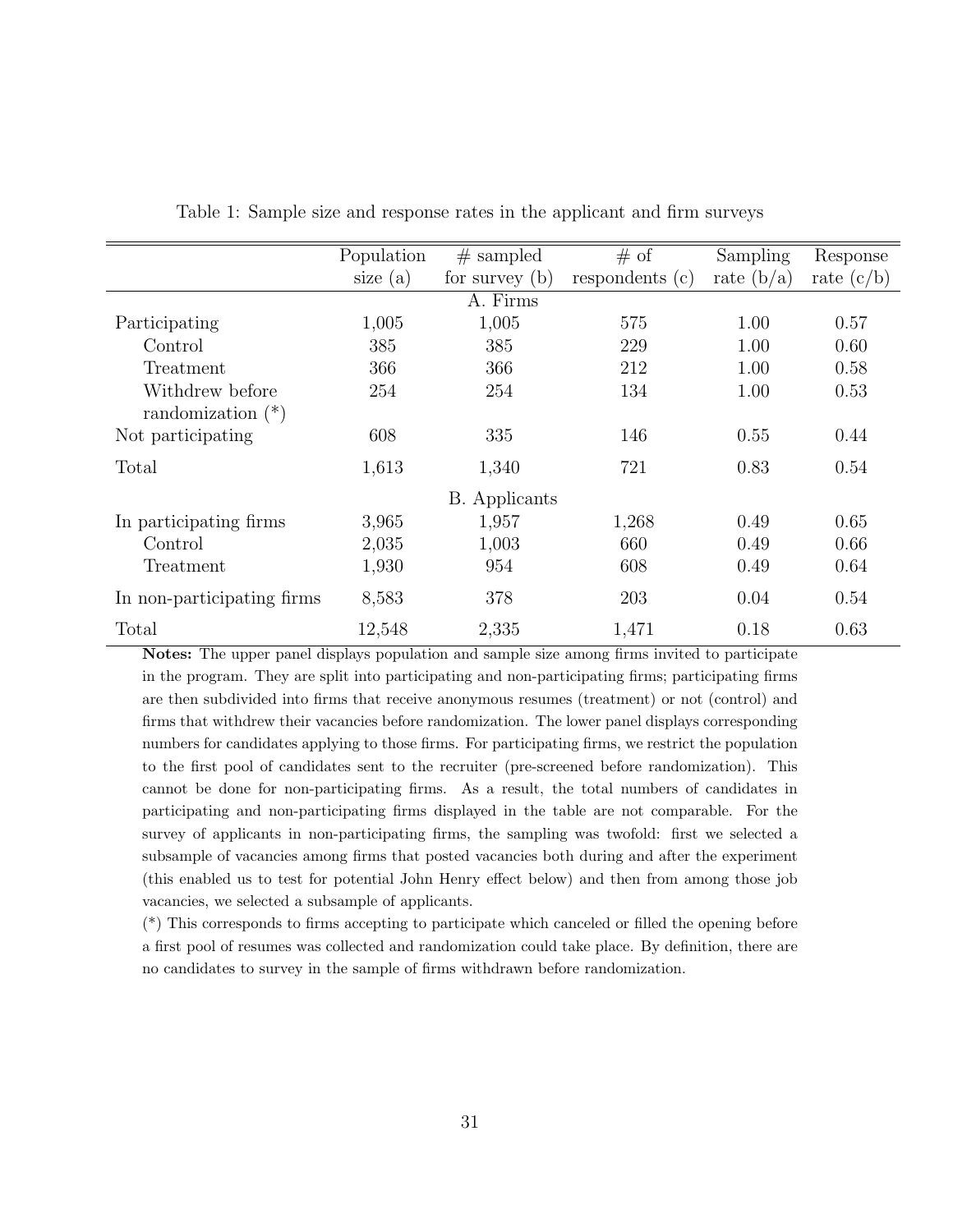| <u> Lable 2: Characteristics of firms and vacancies</u> | Offered to     | Other client |
|---------------------------------------------------------|----------------|--------------|
|                                                         | participate    | firms of     |
|                                                         | in the program | the PES      |
|                                                         |                |              |
| Administrative data                                     |                |              |
| Firm with fewer than 100 employees                      | 0.31           | 0.64         |
| Firm with 100 to 200 employees                          | 0.16           | 0.02         |
| Firm with more than 200 employees                       | 0.53           | 0.34         |
| Non-market services                                     | 0.24           | 0.18         |
| Market services                                         | 0.57           | 0.56         |
| Manufacturing                                           | 0.13           | 0.08         |
| Construction                                            | 0.03           | 0.09         |
| Upper occupations                                       | 0.07           | 0.03         |
| Intermediary occupations                                | 0.24           | 0.11         |
| Skilled white or blue collar                            | 0.59           | 0.63         |
| Unskilled white or blue collar                          | 0.11           | 0.23         |
| Indefinite duration contract                            | 0.64           | 0.51         |
| Temporary contract for more than 6 months               | 0.19           | 0.25         |
| Observations                                            | 1,613          | 45,283       |
| Firm survey                                             |                |              |
| Involves teamwork                                       | 0.81           |              |
| Frequent customer contact                               | 0.71           |              |
| Recruiters' characteristics                             |                |              |
| Woman                                                   | 0.63           |              |
| College graduate                                        | 0.58           |              |
| French as mother tongue                                 | 0.96           |              |
| Immigrant                                               | 0.03           |              |
| Child of immigrant                                      | 0.08           |              |
| At least one friend (in 5) with Muslim or Afr. name     | 0.26           |              |
| At least one colleague (in 5) with Muslim or Afr. name  | 0.27           |              |
| Observations                                            | 721            |              |

<span id="page-34-0"></span>Table 2: Characteristics of firms and vacancies

Source: PES administrative file (upper panel) and firm survey (lower panel). All vacant jobs. Notes: The two columns present mean values of each variable on the population of firms eligible to enter the program and those ineligible.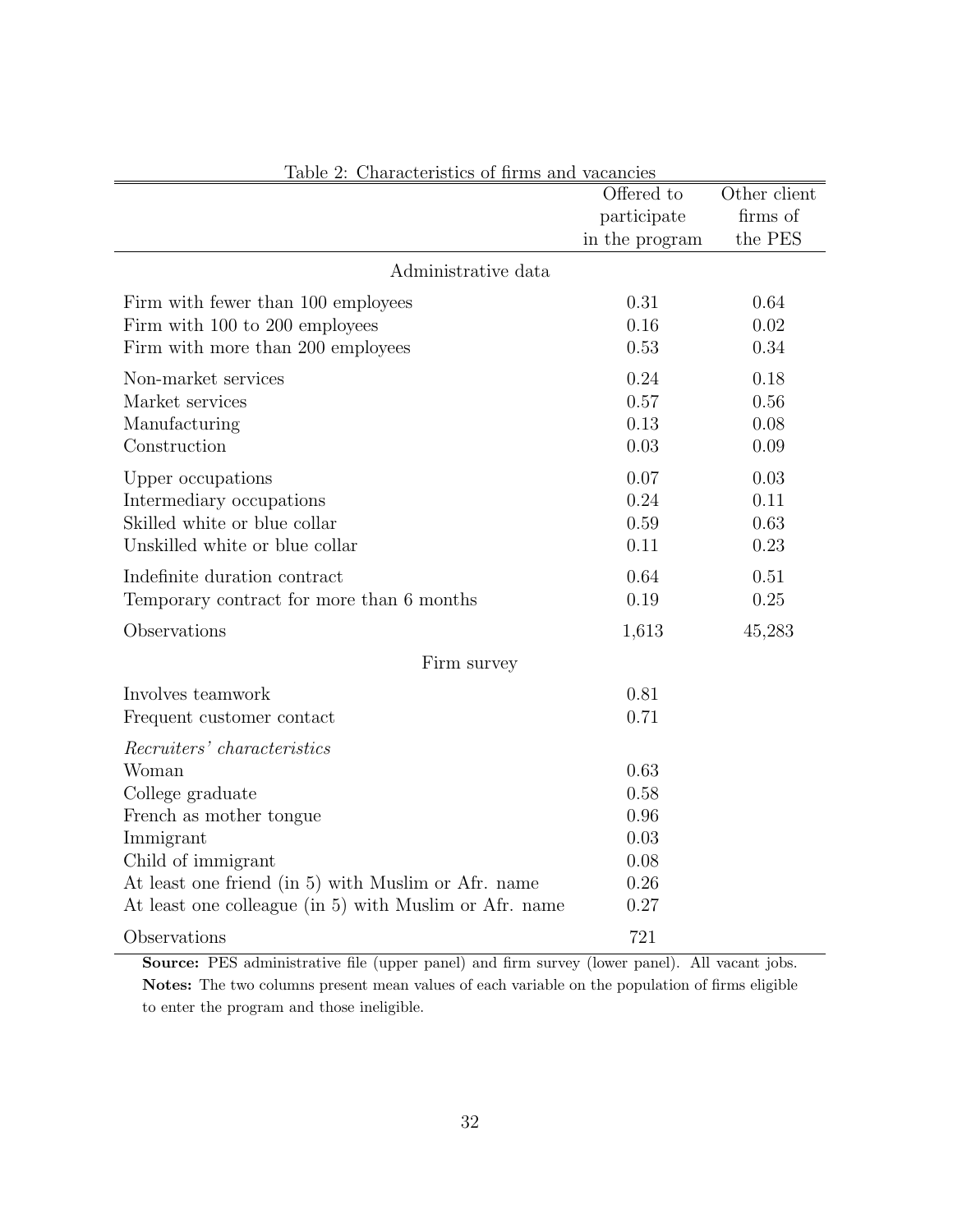|                                  | All          | Majority    | Minority     | Diff-test |  |  |  |
|----------------------------------|--------------|-------------|--------------|-----------|--|--|--|
|                                  |              |             |              | p-value   |  |  |  |
|                                  | $\mathbf{a}$ | $\mathbf b$ | $\mathbf{c}$ | $b-c$     |  |  |  |
| Candidates' Survey               |              |             |              |           |  |  |  |
| Women                            | 0.46         | 0.55        | 0.36         | 0.01      |  |  |  |
| Under 26 years old               | 0.21         | 0.22        | 0.21         | 0.72      |  |  |  |
| Over 50 years old                | 0.08         | 0.07        | 0.09         | 0.57      |  |  |  |
| Deprived neighborhood (1)        | 0.24         |             | 0.50         |           |  |  |  |
| Immigrant $(2)$                  | 0.22         |             | 0.45         |           |  |  |  |
| Child of immigrant (3)           | 0.17         |             | 0.36         |           |  |  |  |
| Minority: $(1)$ , $(2)$ or $(3)$ | 0.48         |             | 1.00         |           |  |  |  |
| African- or Muslim-sounding name | 0.21         | 0.02        | 0.42         | 0.00      |  |  |  |
| Professional degree              | 0.27         | 0.25        | 0.28         | 0.63      |  |  |  |
| High school diploma              | 0.19         | 0.17        | 0.21         | 0.20      |  |  |  |
| Upper education degree           | 0.47         | 0.50        | 0.42         | 0.19      |  |  |  |
| Relevant experience (years)      | 4.16         | 4.57        | 3.71         | 0.04      |  |  |  |
| Long-term unemployed             | 0.42         | 0.40        | 0.45         | 0.40      |  |  |  |
| Reservation wage is min wage     | 0.51         | 0.51        | 0.50         | 0.93      |  |  |  |
| Nb of observations               | 1,471        | 658         | 813          |           |  |  |  |
| Coding of resumes                |              |             |              |           |  |  |  |
| Interrupted work history         | 0.33         | 0.34        | 0.32         | 0.70      |  |  |  |
| Adequate skills                  | 0.55         | 0.53        | 0.56         | 0.51      |  |  |  |
| Adequate work experience         | 0.58         | 0.61        | 0.56         | 0.27      |  |  |  |
| Uncertain rating                 | 0.54         | 0.52        | 0.56         | 0.26      |  |  |  |
| Nb of observation                | 1,140        | 636         | 504          |           |  |  |  |

<span id="page-35-0"></span>Table 3: Candidates' characteristics

Source: Candidates' survey. Notes: The first column presents mean values of each variable on the population of candidates applying to vacant jobs eligible to the program (control, treatment or non-participating firms; firms without randomization have no candidates sent through the PES). Columns (b) and (c) compare majority and minority candidates applying to vacancies participating to the program (p-value of the test for identity in the last column). Columns (d) and (e) compare majority and minority candidates applying to vacancies not participating to the program. Survey sampling weights are used.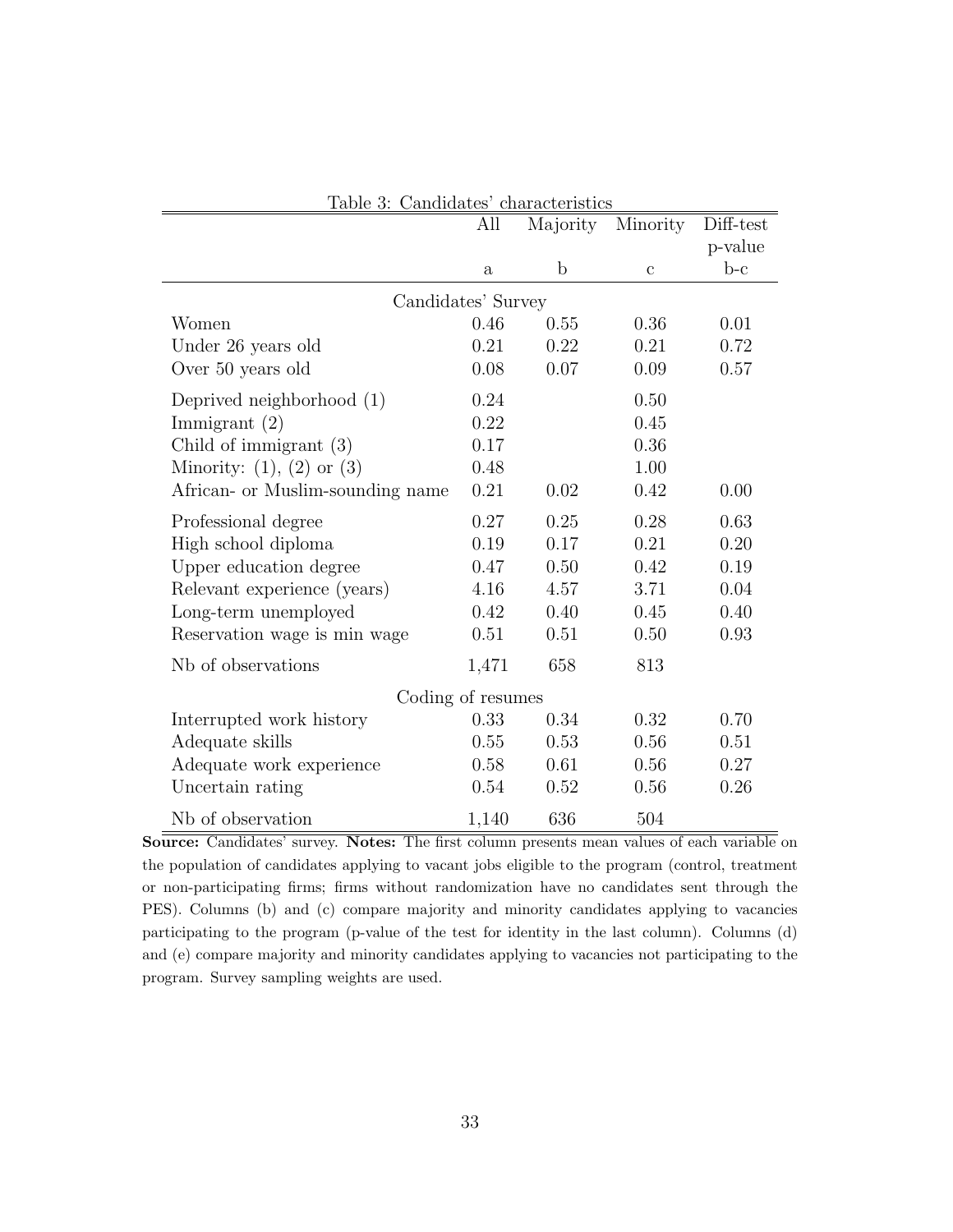<span id="page-36-0"></span>

|                   | All     | Minority $(D)$  | Majority (ND) | gap (D-ND)  |
|-------------------|---------|-----------------|---------------|-------------|
|                   |         | Interview rates |               |             |
| Standard (c)      | 0.105   | 0.093           | 0.116         | $-0.024$    |
|                   | (0.016) | (0.017)         | (0.026)       | (0.031)     |
| Anonymous (t)     | 0.113   | 0.047           | 0.177         | $-0.130***$ |
|                   | (0.017) | (0.011)         | (0.030)       | (0.032)     |
| Effect $(t-c)$    | 0.008   | $-0.046**$      | 0.061         | $-0.107**$  |
|                   | (0.020) | (0.020)         | (0.040)       | (0.045)     |
| Nb of candidates  | 1,268   | 696             | 572           | 1,268       |
| Nb of vacant jobs | 598     | 418             | 385           | 598         |
|                   |         | Hiring rates    |               |             |
| Standard (c)      | 0.022   | 0.023           | 0.021         | 0.002       |
|                   | (0.006) | (0.008)         | (0.009)       | (0.012)     |
| Anonymous (t)     | 0.035   | 0.017           | 0.052         | $-0.035**$  |
|                   | (0.010) | (0.007)         | (0.017)       | (0.018)     |
| Effect $(t-c)$    | 0.013   | $-0.006$        | 0.031         | $-0.037*$   |
|                   | (0.011) | (0.010)         | (0.019)       | (0.021)     |
| Nb of candidates  | 1,268   | 696             | 572           | 1,268       |
| Nb of vacant jobs | 598     | 418             | 385           | 598         |

Table 4: Impact of anonymous applications on interview and hiring rates gaps between minority and majority applicants

Source: Candidates' survey. Notes: The upper panel considers interview rates, the lower panel considers hiring rates. For the upper panel, for example, the first column gives the interview rate in standard vacant jobs (first row), in vacant jobs with anonymous applications (second row) and the difference between the two (third row). The second column (D) does the same computations but for applicants from the minority while the third column (ND) does it for applicants from the majority. The last column considers the difference between column (D) and column (ND). Survey sampling weights are used. Standard errors are clustered at the vacant job level.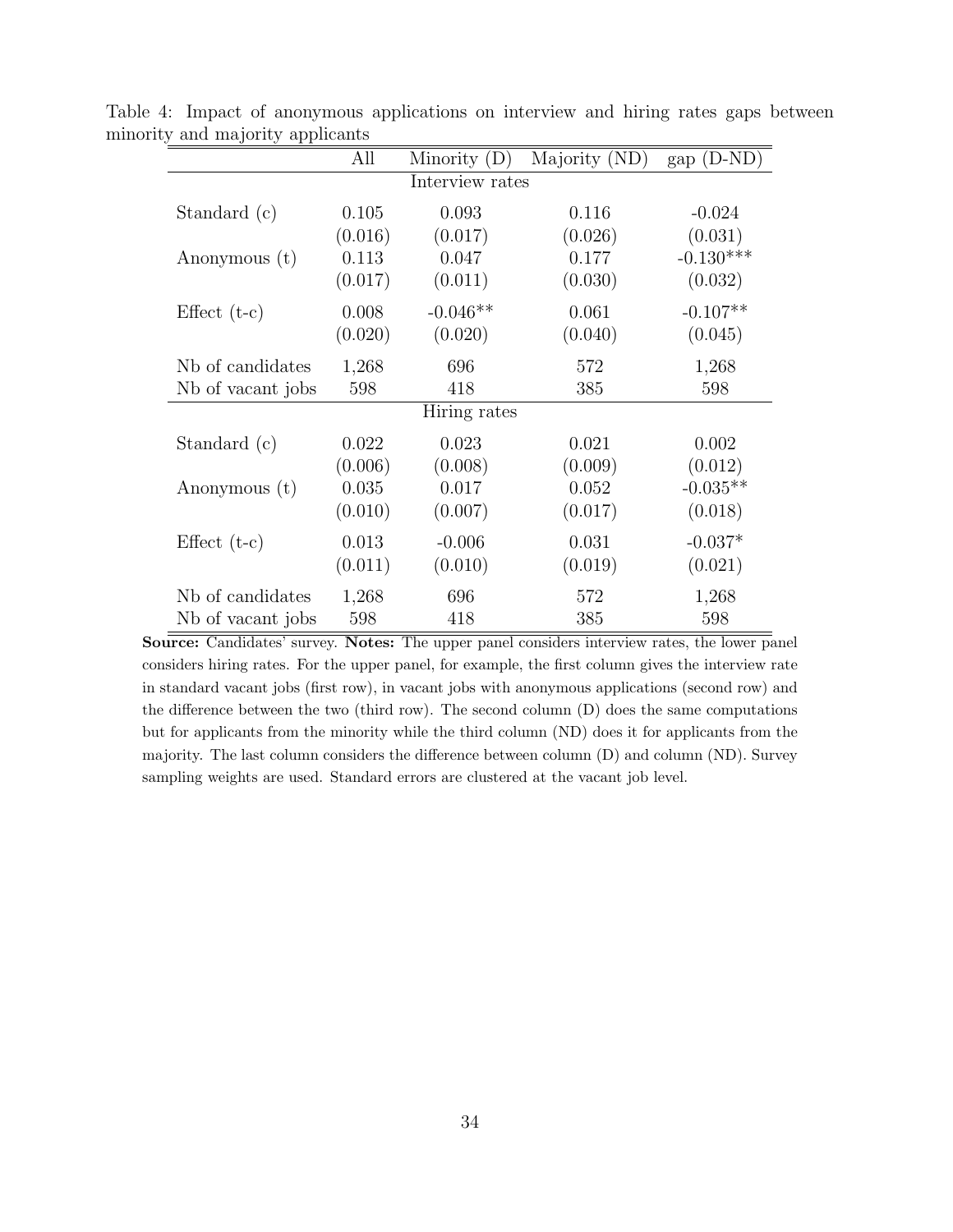|                                                | Standard    | Treatment               | Nb of       |
|------------------------------------------------|-------------|-------------------------|-------------|
|                                                | application | $\operatorname{effect}$ | vacant jobs |
| Recruitment process status                     |             |                         |             |
| Recruitment canceled                           | $0.140***$  | $-0.022$                | 441         |
|                                                | (0.023)     | (0.032)                 |             |
| Recruitment in progress                        | $0.083***$  | 0.030                   | 441         |
|                                                | (0.018)     | (0.028)                 |             |
| Recruitment completed                          | $0.777***$  | $-0.013$                | 441         |
|                                                | (0.028)     | (0.040)                 |             |
| Time to hiring                                 |             |                         |             |
| Mean in days                                   | $48.1***$   | $-1.7$                  | 307         |
|                                                | (4.4)       | (5.6)                   |             |
| First quartile (in days)                       | $19.0***$   | 1.0                     | 307         |
|                                                | (2.0)       | (2.9)                   |             |
| Third quartile (in days)                       | $76.0***$   | $-13.0$                 | 307         |
|                                                | (6.6)       | (8.2)                   |             |
| Substitution between PES or non-PES candidates |             |                         |             |
| Share of PES candidates among applications     | $0.563***$  | 0.001                   | 354         |
|                                                | (0.025)     | (0.038)                 |             |
| Share of PES candidates among interviews       | $0.230***$  | 0.056                   | 341         |
|                                                | (0.023)     | (0.037)                 |             |
| Share of PES candidates among hirings          | $0.348***$  | 0.010                   | 340         |
|                                                | (0.036)     | (0.010)                 |             |
| Match quality                                  |             |                         |             |
| Successful trial period                        | $0.82***$   | $-0.02$                 | 240         |
|                                                | (0.03)      | (0.05)                  |             |
| Recruiter's satisfaction (1-10 scale)          | $7.32***$   | 0.06                    | 220         |
| about early tasks                              | (0.16)      | (0.22)                  |             |
| Hired candidate paid the minimum wage          | $0.22***$   | 0.01                    | 268         |
|                                                | (0.04)      | (0.05)                  |             |
| Median wage (except min wage earners)          | 1715***     | $-15$                   | 177         |
|                                                | (57)        | (78)                    |             |

<span id="page-37-0"></span>Table 5: Impact on the recruitment process and match quality (from the recruiters' point of view)

Source: Firm survey. Notes: The two upper panels of the table provide information about the recruitment status and its duration. The intermediate panel provides information about the share of candidates applying through the public employment service at the application stage, the interview stage and hiring stage. The lower panel provides information about the characteristic of the match on completed recruitment. In each row, we regress one dependent variable in the recruiter survey on the treatment dummy. Thus the first column gives the mean of vacant jobs with standard applications while the second column gives the difference between vacant jobs with anonymous applications compared to vacant jobs with standard applications. The number of observations in the lower panel can be lower than the recruitment success rate times the number of total vacant jobs, because of partial non-response.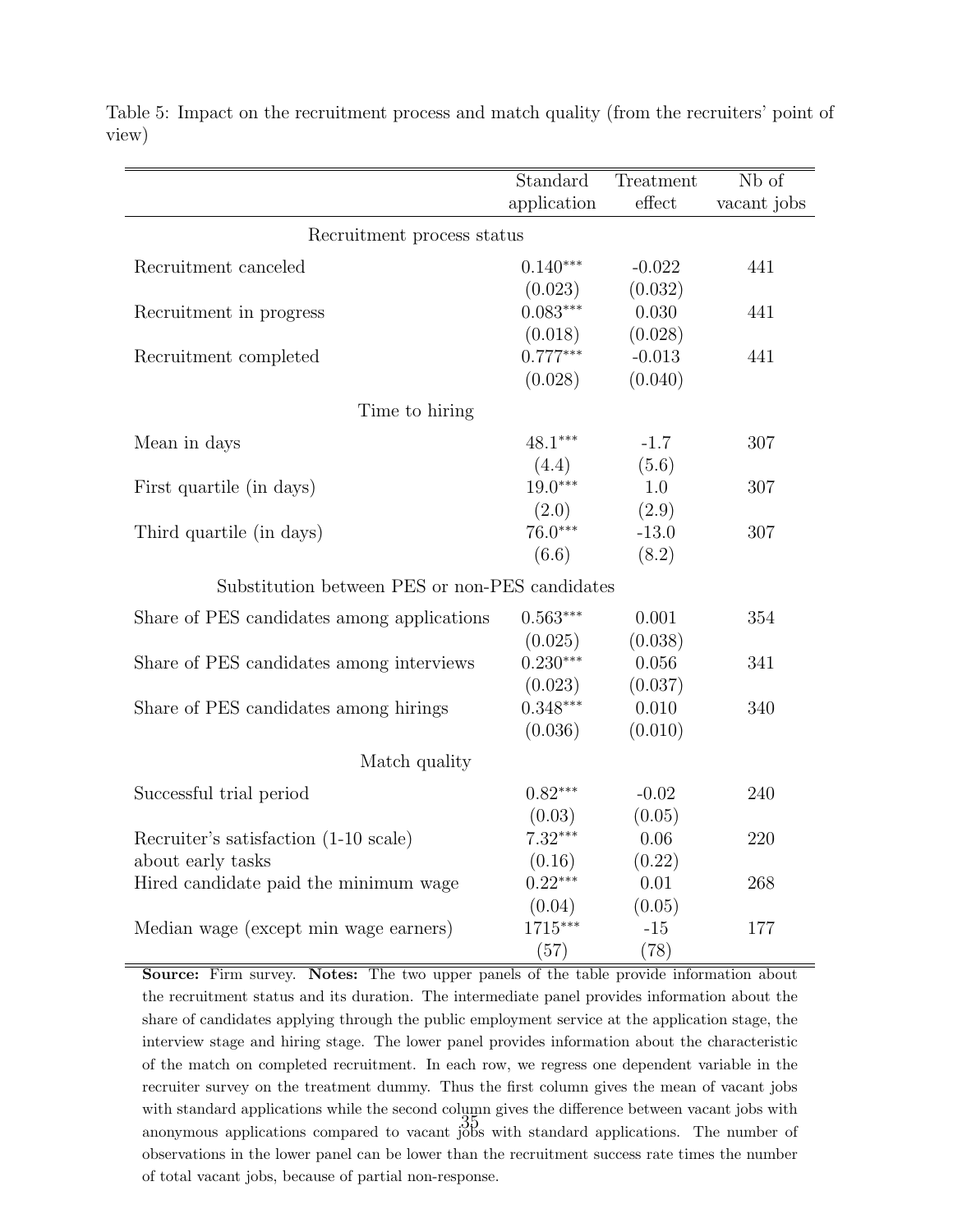|                           | Minority (D) | Majority (ND) | $Gap(D-ND)$ |
|---------------------------|--------------|---------------|-------------|
| During the experiment (c) | 0.123        | 0.137         | $-0.014$    |
|                           | (0.028)      | (0.029)       | (0.039)     |
| After the experiment (a)  | 0.166        | 0.145         | 0.021       |
|                           | (0.033)      | (0.036)       | (0.051)     |
| Difference $(a-c)$        | $-0.043$     | $-0.008$      | $-0.035$    |
|                           | (0.044)      | (0.048)       | (0.065)     |
| Nb of candidates          | 442          | 365           | 807         |
| Nb of vacant jobs         | 220          | 218           | 296         |
| Nb of firms               | 134          | 132           | 146         |

<span id="page-38-0"></span>Table 6: Interview rates in control firms during and after the experiment

Source: Candidates' survey. Notes: The table as the same difference-in-difference structure as Table [4.](#page-36-0) It only involves control firms which received standard resumes during the experiment. It compares interview rates for vacant jobs during the experiment, first row (i.e. the experimental vacant jobs analyzed in Table [4\)](#page-36-0) and vacant jobs posted later (second row). Only control firms that resubmitted a vacant job to the public employment services in the months following the experiment are included (explaining the minor difference with Table [4\)](#page-36-0). Survey sampling weights are used. Standard errors are clustered at the vacant job level. More details on the sample characteristics can be found in Supplementary Table [A-1.](#page-33-0)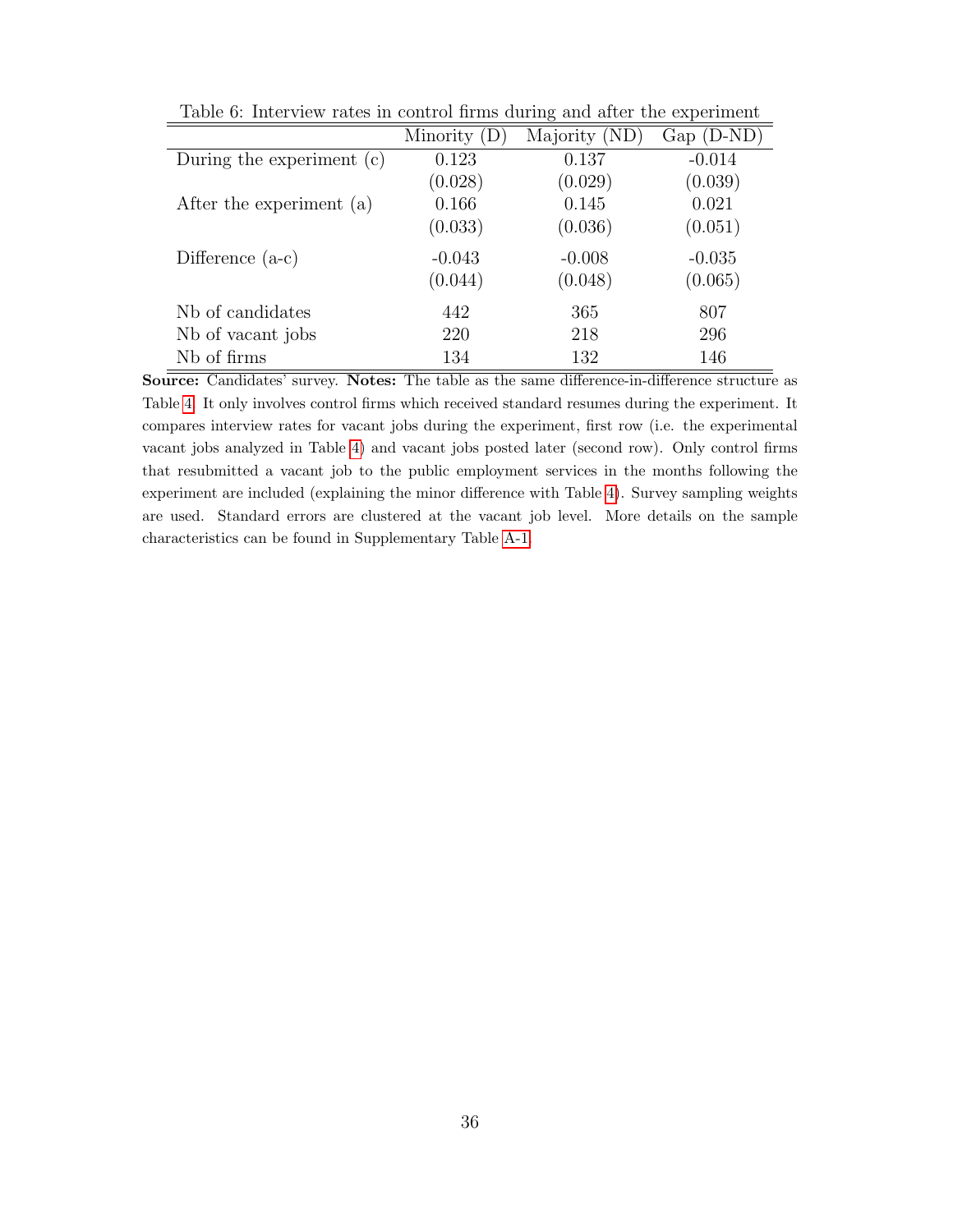|                                         | All             | Minority $(D)$ | Majority (ND) | $Gap(D-ND)$ |
|-----------------------------------------|-----------------|----------------|---------------|-------------|
|                                         | Interview rates |                |               |             |
|                                         |                 |                |               |             |
| Participating (only controls) firms (c) | 0.143           | 0.146          | 0.140         | 0.006       |
|                                         | (0.015)         | (0.021)        | (0.031)       | (0.031)     |
| Non-participating firms $(r)$           | 0.146           | 0.073          | 0.210         | $-0.137**$  |
|                                         | (0.038)         | (0.028)        | (0.059)       | (0.063)     |
| Difference $(c-r)$                      | $-0.004$        | $0.073**$      | $-0.070$      | $0.143**$   |
|                                         | (0.041)         | (0.035)        | (0.063)       | (0.070)     |
|                                         |                 |                |               |             |
| Nb of candidates                        | 1,378           | 759            | 619           | 1,378       |
| Nb of vacant jobs                       | 507             | 374            | 376           | 507         |
|                                         | Hiring rates    |                |               |             |
|                                         |                 |                |               |             |
| Participating (only controls) firms (c) | 0.042           | 0.038          | 0.046         | $-0.007$    |
|                                         | (0.009)         | (0.012)        | (0.012)       | (0.018)     |
| Non-participating firms $(r)$           | 0.085           | 0.034          | 0.129         | $-0.095**$  |
|                                         | (0.025)         | (0.018)        | (0.042)       | (0.046)     |
| Difference $(c-r)$                      | $-0.043$        | 0.004          | $-0.083*$     | $0.087*$    |
|                                         | (0.027)         | (0.022)        | (0.044)       | (0.049)     |
| Nb of candidates                        | 1,378           | 759            | 619           | 1,378       |
| Nb of vacant jobs                       | 507             | 374            | 376           | 507         |

<span id="page-39-0"></span>Table 7: Interview and hiring rates in firms accepting to participate (and randomized in the control group) and in refusing firms

Source: Candidates' survey. Note: This table displays interview (upper panel) and hiring (lower panel) rates of candidates applying to control firms and to firms that declined to participate to the program. The difference in interview rates between the two types of firms is in the third row. In the first column minority and majority candidates are pooled together, while the second column restricts to minority candidates (D) and the third to majority candidates (ND). In the last column, we compute the difference between minority and majority candidate. Thus, the difference in the minority/majority gap between firms with and without proposition can be found in the third row, last column. Survey sampling weights are used. Standard errors are clustered at the vacant job level. We pool candidates applying during and after the experiment to different vacant jobs posted by eligible firms. Candidates to non-participating firms were sampled among firms that posted vacancies during and after the experiment (this allows us to conduct the analysis of Table [6,](#page-38-0) detailed below). Similarly, only control firms that also posted vacancies after the experiment are included here. For control firms, we pool candidates applying before or after randomization on the same vacant job. For those reasons, the pool of candidates analyzed on control firms is different from that of our main sample of analysis. However, the minority/majority gap in interview rates is the same as in our main sample of analysis. More details on the sample characteristics can be found in Supplementary Table [A-1.](#page-33-0)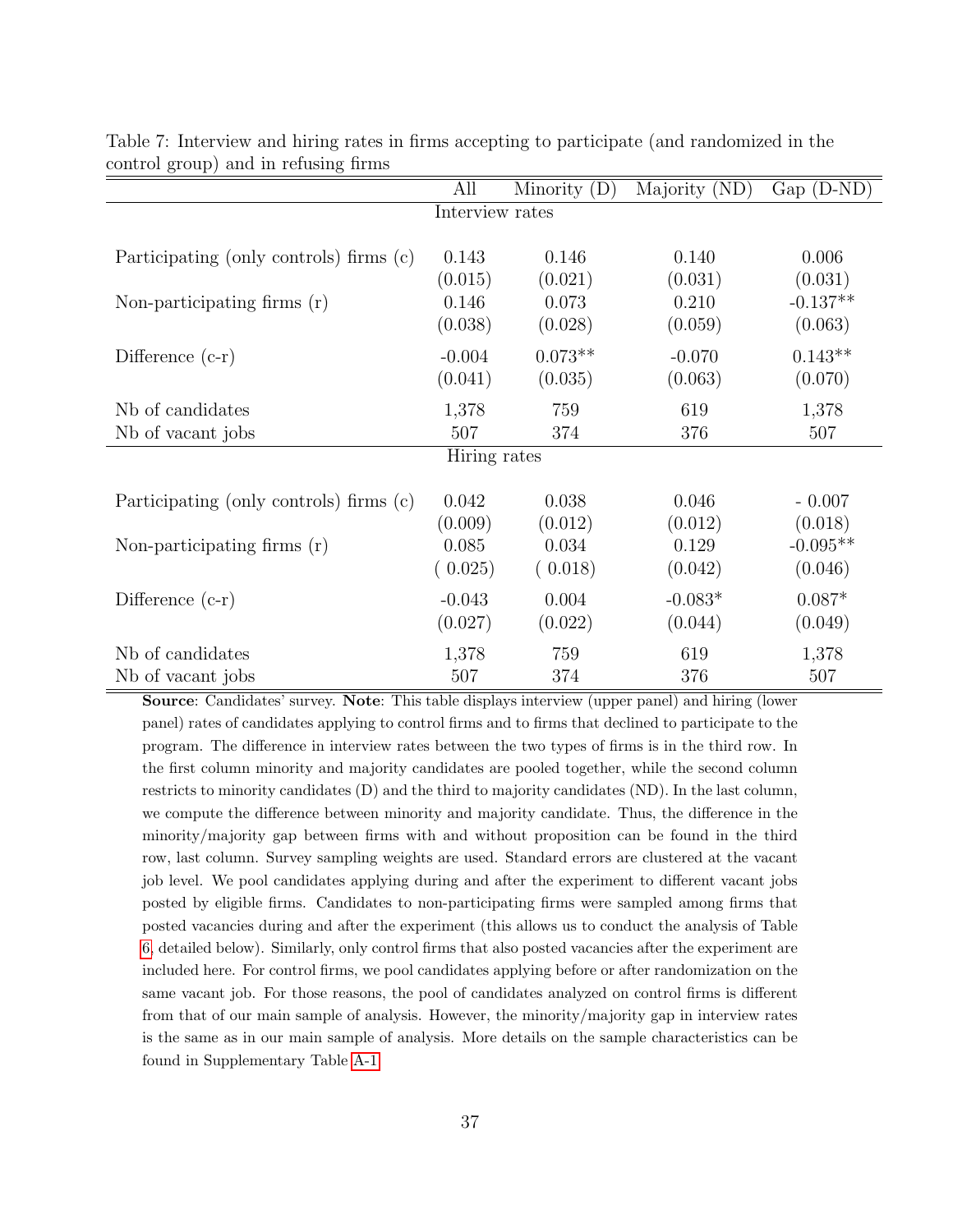|                            |                   |                      |                                 | Taple 0. Effects of different elements of the resulte off the filter view decision |                                             |
|----------------------------|-------------------|----------------------|---------------------------------|------------------------------------------------------------------------------------|---------------------------------------------|
|                            |                   | Standard application | Test                            | Anonymous                                                                          | <b>Test</b>                                 |
|                            | Majority          | Minority             | p-value                         | All candidates                                                                     | p-value                                     |
|                            | $\beta^{0}(St)$   | $\beta^1(St)$        | $\beta^{0}(St) = \beta^{1}(St)$ | $\beta(An)$                                                                        | $\beta^{0}(St) = \beta^{1}(St) = \beta(An)$ |
|                            | $\left( 1\right)$ | $\left( 2\right)$    | (3)                             | (4)                                                                                | (5)                                         |
| Minority effect $(\alpha)$ |                   | $-0.019$             |                                 |                                                                                    |                                             |
|                            |                   | (0.087)              |                                 |                                                                                    |                                             |
| Has interrupted            | $-0.094$          | 0.028                | $0.088*$                        | $-0.045$                                                                           | 0.198                                       |
| work history               | (0.061)           | (0.046)              |                                 | (0.040)                                                                            |                                             |
| Adequate skills            | $0.144**$         | 0.073                | 0.360                           | 0.054                                                                              | 0.419                                       |
|                            | (0.058)           | (0.048)              |                                 | (0.037)                                                                            |                                             |
| Adequate work              | $-0.034$          | 0.028                | 0.367                           | 0.034                                                                              | 0.524                                       |
| experience                 | (0.051)           | (0.046)              |                                 | (0.035)                                                                            |                                             |
| High uncertainty           | 0.040             | 0.069                | 0.678                           | $-0.106**$                                                                         | $0.030**$                                   |
|                            | (0.052)           | (0.048)              |                                 | (0.050)                                                                            |                                             |
| Nb of candidates           | 252               | 334                  |                                 | 554                                                                                |                                             |
| No of vacant jobs          |                   | 283                  |                                 | 270                                                                                |                                             |

<span id="page-40-0"></span>Table 8: Effects of different elements of the resume on the interview decision

Source: Candidates' survey and resumes' coding. Notes : We estimate the effects of resumes' signals on the interview rate in a model with vacant job fixed effect. Standard errors are clustered at the vacant job level. Columns 1 and 2 show returns to signals  $X$  when resumes bear names (estimation of  $I_{ij} = (1 - D_i) \times X_i \beta^0 (St) + \alpha D_i + D_i \times X_{ij} \beta^1 (St) + c_j + \nu_{ij}$ , where i indexes candidates,  $j$  indexes vacant jobs and  $D$  indicates minority status), and column 4 when resumes are anonymous (estimation of  $I_{ij} = X_i \beta(An) + c_j + \nu_{ij}$ ). Column 1 concerns majority candidates (results for  $\beta^{0}(St)$ ), column 2 minority candidates (results for  $\alpha$  and  $\beta^{1}(St)$ ). In column 3, we report the p-value of the test of equality in returns between columns 1 and 2. In column 5, we report the p-value of the test of equality between columns 1, 2 and 4. For example, when nominative resumes show unexplained interruption of labor market history, the interview rate of majority candidates decreases by 9.4 points and that of minority candidate increases by 2.8 points.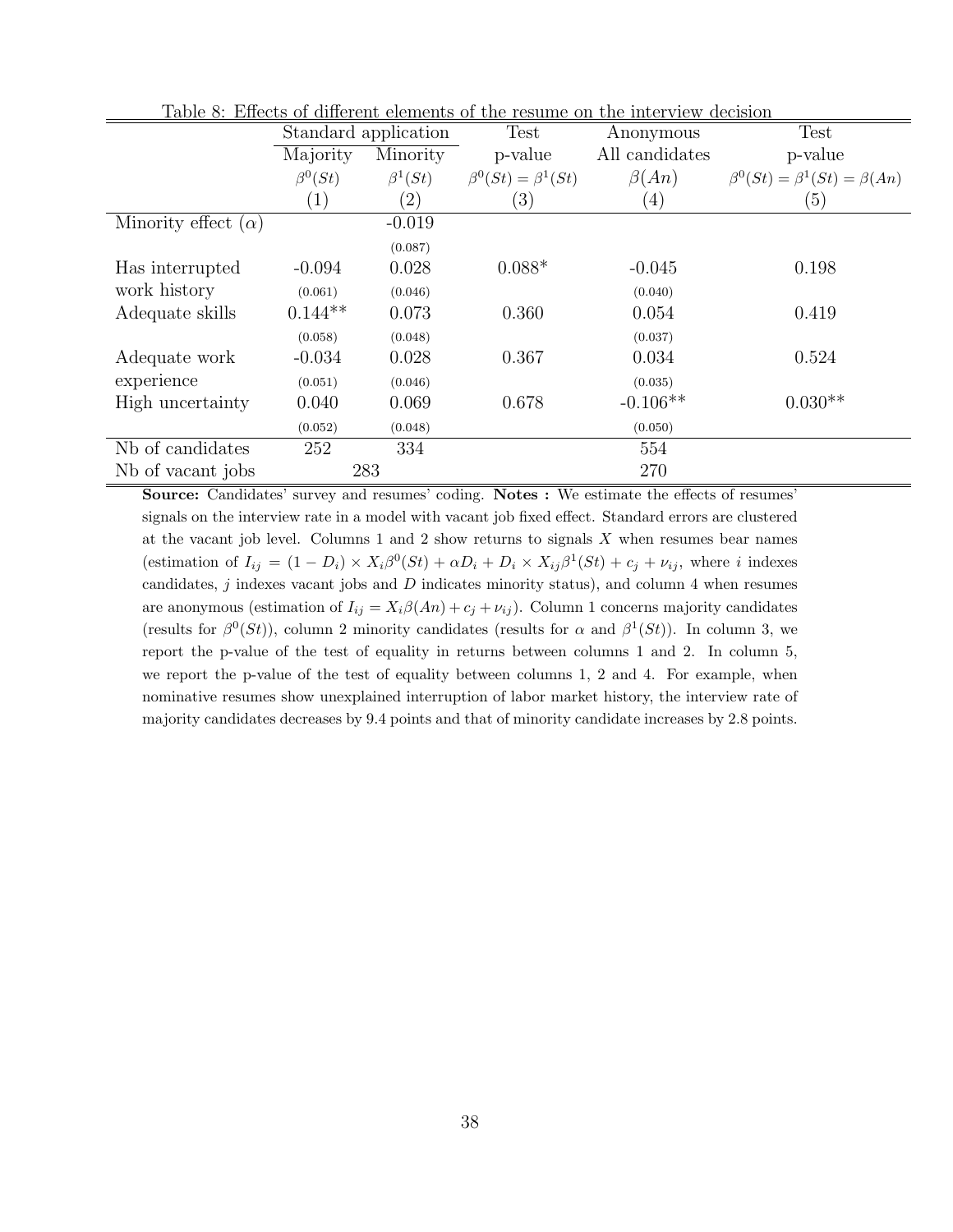|                                    | Anonymous   | Standard   | Difference-in-differences |
|------------------------------------|-------------|------------|---------------------------|
|                                    | (a)         | (n)        | $(a)-(n)$                 |
| Raw interview gap                  | $-0.098***$ | $-0.028$   | $-0.070$                  |
|                                    | (0.033)     | (0.029)    | (0.043)                   |
| Sigma/Characteristics (X):         |             |            |                           |
| Interrupted work history           | $-0.000$    | $0.037*$   | $-0.037*$                 |
|                                    | (0.002)     | (0.022)    | (0.023)                   |
| Adequate skills                    | $-0.001$    | $-0.034$   | 0.033                     |
|                                    | (0.003)     | (0.040)    | (0.040)                   |
| Adequate work experience           | $-0.000$    | 0.035      | $-0.035$                  |
|                                    | (0.002)     | (0.038)    | (0.038)                   |
| High uncertainty                   | $-0.001$    | 0.018      | $-0.019$                  |
|                                    | (0.005)     | (0.036)    | (0.036)                   |
| Minority effect (constant)         | 0.000       | $-0.019$   | 0.019                     |
|                                    | (0.000)     | (0.087)    | (0.087)                   |
| Subtotal over $X$ (incl. constant) | $-0.003$    | 0.036      | $-0.039$                  |
|                                    | (0.007)     | (0.037)    | (0.038)                   |
| Vacancy fixed effects              | $-0.069***$ | $-0.065**$ | $-0.005$                  |
|                                    | (0.026)     | (0.030)    | (0.038)                   |
| Residuals                          | $-0.026$    | $-0.000$   | $-0.026$                  |
|                                    | (0.018)     | (0.000)    | (0.018)                   |

<span id="page-41-0"></span>Table 9: Decomposition of interview gaps between minority and majority candidates

Source: Candidates' survey and resumes' coding. Notes: We report the minority/majority gap in interview rates when resumes are anonymous in column 1 and when resumes are nominative in column 2. In column 3, we compute the change in minority/majority gap due to anonymization. The raw gap in interview rates (line 1) is decomposed between contributions due to difference in signal valuations (from line 3 to 7), difference in type of vacant jobs and unexplained difference (line 2 and last line). Contributions are obtained from estimates in Table [8.](#page-40-0) To obtain standard errors, we bootstrap the decomposition 500 times clustering at the vacant job level.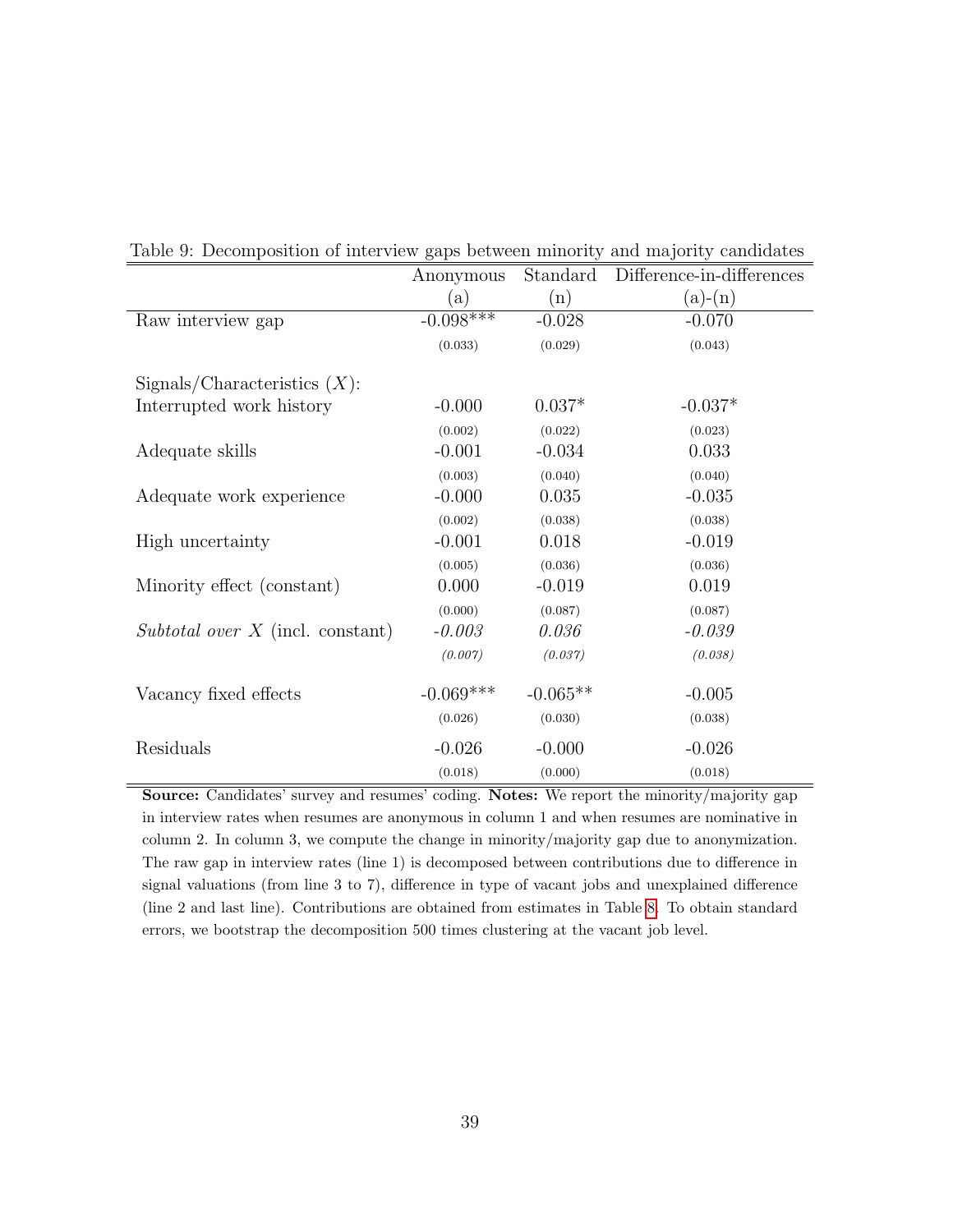# On-line appendix

## Supplementary Figures

<span id="page-42-0"></span>Figure A-1: Example of an anonymous resume

#### **CV N° 948311C-1-9**

#### **Technicien / Technicienne de laboratoire d'analyse industrielle**

Le travail d'investigation, de contrôle conformité et mon gout pour le travail en équipe on fait que tôt je me suis orientée en chimie.

|                   | <b>EXPERIENCES PROFESSIONNELLES</b>                                                                                                                              |  |  |  |
|-------------------|------------------------------------------------------------------------------------------------------------------------------------------------------------------|--|--|--|
| 11/2008 - 02/2009 | Techncicienne de laboratoire, CARSO<br>rattachée au service dioxine.<br>Extraction, purification, évaporation sur échantillons d'eaux. Préparation pour analyse. |  |  |  |
| 04/2007 - 06/2007 | Technicienne qualité, Michelin<br>Stage fin de DUT.<br>Développement d'un processus de mesure et d'essai.                                                        |  |  |  |
| <b>FORMATION</b>  |                                                                                                                                                                  |  |  |  |
| 2007              | DUT Chimie des matériaux<br>Diplôme obtenu : oui                                                                                                                 |  |  |  |
| 2004              | Baccalauréat STL chimie<br>Diplôme obtenu : oui                                                                                                                  |  |  |  |
|                   | <b>LANGUES</b>                                                                                                                                                   |  |  |  |
| Anglais           | Très bon                                                                                                                                                         |  |  |  |
|                   | <b>COMPETENCES COMPLEMENTAIRES</b>                                                                                                                               |  |  |  |
|                   | Maitrise du Pack Office, BAFA et AFPS.<br>Astronomie, nouvelles technologies, voyages.                                                                           |  |  |  |

**Permis :** B - Véhicule léger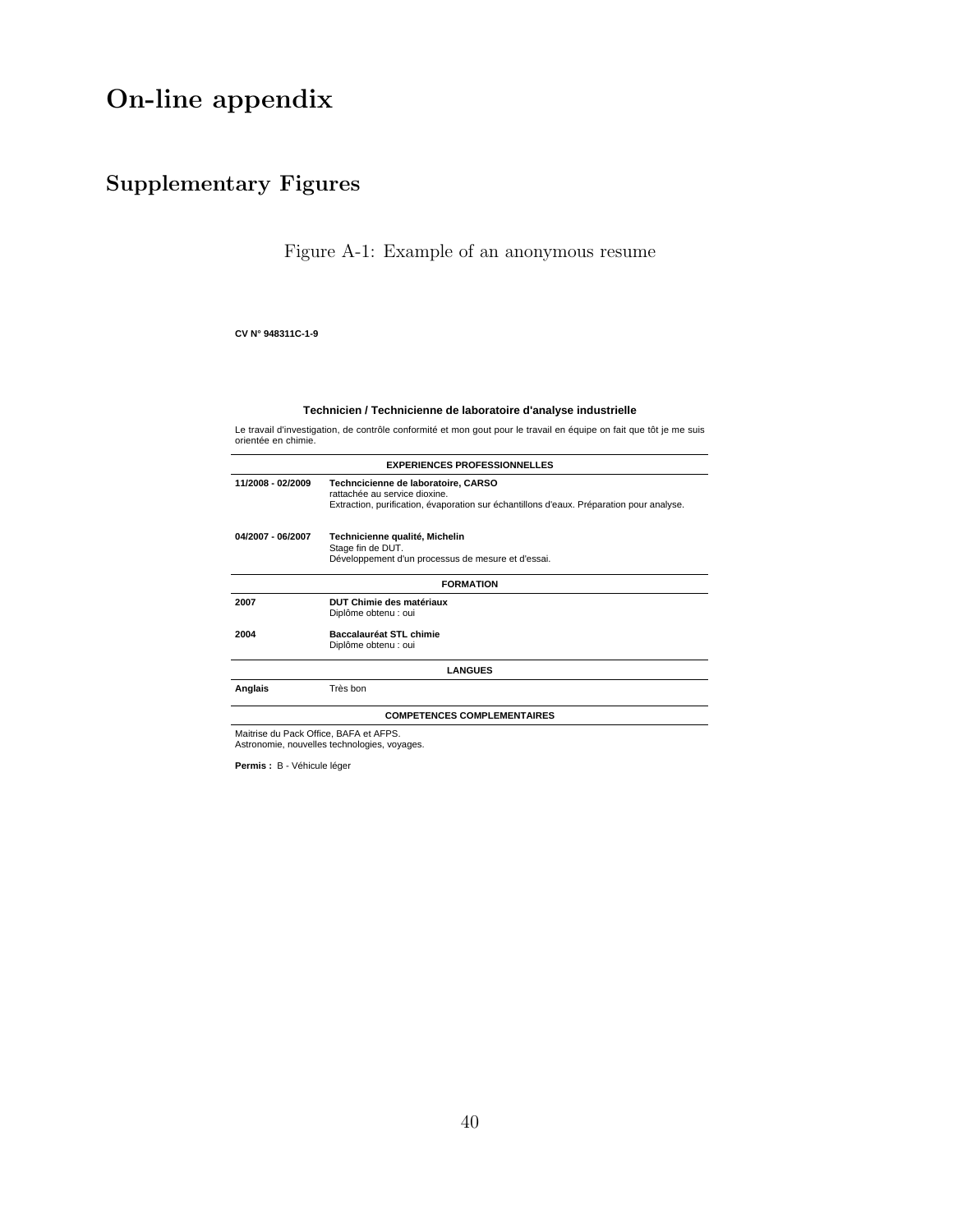<span id="page-43-0"></span>Figure A-2: Signal extraction with anonymous resumes



Notes: The figure illustrates signal extraction with anonymous resumes when the signal  $X$  is negatively correlated with minority status  $(D = 1)$ . Even though the resume valuation V is positively correlated with X conditional on D (returns  $\beta_1^{St} > 0$  and  $\beta_0^{St} > 0$ ), the unconditional correlation is negative  $(\beta^{An} < 0)$ .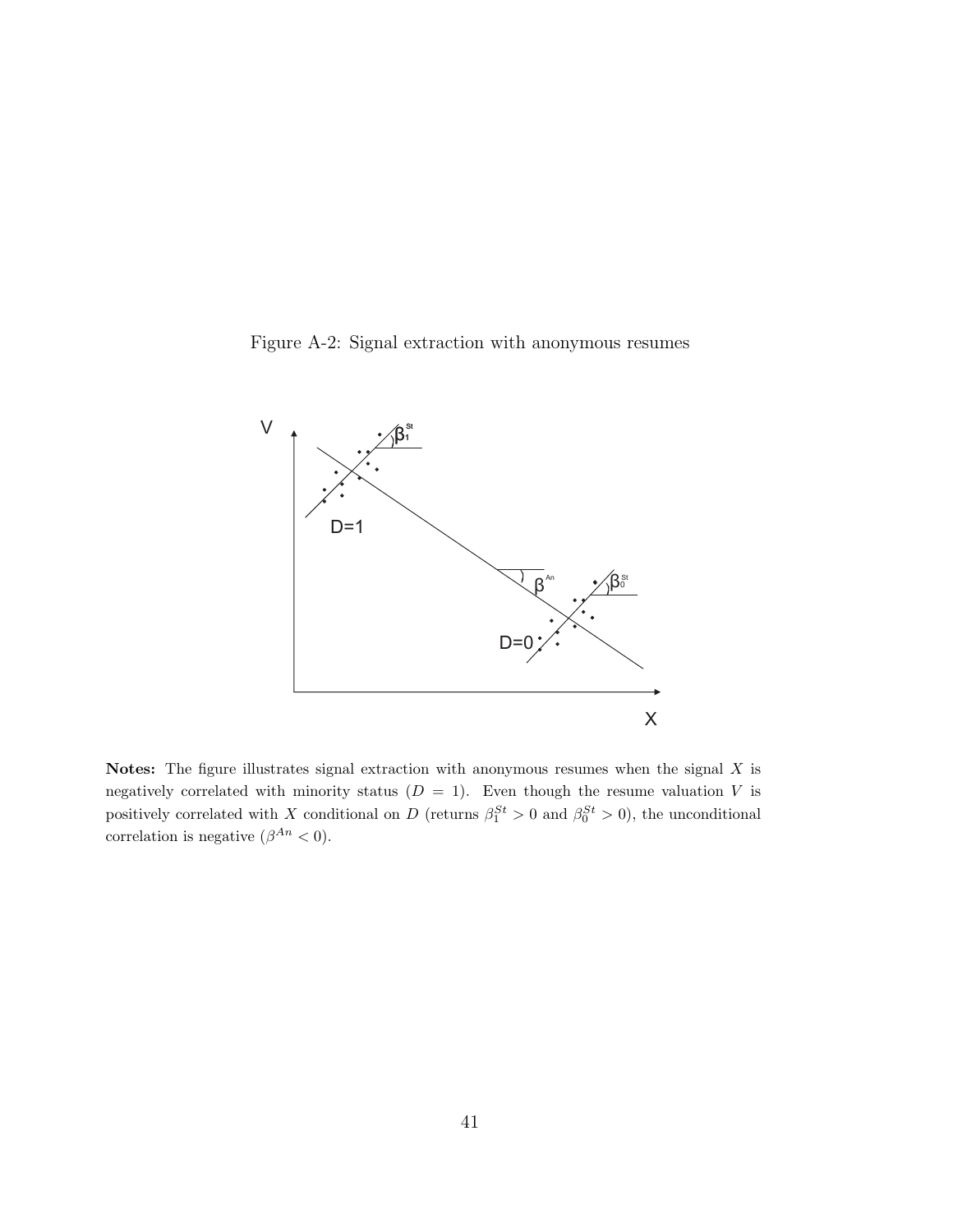### Supplementary Tables

| Table A-1: Sample size and response rates in the applicants' survey for the analysis of the |  |  |  |  |  |
|---------------------------------------------------------------------------------------------|--|--|--|--|--|
| decision to participate and John Henry effect                                               |  |  |  |  |  |

|                                                                                            | Population | $#$ sampled      | $# \circ f$     | Sampling     | Response     |  |  |  |  |
|--------------------------------------------------------------------------------------------|------------|------------------|-----------------|--------------|--------------|--|--|--|--|
|                                                                                            | size $(a)$ | for survey $(b)$ | respondents (c) | rate $(b/a)$ | rate $(c/b)$ |  |  |  |  |
| A. Sample for Table 7 (applicants in firms inside and outside the experiment)              |            |                  |                 |              |              |  |  |  |  |
| Participating (control firms)                                                              | 4,451      | 1,651            | 981             | 0.37         | 0.59         |  |  |  |  |
| Refused to participate                                                                     | 2,389      | 717              | 397             | 0.30         | 0.55         |  |  |  |  |
| Total                                                                                      | 6,840      | 2,368            | 1,378           | 0.34         | 0.56         |  |  |  |  |
| B. Sample for Table 6 (applicants in control firms with job postings after the experiment) |            |                  |                 |              |              |  |  |  |  |
| During the experiment                                                                      | 1,903      | 815              | 420             | 0.43         | 0.52         |  |  |  |  |
| After the experiment                                                                       | 2,548      | 836              | 387             | 0.33         | 0.46         |  |  |  |  |
| Total                                                                                      | 4,451      | 1,651            | 807             | 0.37         | 0.49         |  |  |  |  |

Notes:This table is restricted to firms that posted vacancies during and after the experiment. Candidates to nonparticipating firms were sampled among those firms. This explains why the population size of non-participating firms (2,389) is lower than that in Table [1,](#page-33-0) although we consider candidates both during and after the experiment. Indeed only 84 non-participating firms are included here. Similarly, only control firms that also posted vacancies after the experiment (around 200) are included here. Note also that all candidates to those control firms are included (this table is not restricted to the first pool of candidate sent to the recruiter). This is why the number of candidates in control firms during the experiment (1,903) is not significantly lower than that in Table [1,](#page-33-0) although this table considers fewer job vacancies. Finally, Table [6](#page-38-0) only uses responding candidates in firms that have responding candidates during and after the experiment, so as to have a balanced panel of firms. This explains why only 807 candidates are considered as respondents (instead of 981). However, the results of Table [6](#page-38-0) are qualitatively unchanged if one uses 981 responding candidates and an unbalanced panel of firms.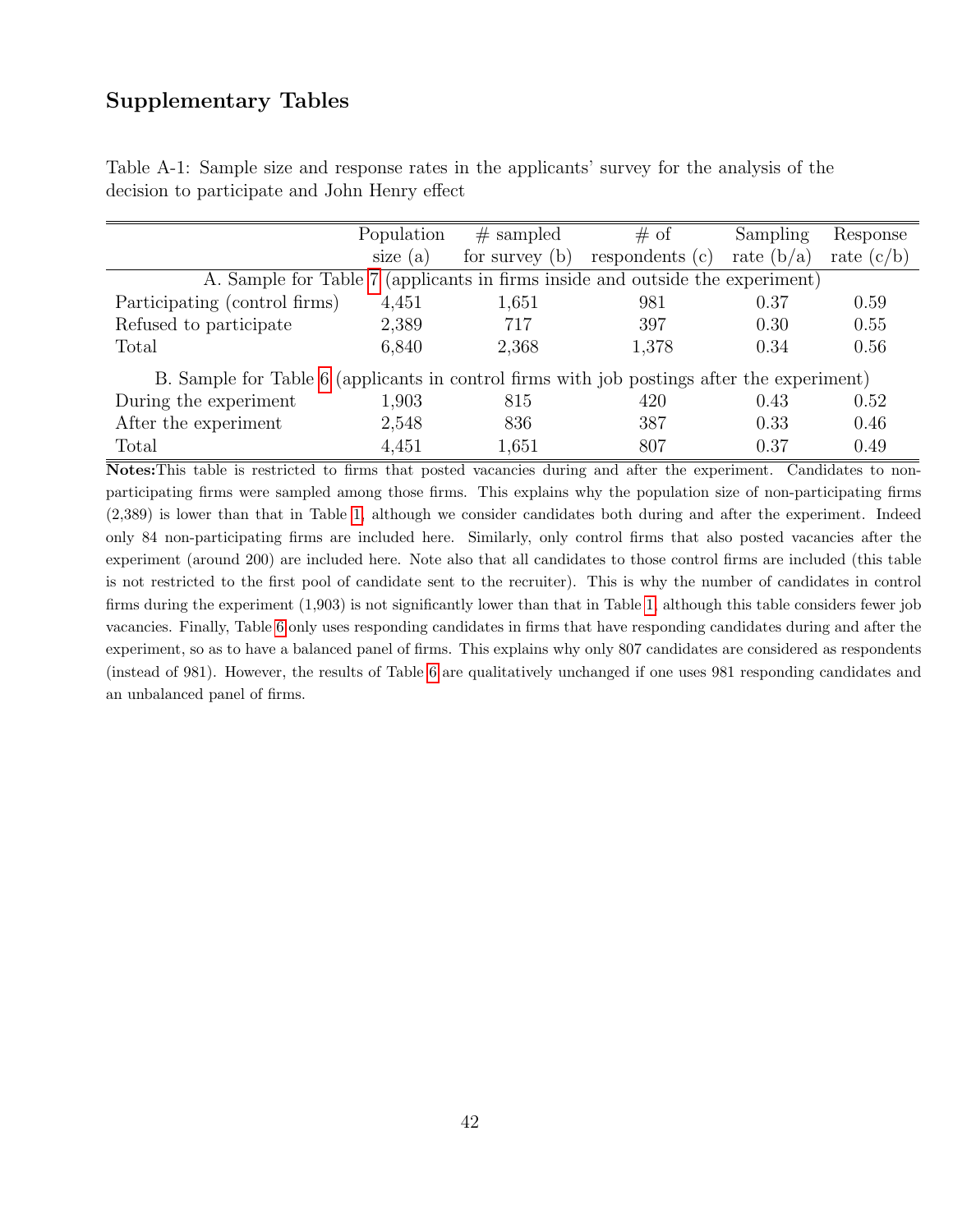|                                                                                                  |       | Table A-2: Candidates' characteristics |               |           |          |                   |           |
|--------------------------------------------------------------------------------------------------|-------|----------------------------------------|---------------|-----------|----------|-------------------|-----------|
|                                                                                                  |       |                                        | Participating |           |          | Non-participating |           |
|                                                                                                  | All   | Majority                               | Minority      | Diff-test | Majority | Minority          | Diff-test |
|                                                                                                  |       |                                        |               | p-value   |          |                   | p-value   |
|                                                                                                  | ದ     | $\Delta$                               | $\circ$       | Ъ-C       | ರ        | $\circ$           | $d-e$     |
| Women                                                                                            | 0.457 | 0.561                                  | 0.425         | $0.000\,$ | 0.534    | 0.317             | 0.067     |
| Under 26 years old                                                                               | 0.214 | 0.268                                  | 0.310         | 0.236     | 0.188    | 0.131             | 0.383     |
| Over 50 years old                                                                                | 0.078 | 0.104                                  | 0.118         | 0.600     | 0.045    | 0.064             | 0.671     |
| Deprived neighborhood (1)                                                                        | 0.240 |                                        | 0.484         |           |          | 0.506             |           |
| mmigrant (2)                                                                                     | 0.218 |                                        | 0.449         |           |          | 0.455             |           |
|                                                                                                  | 0.171 |                                        | 0.337         |           |          | 0.370             |           |
| Child of immigrant $(3)$<br>Minority: $(1)$ , $(2)$ or $(3)$                                     | 0.481 |                                        | 1.000         |           |          | $1.000$           |           |
| African- or Muslim-sounding name                                                                 | 0.209 | 710.0                                  | 0.451         | 0.000     | 0.026    | 0.388             | 0.000     |
| Professional degree                                                                              | 0.268 | 0.206                                  | 0.194         | 0.706     | 0.286    | 0.348             | 0.542     |
| High school diploma                                                                              | 0.188 | 0.210                                  | 0.246         | 0.335     | 0.134    | 0.190             | 0.334     |
| Jpper education degree                                                                           | 0.465 | 0.553                                  | 0.479         | 0.065     | 0.469    | 0.385             | 0.388     |
| Relevant experience (years)                                                                      | 4.156 | 4.494                                  | 3.558         | 0.001     | 4.618    | 3.813             | 0.244     |
| Long-term unemployed                                                                             | 0.421 | 0.298                                  | 0.317         | 0.603     | 0.469    | 0.538             | 0.425     |
| Reservation wage is min wage                                                                     | 0.505 | 0.468                                  | 0.640         | 0.000     | 0.538    | 0.401             | 0.314     |
| Nb of observations                                                                               | 1,471 | 572                                    | 696           |           | 86       | 117               |           |
| Source: Candidates' survey. Notes: The first column present mean values of each variable on      |       |                                        |               |           |          |                   |           |
| the population of candidates applying to vacant jobs eligible to the program (control, treatment |       |                                        |               |           |          |                   |           |
| or non-participating firms; firms without randomization have no candidates sent through the      |       |                                        |               |           |          |                   |           |
| PES). Columns (b) and (c) compare majority and minority candidates applying to vacancies         |       |                                        |               |           |          |                   |           |
| participating to the program (p-value of the test for identity in the last column). Columns (d)  |       |                                        |               |           |          |                   |           |
| and (e) compare majority and minority candidates applying to vacancies not participating to the  |       |                                        |               |           |          |                   |           |
| program. Survey sampling weights are used.                                                       |       |                                        |               |           |          |                   |           |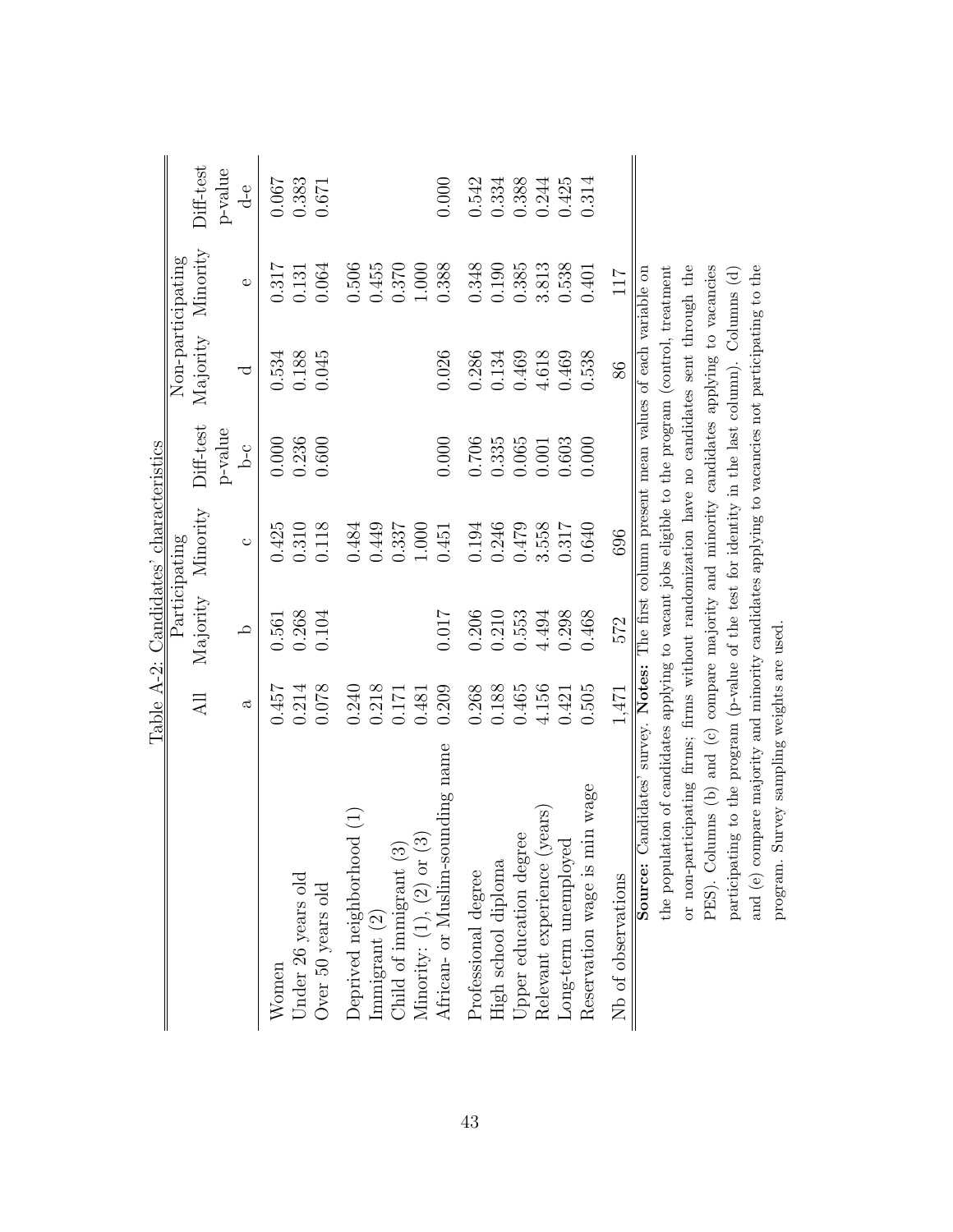|                                                                      | Treatment    | Control     | Diff-test |
|----------------------------------------------------------------------|--------------|-------------|-----------|
|                                                                      |              |             | p-value   |
|                                                                      | $\mathbf{a}$ | $\mathbf b$ | a-b       |
| Administrative data                                                  |              |             |           |
| Firm with fewer than 100 employees                                   | 30.9         | 29.0        | 0.56      |
| Firm with 100 to 200 employees                                       | 15.1         | 15.6        | 0.85      |
| Firm with more than 200 employees                                    | 54.0         | 55.5        | 0.69      |
| Non-market services                                                  | 24.7         | 23.2        | 0.64      |
| Market services                                                      | 55.6         | 54.4        | 0.74      |
| Manufacturing                                                        | 13.8         | 16.9        | 0.23      |
| Construction                                                         | 3.4          | 3.6         | 0.90      |
| Upper occupations                                                    | 9.9          | 6.3         | 0.07      |
| Intermediary occupations                                             | 24.4         | 26.0        | 0.63      |
| Skilled white or blue collar                                         | 55.3         | 58.7        | 0.34      |
| Unskilled white or blue collar                                       | 10.4         | 9.0         | 0.53      |
| Indefinite duration contract                                         | 66.5         | 62.6        | 0.26      |
| Contract for more than 6 months                                      | 86.0         | 82.2        | 0.16      |
| Nb of resumes sent by the PES                                        | 5.5          | 5.5         | 0.90      |
| Observations                                                         | 385          | 366         |           |
| Firm survey                                                          |              |             |           |
| Involves teamwork                                                    | 85.2         | 75.4        | 0.01      |
| Frequent customer contact                                            | 71.9         | 67.9        | 0.41      |
| Recruiters' characteristics                                          |              |             |           |
| Woman                                                                | 63.8         | 57.8        | 0.18      |
| College graduate                                                     | 59.0         | 62.1        | 0.48      |
| French as mother tongue.                                             | 97.8         | 97.6        | 0.90      |
| Immigrant                                                            | 2.6          | 2.4         | 0.86      |
| Immigrant or daughter of immigrant<br>At least one friend (out of 5) | 11.4         | 10.0        | 0.62      |
| with Muslim or Afr. name                                             | 24.6         | 22.0        | 0.55      |
| At least one colleague (out of 5)                                    |              |             |           |
| with Muslim or Afr. name                                             | 27.5         | 27.0        | 0.88      |
| Observations                                                         | 229          | 212         |           |

Table A-3: Balancing test: Firms' and vacant jobs' characteristics

Source: PES administrative file (upper panel) and firm survey (lower panel). Notes: First three columns present mean values of each variable on the population of firms assigned to treatment and control as well as the p-value of the test of identity.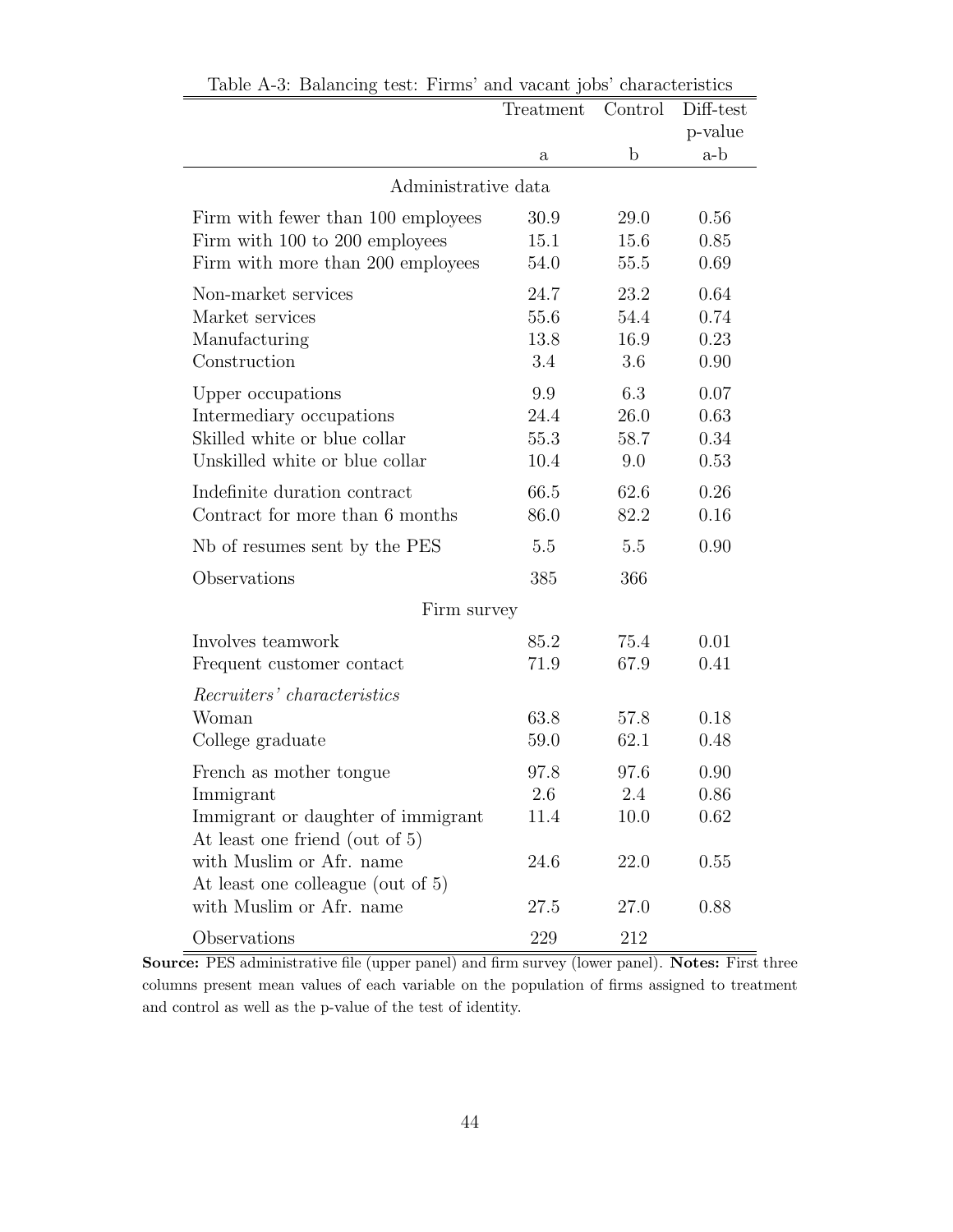|                                  | Treatment    | Control     | Diff-test |
|----------------------------------|--------------|-------------|-----------|
|                                  |              |             | p-value   |
|                                  | $\mathbf{a}$ | $\mathbf b$ | a-b       |
| Candidates' Survey               |              |             |           |
| Women                            | 0.488        | 0.520       | 0.531     |
| Under 26 years old               | 0.299        | 0.294       | 0.885     |
| Over 50 years old                | 0.093        | 0.134       | 0.156     |
| Deprived neighborhood (1)        | 0.241        | 0.224       | 0.557     |
| Immigrant $(2)$                  | 0.218        | 0.215       | 0.926     |
| Child of immigrant $(3)$         | 0.157        | 0.169       | 0.661     |
| Minority: $(1)$ , $(2)$ or $(3)$ | 0.474        | 0.492       | 0.649     |
| African- or Muslim-sounding name | 0.225        | 0.228       | 0.922     |
| Professional degree              | 0.181        | 0.223       | 0.243     |
| High school diploma              | 0.247        | 0.204       | 0.224     |
| Upper education degree           | 0.514        | 0.521       | 0.873     |
| Relevant experience (years)      | 4.09         | 3.99        | 0.746     |
| Long-term unemployed             | 0.281        | 0.340       | 0.122     |
| Reservation wage is min wage     | 0.569        | 0.606       | 0.404     |
| Nb of observations               | 608          | 660         |           |
| Coding of resumes                |              |             |           |
| Adequate skills                  | 0.480        | 0.619       | 0.000     |
| Adequate work experience         | 0.538        | 0.634       | 0.018     |
| Interrupted work history         | 0.324        | 0.336       | 0.751     |
| Uncertain rating                 | 0.530        | 0.542       | 0.790     |
| Nb of observations               | 586          | 554         |           |

|  |  | Table A-4: Balancing test: Candidates' characteristics |  |
|--|--|--------------------------------------------------------|--|
|--|--|--------------------------------------------------------|--|

Source: Candidates' survey and resumes coding. Notes: First three columns present mean values of each variable on the population of candidates applying to vacant jobs assigned to treatment and control as well as the p-value of the test of identity.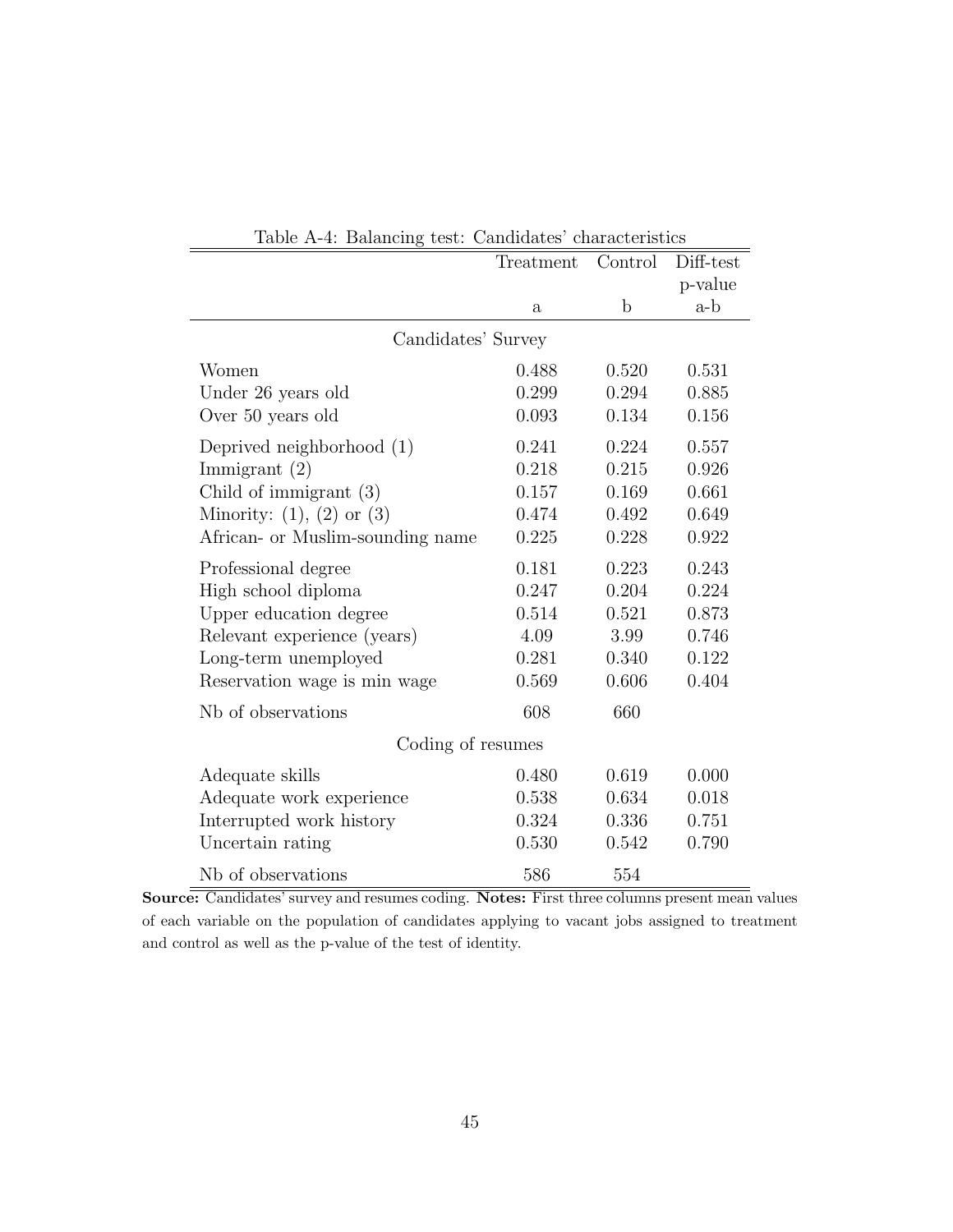Table A-5: Impact of anonymous applications on minority applicants, by quality of anonymization

|                          |            |            | Interview rate |            |            |
|--------------------------|------------|------------|----------------|------------|------------|
| Intercept                | $0.096***$ | $0.107***$ | $0.108***$     | $0.099***$ | $0.112***$ |
|                          | (0.017)    | (0.020)    | (0.020)        | (0.019)    | (0.023)    |
| Anonymous $(T)$          | $-0.046**$ | $-0.051**$ | $-0.048*$      | $-0.045*$  | $-0.051*$  |
|                          | (0.020)    | (0.024)    | (0.025)        | (0.023)    | (0.028)    |
| Has studied abroad $(I)$ |            | $-0.053$   |                |            |            |
|                          |            | (0.039)    |                |            |            |
| T x I                    |            | 0.022      |                |            |            |
|                          |            | (0.045)    |                |            |            |
| Has worked abroad $(I)$  |            |            | $-0.049$       |            |            |
|                          |            |            | (0.039)        |            |            |
| $T \times I$             |            |            | 0.011          |            |            |
|                          |            |            | (0.045)        |            |            |
| Speak Arabic (I)         |            |            |                | $-0.033$   |            |
|                          |            |            |                | (0.044)    |            |
| T x I                    |            |            |                | 0.001      |            |
|                          |            |            |                | (0.047)    |            |
| Resume imperfectly       |            |            |                |            | $-0.044$   |
| anonymized (Score)       |            |            |                |            | (0.035)    |
| T x Score                |            |            |                |            | 0.008      |
|                          |            |            |                |            | (0.041)    |
| Vacant job controls      | Yes        | Yes        | Yes            | Yes        | Yes        |
| Observations             | 696        | 617        | 636            | 649        | 597        |

Source: Candidates' survey. Notes: This table restricts the sample to minority candidates. In the first column, we estimate the average treatment effect controlling for vacant job characteristics (note that there are almost no difference with estimates in Table [4,](#page-36-0) where we do not control for any covariates). In the following columns, we introduce one-by-one some characteristics of the resumes to explore treatment effect heterogeneity. In columns 2 to 4, the characteristics analyzed are easy to read from the resume. In the last column, we compute a score of minority status based on all signals available in the resume. When the score is over a certain threshold, the resume is said imperfectly anonymized. Survey sampling weights are used. Samples are smaller in columns 2 to 5, because not all resumes were available as hard copy and, as already discussed, coding is thus partial. Standard errors are clustered at the vacant job level.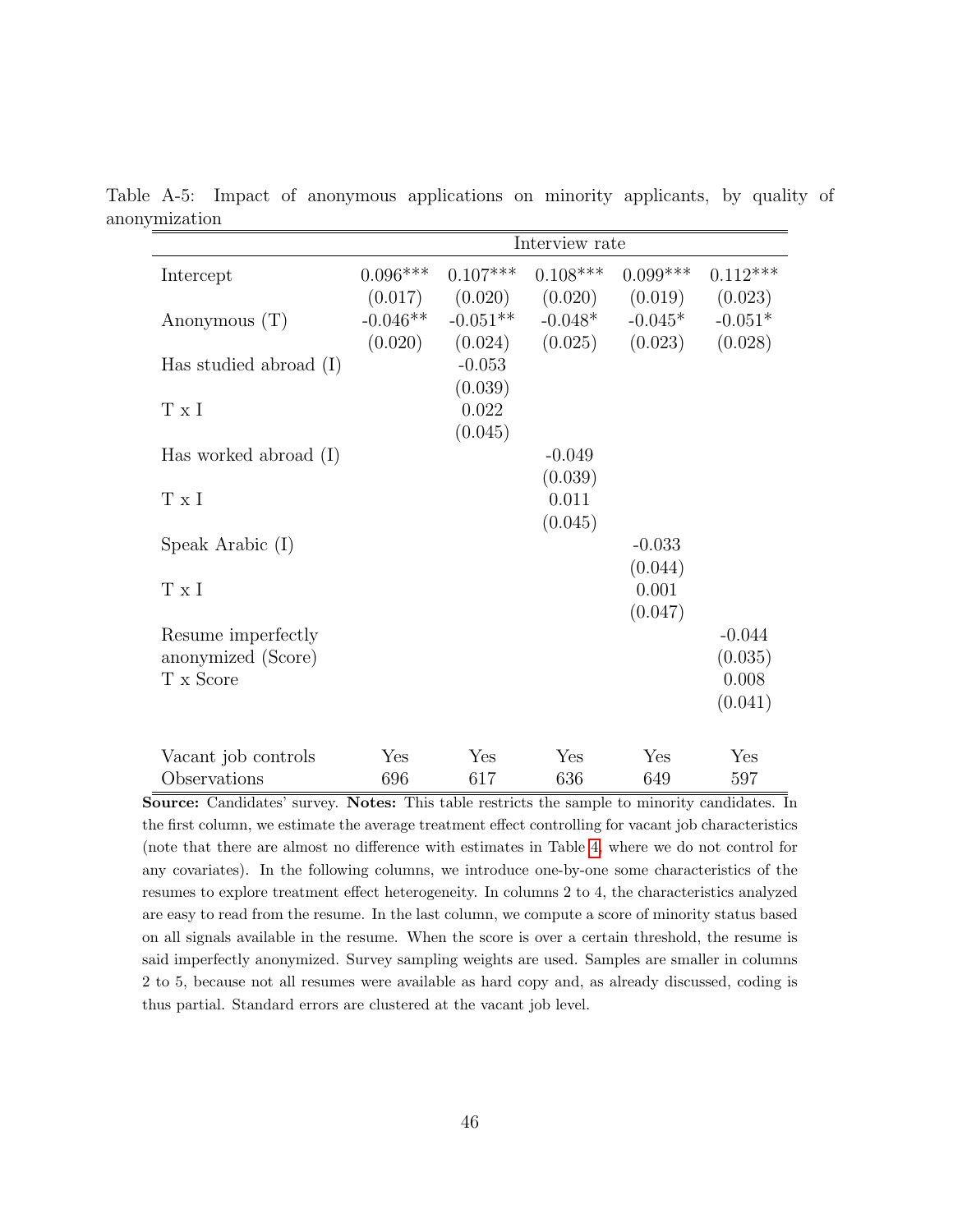|                               |                             | Interview rates     |                          | Hiring rates        |  |
|-------------------------------|-----------------------------|---------------------|--------------------------|---------------------|--|
|                               | <b>Baseline</b>             | Interaction         | <b>Baseline</b>          | Interaction         |  |
|                               | $\left( 1\right)$           | $\left( 2\right)$   | (3)                      | $\left(4\right)$    |  |
| Intercept                     | .116***                     | $.116***$           | $.021**$                 | $.021**$            |  |
| Minority $(I \text{ or } D)$  | (.026)<br>$-.024$<br>(.031) | (.026)              | (.009)<br>.002<br>(.012) | (.009)              |  |
| Immigrant (or child of) $(I)$ |                             | $-.034$<br>(.035)   |                          | .006<br>(.015)      |  |
| Deprived neighborhood $(D)$   |                             | .017<br>(.050)      |                          | .002<br>(.023)      |  |
| $I \times D$                  |                             | $-.019$<br>(.062)   |                          | $-.013$<br>(.028)   |  |
| Anonymous $(T)$               | .061<br>(.040)              | .061<br>(.040)      | .031<br>(.019)           | .031<br>(.019)      |  |
| $T \times (I \text{ or } D)$  | $-.107**$<br>(.045)         |                     | $-.037*$<br>(.021)       |                     |  |
| $T \times I$                  |                             | $-.111**$<br>(.048) |                          | $-.053**$<br>(.023) |  |
| $T \times D$                  |                             | $-.148**$<br>(.061) |                          | $-.038$<br>(.029)   |  |
| $T \times I \times D$         |                             | $.197**$<br>(.079)  |                          | $.088**$<br>(.042)  |  |
| Nb. of obs.                   | 1268                        | 1268                | 1268                     | 1268                |  |

Table A-6: Robustness analysis: interaction between foreign background and residence status

Source: Candidates' survey. Notes: In this table, we decompose our minority indicator in its two main components: foreign background (immigrant or child of immigrant) and residence status. In column 1 (3), we recall our baseline difference-in-difference estimation for the interview (hiring) rates. In column 2 and 4, we distinguish candidates with foreign background (row 3), those residing in deprived neighborhood (row 4) and those who cumulate both (row 5). For example, in the control group, candidates with foreign background but not residing in deprived neighborhood have an interview rate that is -3.4 points lower than majority candidates. The effects of anonymization on the interview (hiring) rates of candidates with only one "discriminatory" characteristics are not statistically different whether the candidate has a foreign or lives in a deprived neighborhood: -11.1 vs. -14.8 points (-5.3 vs. -3.8 points). OLS estimation without any covariates. Survey sampling weights are used. Standard errors are clustered at the vacant job level.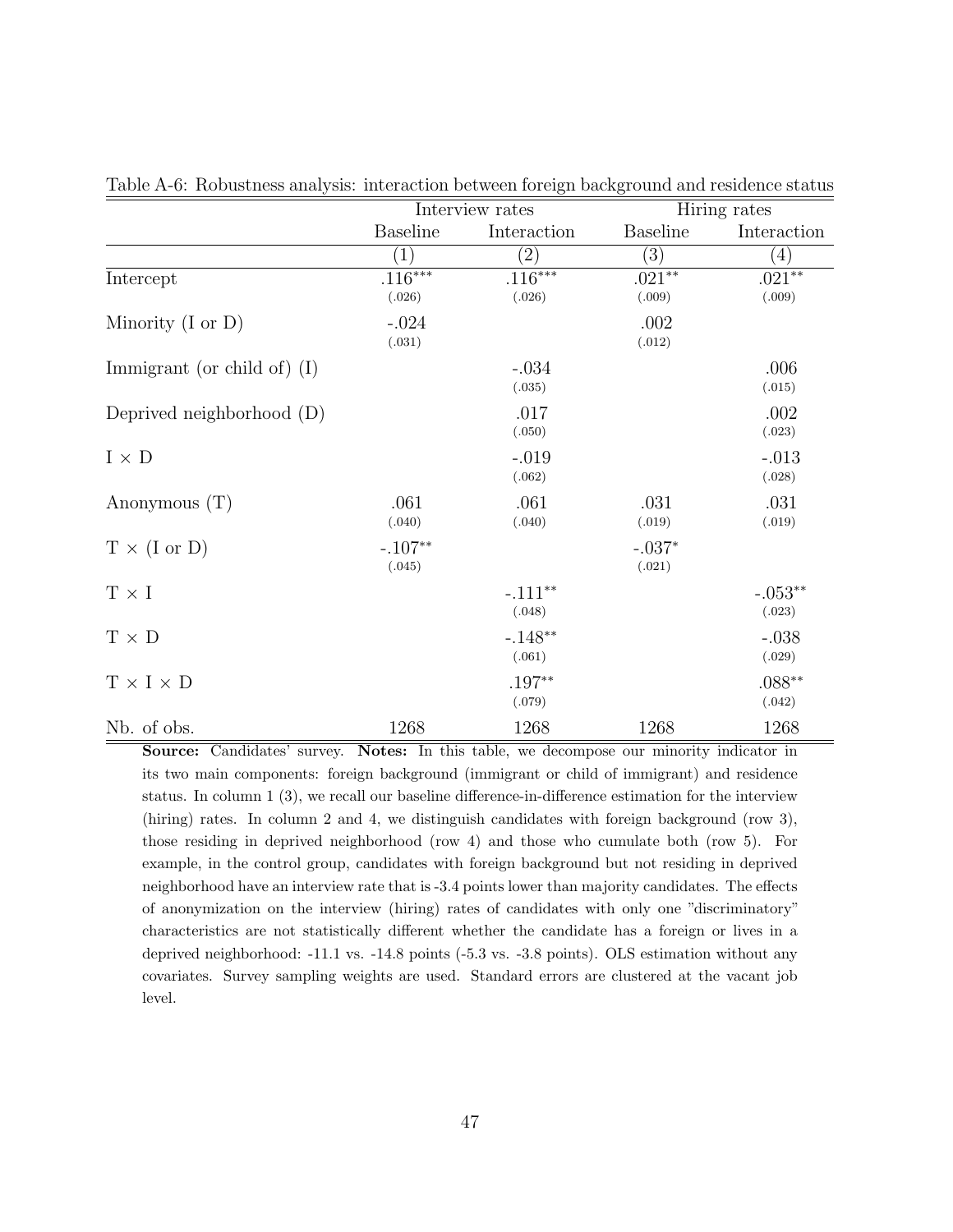|                 |             |            |                 | Lable A-1. Robustliess allarysis. Uniterent inteasures of foreign status |
|-----------------|-------------|------------|-----------------|--------------------------------------------------------------------------|
|                 | Immigrant   | Immigrant  | Child of        | Muslim- or African-                                                      |
|                 | or child of |            | immigrant       | sounding                                                                 |
|                 | immigrant   |            |                 | names                                                                    |
|                 |             |            | Interview rates |                                                                          |
|                 |             |            |                 |                                                                          |
| Intercept       | $0.116***$  | $0.111***$ | $0.109***$      | $0.116***$                                                               |
|                 | (0.026)     | (0.022)    | (0.022)         | (0.023)                                                                  |
| Minority $(D)$  | $-0.024$    | $-0.016$   | $-0.013$        | $-0.029$                                                                 |
|                 | (0.031)     | (0.030)    | (0.030)         | (0.030)                                                                  |
| Anonymous $(T)$ | 0.061       | 0.037      | 0.037           | 0.031                                                                    |
|                 | (0.040)     | (0.034)    | (0.032)         | (0.034)                                                                  |
| $T \times D$    | $-0.107**$  | $-0.075*$  | $-0.087**$      | $-0.063$                                                                 |
|                 | (0.045)     | (0.041)    | (0.040)         | (0.041)                                                                  |
| Observations    | 1,268       | 1,268      | 1,268           | 1,268                                                                    |
|                 |             |            | Hiring rates    |                                                                          |
|                 |             |            |                 |                                                                          |
| Intercept       | $0.021**$   | $0.025***$ | $0.019***$      | $0.022***$                                                               |
|                 | (0.009)     | (0.008)    | (0.007)         | (0.008)                                                                  |
| Minority $(D)$  | 0.002       | $-0.008$   | 0.007           | $-0.000$                                                                 |
|                 | (0.012)     | (0.011)    | (0.013)         | (0.012)                                                                  |
| Anonymous $(T)$ | 0.031       | 0.018      | 0.022           | 0.022                                                                    |
|                 | (0.019)     | (0.016)    | (0.015)         | (0.016)                                                                  |
| $T \times D$    | $-0.037*$   | $-0.015$   | $-0.027$        | $-0.024$                                                                 |
|                 | (0.021)     | (0.019)    | (0.020)         | (0.020)                                                                  |
| Observations    | 1,268       | 1,268      | 1,268           | 1,268                                                                    |

Table A-7: Robustness analysis: different measures of foreign status

Source: Candidates' survey. Notes: Survey sampling weights are used. Standard errors are clustered at the vacant job level. We verify the robustness of our analysis when we change how the foreign status is measured. In the first column, we recall our baseline estimate where an individual is considered foreign when he is immigrant or child of immigrant. In column 2 (3), foreign status is restricted to immigrant (to child of immigrant). In column 4, we consider as foreigners candidates with Muslim- or African-sounding first names. In each column, a candidate belongs to the minority if he has a foreign status or if he lives in a deprived neighborhood.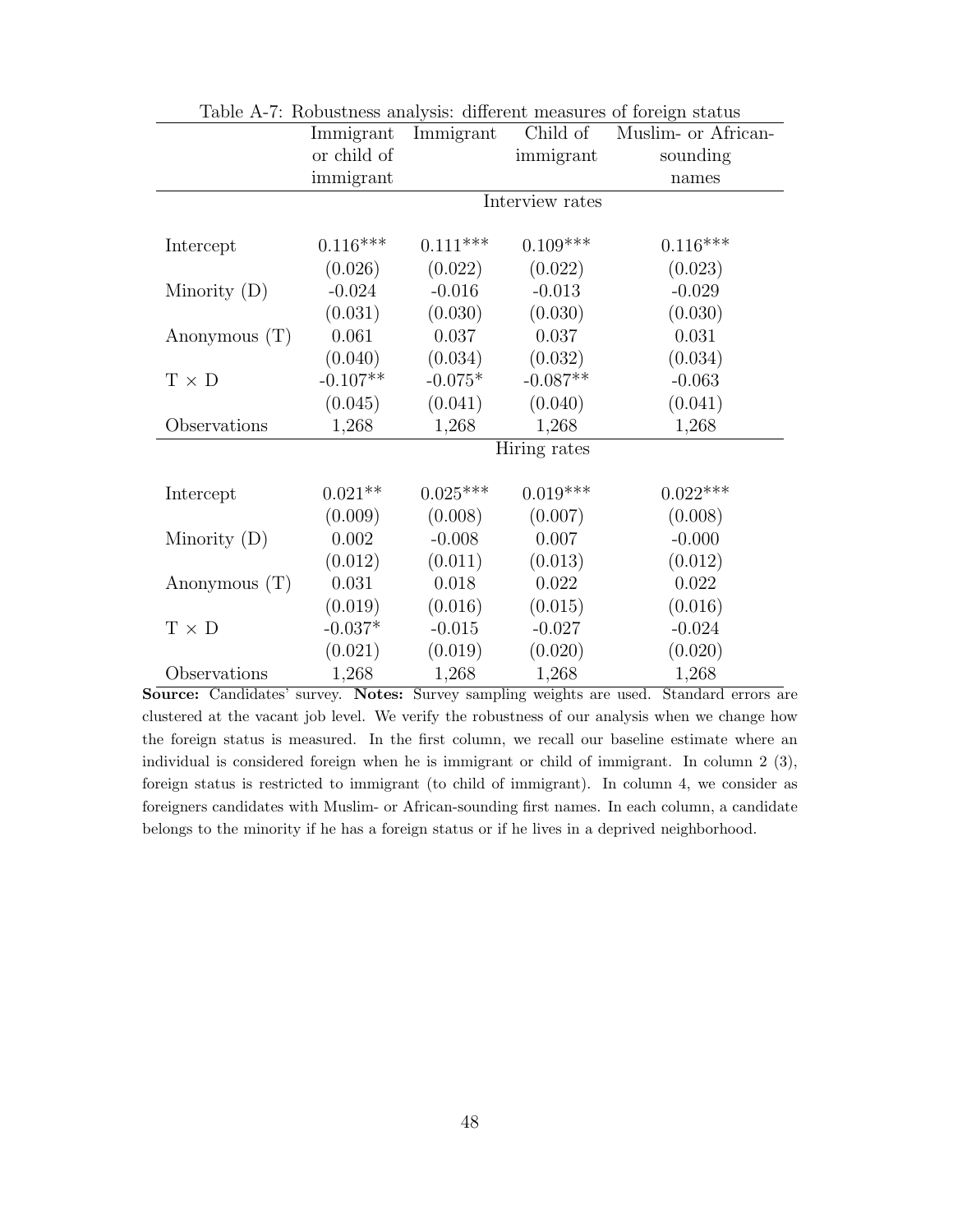|                     | <b>Baseline</b> | <b>Basic</b>      | Controls  | $(3) +$         | Without   | Probit     |
|---------------------|-----------------|-------------------|-----------|-----------------|-----------|------------|
|                     |                 | controls          | resume    | vacancy         | sampling  |            |
|                     |                 |                   | coding    | effects         | weight    |            |
|                     | (1)             | $\left( 2\right)$ | (3)       | (4)             | (5)       | (6)        |
|                     |                 |                   |           | Interview rates |           |            |
| Intercept           | $.116***$       | .139              | .158      |                 | $.135***$ |            |
|                     | (.026)          | (.113)            | (.116)    |                 | (.020)    |            |
| Minority            | $-.024$         | $-.011$           | $-.015$   | .010            | $-.028$   | $-.023$    |
|                     | (.031)          | (.032)            | (.032)    | (.053)          | (.026)    | (.030)     |
| Anonymous $(T)$     | .061            | .061              | .055      |                 | $.058*$   | .048       |
|                     | (.040)          | (.038)            | (.035)    |                 | (.033)    | (.032)     |
| $T \times$ minority | $-.107**$       | $-.094**$         | $-.087**$ | $-.097$         | $-.073*$  | $-.089***$ |
|                     | (.045)          | (.045)            | (.044)    | (.075)          | (.040)    | (.026)     |
| Nb. of obs.         | 1268            | 1268              | 1268      | 1268            | 1268      | 1268       |
|                     |                 |                   |           | Hiring rates    |           |            |
| Intercept           | $.021**$        | .095              | .079      |                 | $.035***$ |            |
|                     | (.009)          | (.074)            | (.075)    |                 | (.011)    |            |
| Minority            | .002            | .001              | .001      | .012            | $-.002$   | .002       |
|                     | (.012)          | (.013)            | (.013)    | (.025)          | (.014)    | (.014)     |
| Anonymous $(T)$     | .031            | .026              | .021      |                 | .022      | $.026*$    |
|                     | (.019)          | (.018)            | (.018)    |                 | (.017)    | (.016)     |
| $T \times$ minority | $-.037*$        | $-.026$           | $-.024$   | $-.038$         | $-.026$   | $-.025*$   |
|                     | (.021)          | (.021)            | (.021)    | (.038)          | (.021)    | (.011)     |
| Nb. of obs.         | 1268            | 1268              | 1268      | 1268            | 1268      | 1268       |

Table A-8: Robustness analysis: different specifications

Source: Candidates' survey. Notes: The table provides different estimations of the differencein-gap equation:  $Y_{ij} = \alpha_0 + \alpha_D D_i + \alpha_{An} A n_j + \delta D_i \times A n_j + \varepsilon_{ij}$ . The first column considers estimation of the equation using sampling weights. It provides the reference results also reported in Table [4.](#page-36-0) The second column adds the following control variables (listed in Tables [2](#page-34-0) and [3\)](#page-35-0): firm size and industries, occupations and type of contracts offered, candidates' gender, age, education, experience, unemployment status and dummies for each 15 PES' local branches. The third column adds covariates coded on a subsample of 1,140 resumes (indicators for interrupted labor market histories, adequate work experience, adequate skills, and uncertain rating). The fourth columns adds vacancy fixed effects. The fifth uses the same specification as in the first column, but without sampling weights. The sixth column reports marginal effects of a probit estimation based on the specification of the first column. Survey sampling weights are used (except in column 5). Standard errors are clustered at the vacant job level.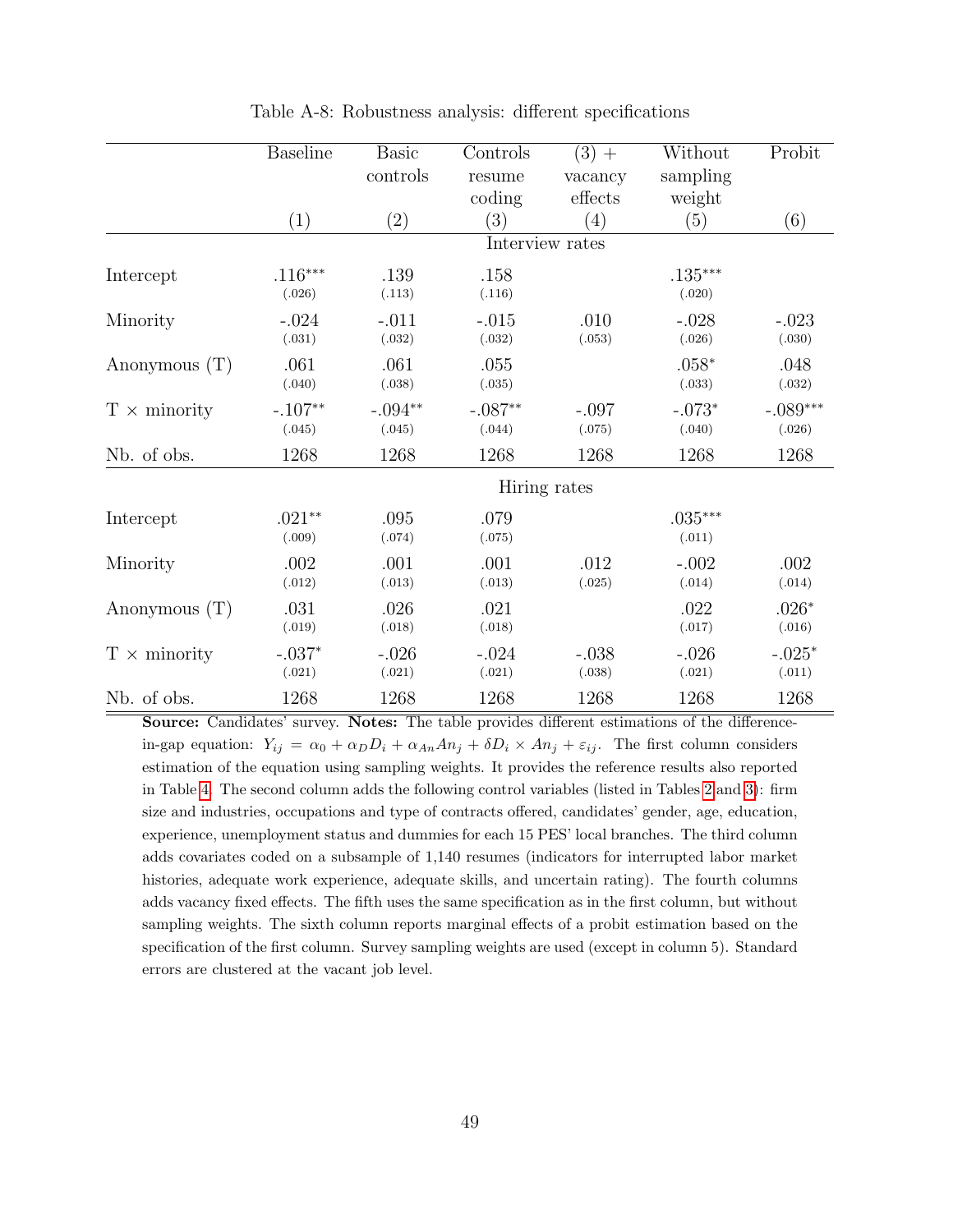|                     | <b>Baseline</b> | With              | Without         | Logit      |  |
|---------------------|-----------------|-------------------|-----------------|------------|--|
|                     |                 | controls          | sampling        |            |  |
|                     |                 |                   | weight          |            |  |
|                     | (1)             | $\left( 2\right)$ | (3)             | (4)        |  |
|                     |                 | Interview rates   |                 |            |  |
| Intercept           | $0.210***$      | $0.200***$        | $0.140***$      |            |  |
|                     | (0.059)         | (0.047)           | (0.028)         |            |  |
| Minority            | $-0.137**$      | $-0.115**$        | $-0.049$        | $-0.142**$ |  |
|                     | (0.062)         | (0.049)           | (0.033)         | (0.061)    |  |
| Participating $(P)$ | $-0.070$        | $-0.056$          | 0.007           | $-0.058$   |  |
|                     | (0.063)         | (0.052)           | (0.033)         | (0.050)    |  |
| $P \times$ minority | $0.143**$       | $0.113**$         | 0.044           | $0.190*$   |  |
|                     | (0.069)         | (0.057)           | (0.040)         | (0.104)    |  |
| $R^2$               | 0.162           | 0.220             | 0.138           |            |  |
| Nb. of obs.         | 1,378           | 1,378             | 1,378           | 1,378      |  |
|                     |                 | Hiring rates      |                 |            |  |
| Intercept           | $0.129***$      | $0.128***$        | $0.101^{***}\;$ |            |  |
|                     | (0.042)         | (0.037)           | (0.024)         |            |  |
| Minority            | $-0.095**$      | $-0.092**$        | $-0.065**$      | $-.076**$  |  |
|                     | (0.045)         | (0.040)           | (0.026)         | (.036)     |  |
| Participating $(P)$ | $-0.083*$       | $-0.078**$        | $-0.042$        | $-.060**$  |  |
|                     | (0.044)         | (0.037)           | (0.027)         | (0.030)    |  |
| $P \times$ minority | $0.087*$        | $0.076*$          | 0.046           | .091       |  |
|                     | (0.049)         | (0.040)           | (0.030)         | (0.077)    |  |
| $R^2$               | 0.090           | 0.136             | 0.061           |            |  |
| Nb. of obs.         | 1,378           | 1,378             | 1,378           | 1,378      |  |

Table A-9: Robustness analysis of firms' participation: different specifications

Source: Candidates' survey. Notes: The table provides different estimations of the differencein-gap equation:  $Y_{ij} = \alpha_0 + \alpha_D D_i + \alpha_1 P_j + \alpha_2 D_i \times P_j + \epsilon_{ij}$ . The first column considers estimation of the equation using sampling weights. It provides the reference results also reported in Table [7.](#page-39-0) The second column adds the whole set of variables listed in Tables [2](#page-34-0) and [3](#page-35-0) as control variables (firm size and industries, occupations and type of contracts offered, candidates' gender, age, education, work experience and unemployment status). The third column estimates the previous equation without sampling weights. The fourth column reports marginal effects of a logit estimation. Survey sampling weights are used (except in the third column). Standard errors are clustered at the vacant job level.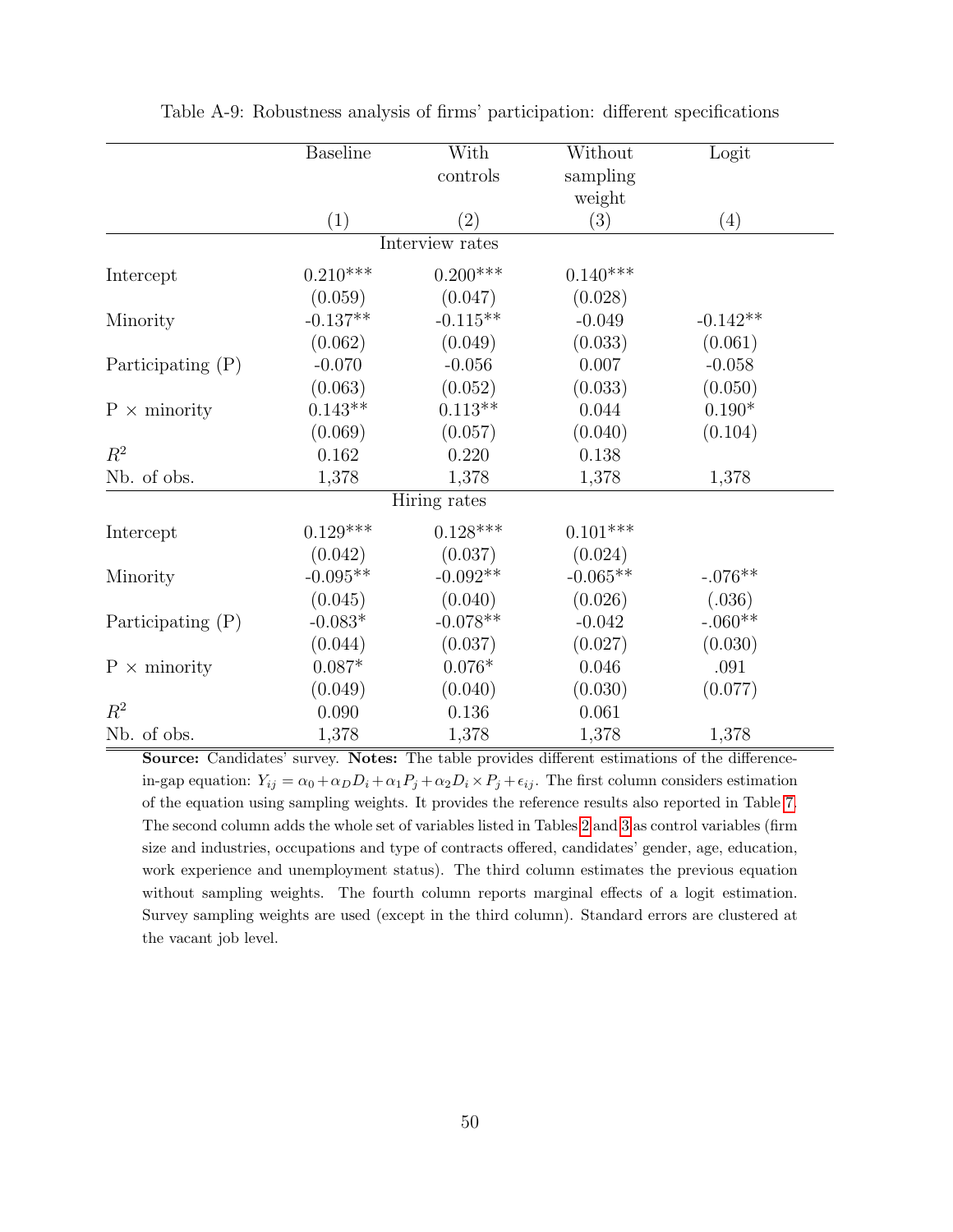<span id="page-53-0"></span>

| Dependent variable                                      |          | Participation |
|---------------------------------------------------------|----------|---------------|
|                                                         | (1)      | (2)           |
| Mean of dep. var.                                       | 0.623    | 0.618         |
|                                                         | (0.012)  | (0.022)       |
| Firm with 100 to 200 employees                          | $-0.001$ | 0.013         |
|                                                         | (0.035)  | (0.061)       |
| Firm with more than 200 employees                       | 0.018    | 0.010         |
|                                                         | (0.026)  | (0.045)       |
| Non-market services                                     | $-0.001$ | $-0.078$      |
|                                                         | (0.032)  | (0.052)       |
| Manufacturing                                           | 0.010    | $-0.088$      |
|                                                         | (0.042)  | (0.069)       |
| Construction                                            | 0.066    | 0.095         |
|                                                         | (0.072)  | (0.127)       |
| Upper occupations                                       | 0.037    | 0.080         |
|                                                         | (0.054)  | (0.084)       |
| Intermediary occupations                                | 0.015    | $-0.024$      |
|                                                         | (0.041)  | (0.070)       |
| Skilled white or blue collar                            | $-0.052$ | $-0.030$      |
|                                                         | (0.037)  | (0.065)       |
| Indefinite duration contract                            | $-0.012$ | $-0.051$      |
|                                                         | (0.031)  | (0.046)       |
| Temporary contract for more than 6 months               | $-0.048$ | $-0.057$      |
|                                                         | (0.038)  | (0.059)       |
| Involves teamwork                                       |          | $-0.018$      |
|                                                         |          | (0.045)       |
| Frequent customer contact                               |          | $-0.046$      |
|                                                         |          | (0.039)       |
|                                                         |          |               |
| Recruiters' characteristics                             |          |               |
| Woman                                                   |          | $-0.070*$     |
|                                                         |          | (0.038)       |
| College graduate                                        |          | 0.067         |
|                                                         |          | (0.042)       |
| French as mother tongue.                                |          | $-0.029$      |
|                                                         |          | (0.088)       |
| Immigrant                                               |          | 0.007         |
|                                                         |          | (0.109)       |
| Child of immigrant                                      |          | $-0.080$      |
|                                                         |          | (0.069)       |
| At least one friend (out of 5) with Muslim or Afr. name |          | $-0.059$      |

## Table A-10: Firms' participation

Continued on next page...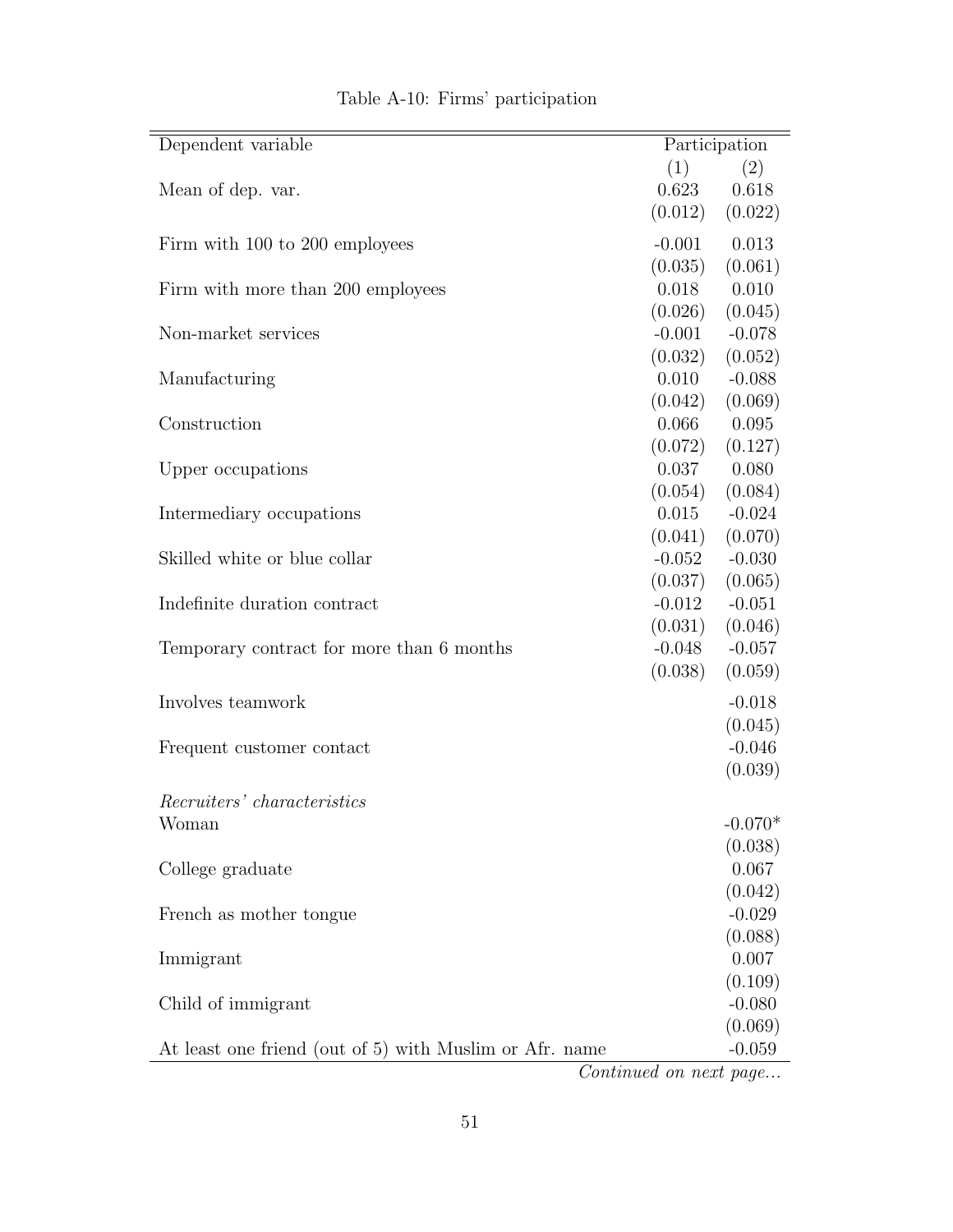| $\ldots$ table A-10 continued                              |       |               |
|------------------------------------------------------------|-------|---------------|
| Dependent variable                                         |       | Participation |
|                                                            | (1)   | $^{(2)}$      |
|                                                            |       | (0.050)       |
| At least one colleague (out of 5) with Muslim or Afr. name |       | 0.018         |
|                                                            |       | (0.045)       |
| Local PES branch fixed effects                             | Yes   | Yes           |
| Observations                                               | 1,613 | 721           |
| R-squared                                                  | 0.277 | 0.484         |

Source: PES administrative file and firm survey. Notes: We estimate linear probability models of the firms' decision to participate. The reference group is made up of firms with fewer than 100 employees selling services in the market sector and posting a vacancy for an unskilled position. Column 1 relies on characteristics available in the administrative file (exhaustive population). In column 2, we add covariates obtained from the firm survey (restricting the sample to respondents). Thus survey sampling weights are used in column 2. Robust standard errors are in parentheses. We compute the F-test of the joint nullity of the coefficients in column 1 (resp. in column 2) related to size 0.73 (0.97), industries 0.83 (0.28), occupations 0.04 (0.44) and contracts 0.39 (0.52). In column 2, we also compute the test related to work type 0.39 and recruiters' characteristics 0.22.